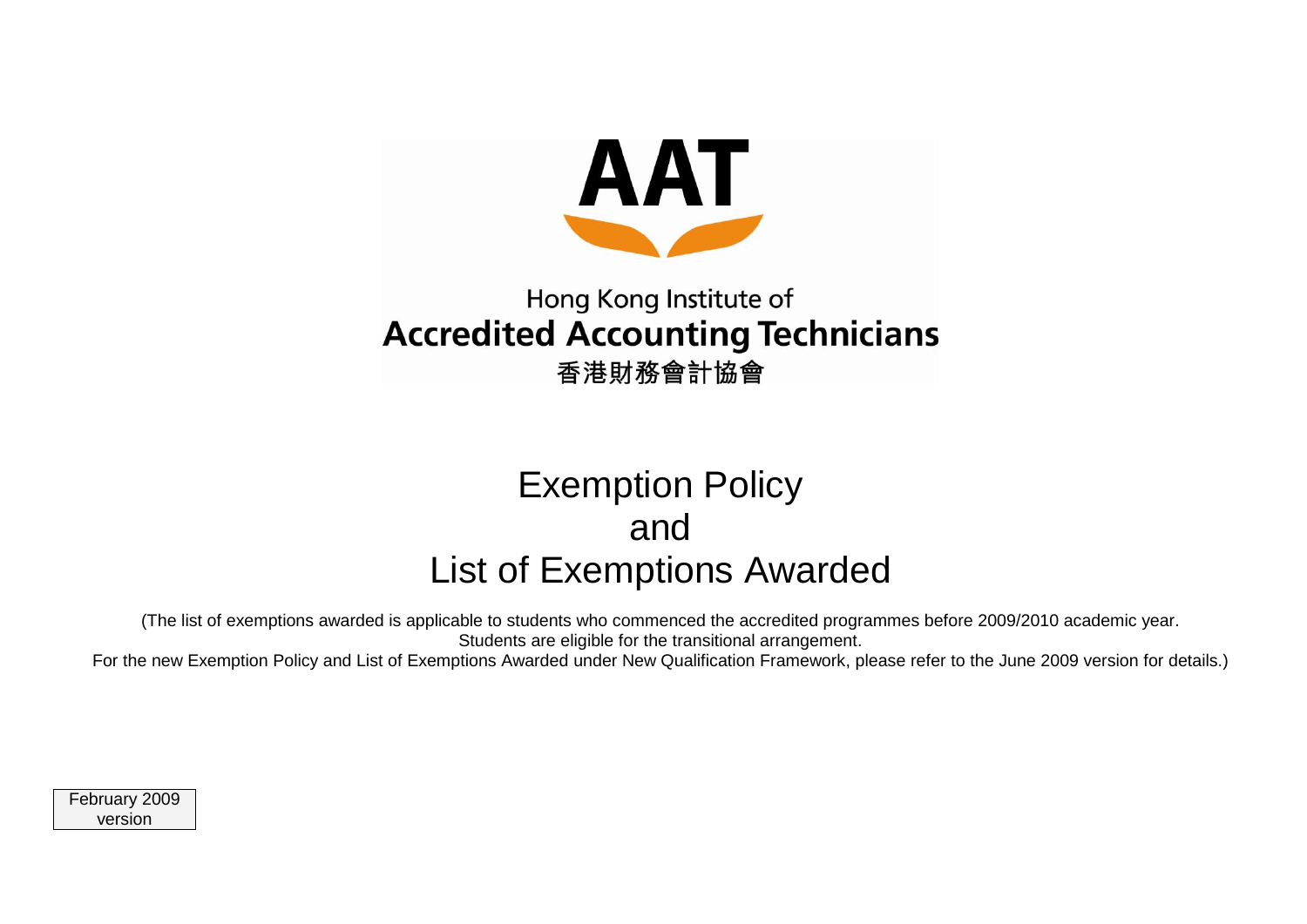#### **Exemption Guidelines**

- 1. No exemption on exemption basis;
- 2. Partial completion of academic qualification will **NOT** be considered;
- 3. Other than certificates, certified transcripts/official transcripts from institutions can be accepted for exemption purpose;
- 4. It is the responsibility of the students to provide all required relevant documents for the assessment. The application should be supported by relevant certificate(s) and transcript(s). They must be certified as true copies. Exemption applications with insufficient supporting documents will **NOT** be processed and considered.
- 5. Alternative qualifications acquired previously can be used for exemption purpose however it cannot be used in claiming exemption for subjects attempted and failed. Only qualifications obtained three months after the Accredited Accounting Technician (AAT) Examination would be considered for exemption.
- 6. Students sitting the examination papers from which exemptions have already been granted should note that examination status prevails irrespective of the exemptions granted;
- 7. Only HKIAAT registered students are eligible to apply for exemptions.
- 8. The HKIAAT reserves the right to review and to amend the exemption policy and guidelines and fees without prior notice. The HKIAAT has absolute discretion to decide whether exemptions should be granted. When dispute arises, the decision of the Examination and Accreditation Committee will be final.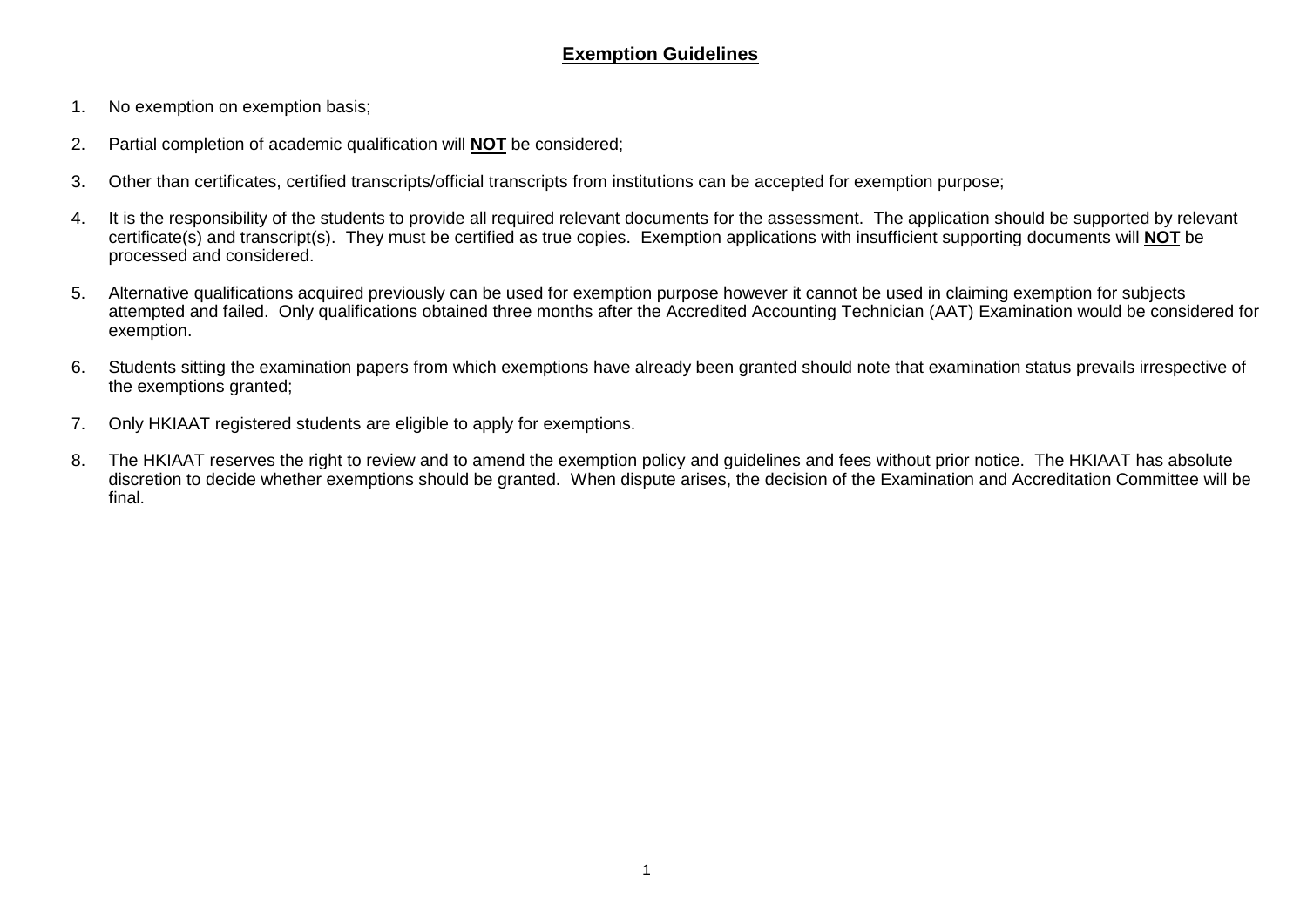#### <span id="page-2-0"></span>**Table of Content**

| ı.              |  |
|-----------------|--|
| 1.              |  |
|                 |  |
| 2.              |  |
|                 |  |
| 3.              |  |
|                 |  |
| $\mathbf{4}$    |  |
|                 |  |
| 5.              |  |
|                 |  |
| 6.              |  |
|                 |  |
| 7.              |  |
|                 |  |
| 8.              |  |
|                 |  |
| 9 <sub>1</sub>  |  |
|                 |  |
| 10 <sub>1</sub> |  |
|                 |  |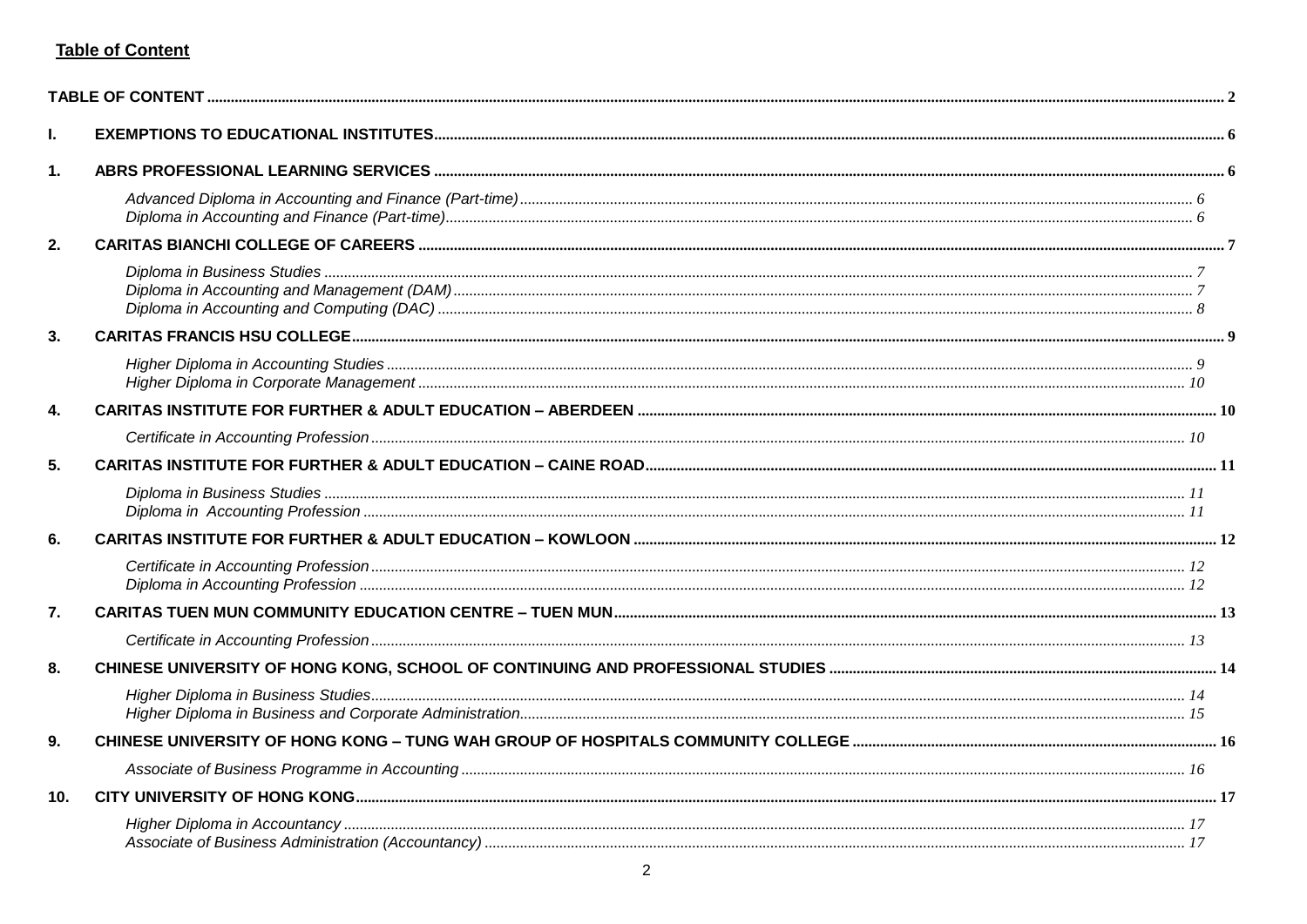| 11. |  |
|-----|--|
|     |  |
| 12. |  |
|     |  |
| 13. |  |
|     |  |
| 14. |  |
|     |  |
| 15. |  |
|     |  |
|     |  |
|     |  |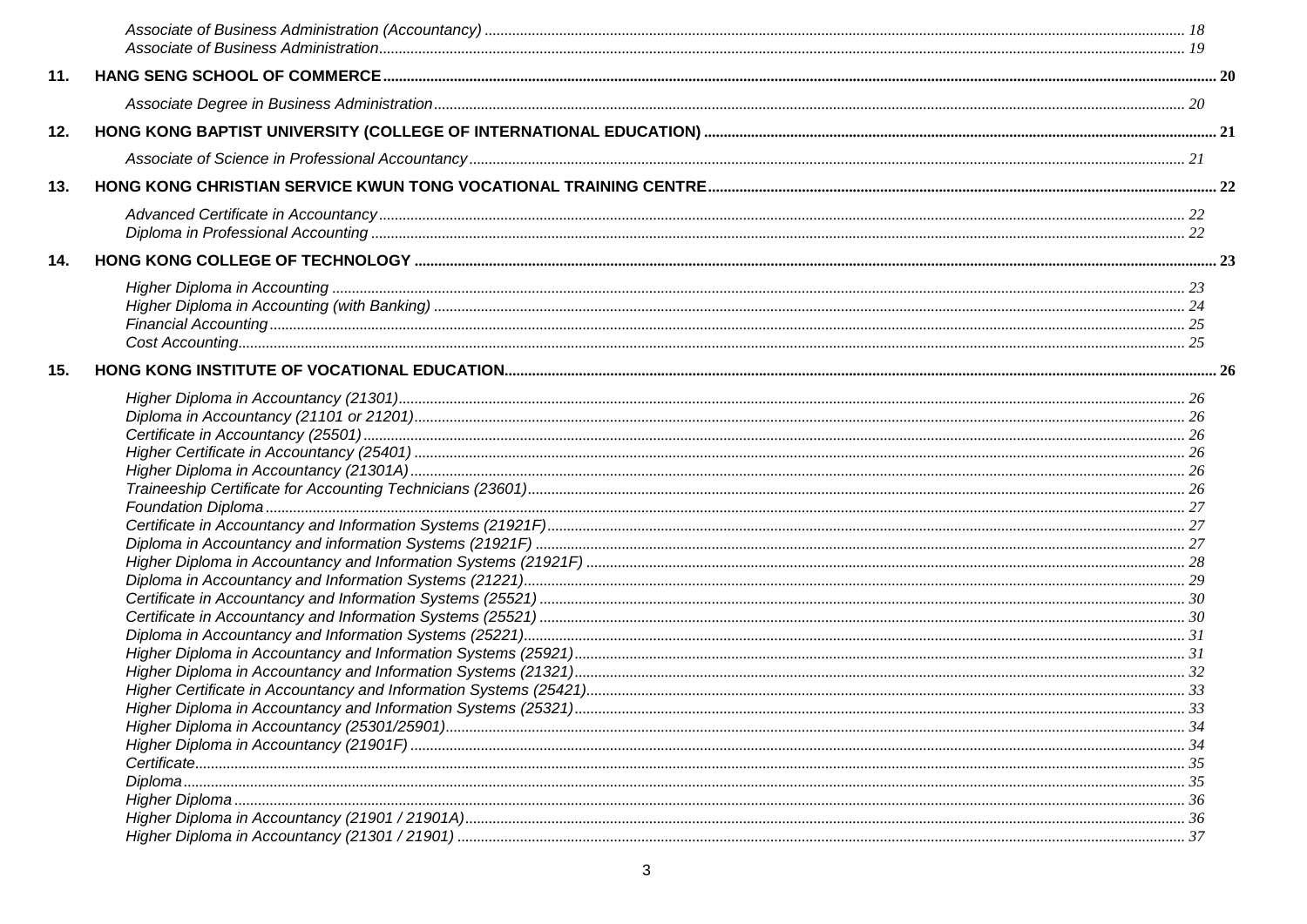| 16. |  |
|-----|--|
|     |  |
| 17. |  |
|     |  |
| 18. |  |
|     |  |
| 19. |  |
|     |  |
|     |  |
|     |  |
| 20. |  |
|     |  |
|     |  |
|     |  |
| 21. |  |
|     |  |
| 22. |  |
|     |  |
|     |  |
|     |  |
|     |  |
|     |  |
| 23. |  |
|     |  |
|     |  |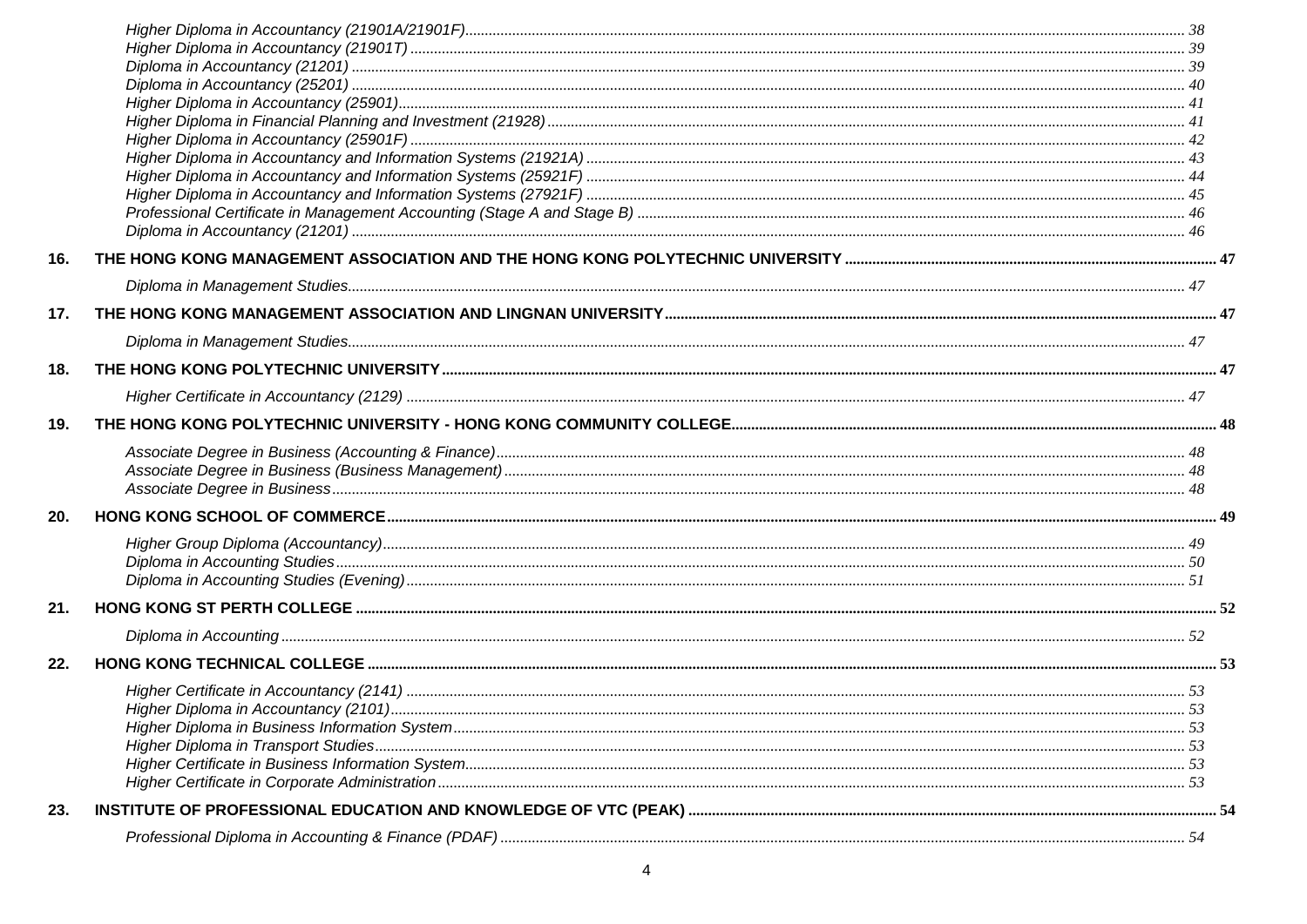| 24.  |  |
|------|--|
|      |  |
| 25.  |  |
|      |  |
| 26.  |  |
|      |  |
| 27.  |  |
|      |  |
| 28.  |  |
|      |  |
| 29.  |  |
|      |  |
| 30.  |  |
|      |  |
| 31.  |  |
|      |  |
| Ш.   |  |
| III. |  |
| IV.  |  |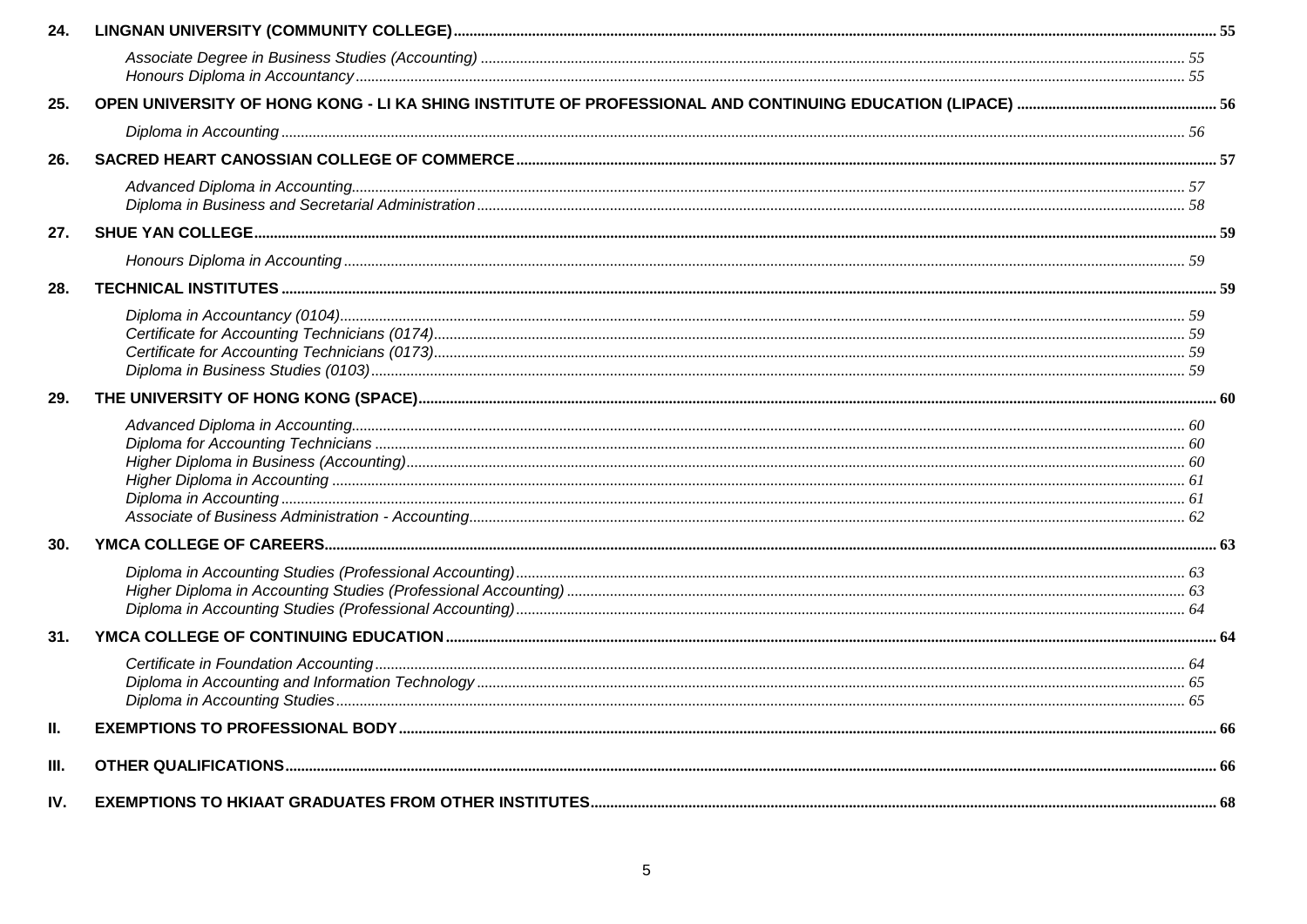#### **Granting of Exemptions under the current HKIAAT Local Examination Scheme**

#### <span id="page-6-0"></span>**I. Exemptions to Educational Institutes**

#### <span id="page-6-1"></span>**1. ABRS Professional Learning Services**

<span id="page-6-3"></span><span id="page-6-2"></span>

| <b>Institutes</b>                                    | <b>Qualifications</b>                                                                                                   | <b>Exemption Awarded</b>                                                                                      | <b>Remarks</b>                           |
|------------------------------------------------------|-------------------------------------------------------------------------------------------------------------------------|---------------------------------------------------------------------------------------------------------------|------------------------------------------|
| <b>ABRS Professional Learning</b><br><b>Services</b> | <b>Advanced Diploma in Accounting and Finance</b><br>(Part-time)                                                        |                                                                                                               | Starting from 2004 intake<br>of students |
|                                                      | Mark 60% or above required in the internal<br>examinations of the following corresponding<br>courses:                   |                                                                                                               |                                          |
|                                                      | Hong Kong Business Taxation<br>(a)<br>Hong Kong Business Law<br>(b)<br><b>Financial Reporting</b><br>(c)                | (a) Paper 5 – Hong Kong Taxation<br>(b) Paper 6 - Hong Kong Business Law<br>(c) Paper 7 - Advanced Accounting |                                          |
|                                                      | 6.2005                                                                                                                  |                                                                                                               |                                          |
|                                                      | <b>Diploma in Accounting and Finance (Part-time)</b>                                                                    |                                                                                                               |                                          |
|                                                      | Mark 60% or above required in the internal<br>examinations of the following corresponding<br>courses:                   |                                                                                                               |                                          |
|                                                      | Financial Accounting 1 and 2<br>(a)<br><b>Business Communication Theory plus</b><br>(b)<br>Legal Issues for Accountants | (a) Paper 1 – Financial Accounting<br>(b) Paper 2 - Business Communication                                    |                                          |
|                                                      | <b>Accounting for Decision Making</b><br>(C)                                                                            | (c) Paper 3 – Cost Accounting                                                                                 |                                          |
|                                                      | Accounting Information System plus<br>(d)<br>Information System Planning & Control                                      | (d) Paper 4 - Information Technology<br>Applications in Accounting                                            |                                          |
|                                                      | 6.2005                                                                                                                  |                                                                                                               |                                          |
|                                                      |                                                                                                                         |                                                                                                               | <b>Back to Top</b>                       |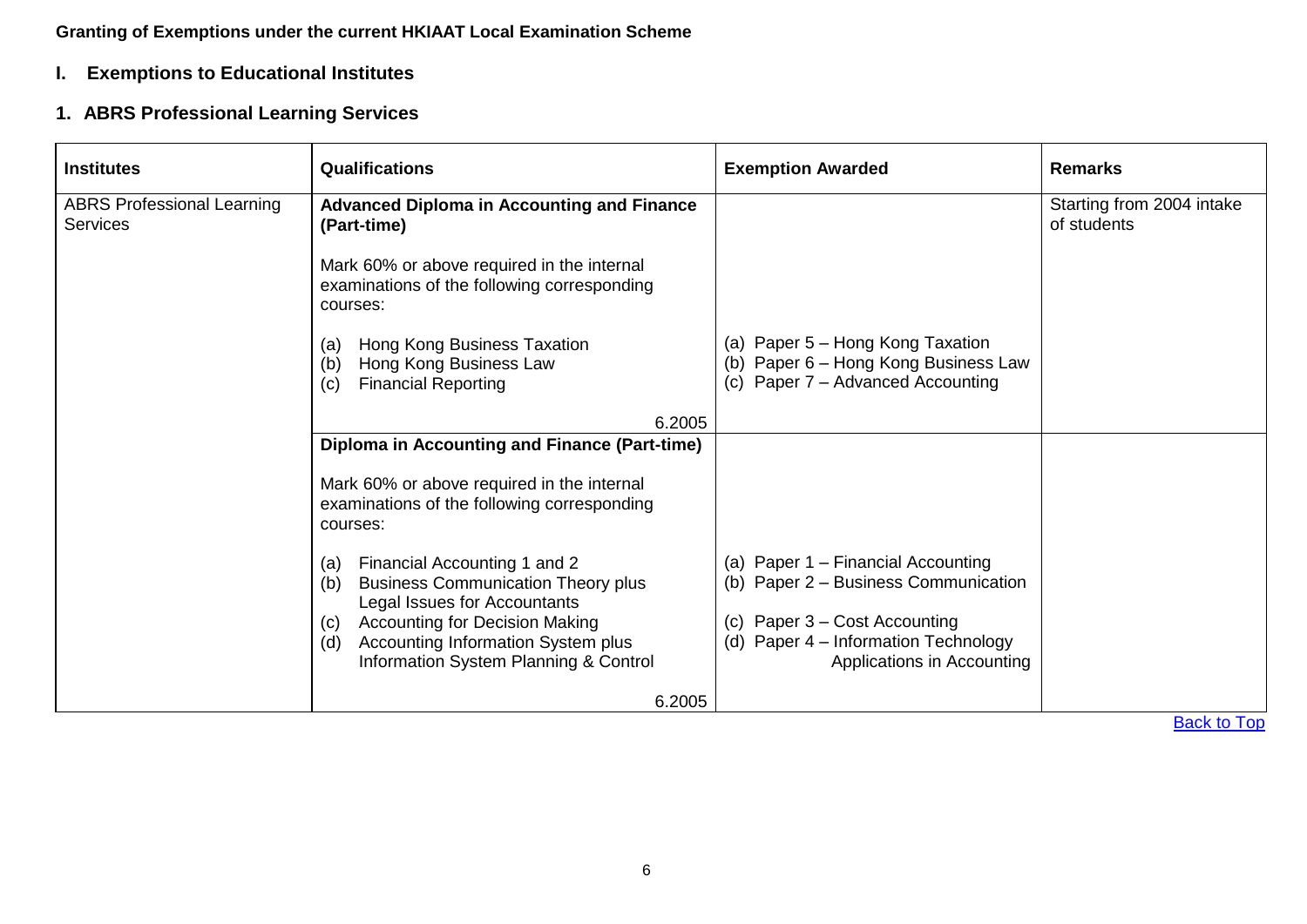## <span id="page-7-0"></span>**2. Caritas Bianchi College of Careers**

<span id="page-7-2"></span><span id="page-7-1"></span>

| <b>Institutes</b>                     | <b>Qualifications</b>                                                                                                                                                                                                | <b>Exemption Awarded</b>                                                                                                   | <b>Remarks</b>                                                                                                                                                                                                                                                                                                                                                                                                                                                            |
|---------------------------------------|----------------------------------------------------------------------------------------------------------------------------------------------------------------------------------------------------------------------|----------------------------------------------------------------------------------------------------------------------------|---------------------------------------------------------------------------------------------------------------------------------------------------------------------------------------------------------------------------------------------------------------------------------------------------------------------------------------------------------------------------------------------------------------------------------------------------------------------------|
| Caritas Bianchi College of<br>Careers | <b>Diploma in Business Studies</b><br>(2-year full-time)<br>2.1996<br><b>Diploma in Accounting and Management (DAM)</b><br>(2-year full-time Diploma / 1-year full-time certificate<br>and 1-year full-time diploma) | Paper 1 - Financial Accounting<br>Paper 3 - Cost Accounting<br>Paper 1 - Financial Accounting<br>Paper 3 - Cost Accounting | Not offered.<br>Exemption only given to<br>graduates from 1994/95<br>onwards<br>Starting from the intake of 2001<br>onwards                                                                                                                                                                                                                                                                                                                                               |
|                                       | Pass required in the internal examination of the<br>following corresponding courses:<br>(a) Year 1 Business Communication I & II<br>(b) Year 1 Information Technology Applications in<br>Accounting<br>9.2001        | (a) Paper 2 - Business<br>Communication<br>(b) Paper $4$ – Information<br>Technology<br>Applications in<br>Accounting      | Graduates in 2002 may claim<br>exemptions on Papers 2 and 4<br>on or before 30 September<br>2002 if they obtain Pass or<br>above in the internal<br>examination of the following<br>relevant subjects:<br>(a) (i) Economics<br>(ii) Principles of<br>Management or Pass the 2<br>Mark-up Modules on<br>Economics<br>and<br>Principles of Management<br>(b) (i) Computer Applications<br>(ii) Business Statistics or<br>Pass the Mark-up Modules<br>on Business Statistics |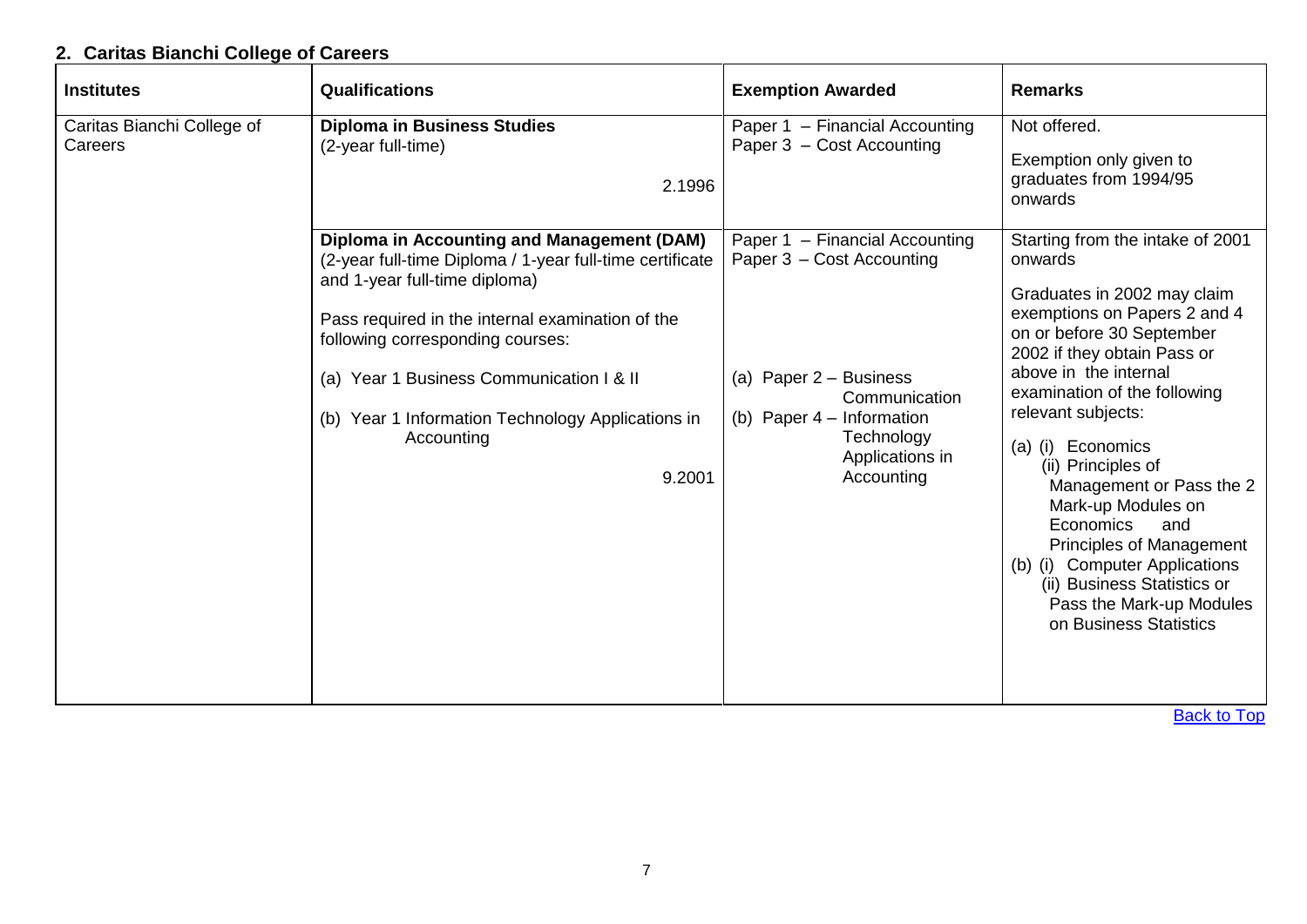<span id="page-8-0"></span>

| <b>Institutes</b>                     | <b>Qualifications</b>                                                                                                                         | <b>Exemption Awarded</b>                                     | <b>Remarks</b>                                                                                                            |
|---------------------------------------|-----------------------------------------------------------------------------------------------------------------------------------------------|--------------------------------------------------------------|---------------------------------------------------------------------------------------------------------------------------|
| Caritas Bianchi College of<br>Careers | <b>Diploma in Accounting and Computing (DAC)</b><br>(2-year full-time Diploma / 1-year full-time certificate<br>and 1-year full-time diploma) | Paper 1 - Financial Accounting<br>Paper 3 - Cost Accounting  | Starting from the intake of 2001<br>onwards                                                                               |
|                                       | Pass required in the internal examination of the<br>following corresponding courses:                                                          |                                                              | Graduates in 2002 may claim<br>exemptions on Paper 4 on or<br>before 30 September 2002 if<br>they obtain Pass or above in |
|                                       | Information Technology Applications in<br>(a) Year 1<br>Accounting                                                                            | (a) Paper $4$ – Information<br>Technology<br>Applications in | the internal examination of the<br>following relevant subjects:                                                           |
|                                       | 9.2001                                                                                                                                        | Accounting                                                   | (i) Computer Applications<br>(ii) Business Statistics or Pass<br>the Mark-up Modules on<br><b>Business Statistics</b>     |
|                                       |                                                                                                                                               |                                                              | <b>Back to Top</b>                                                                                                        |

 $8\phantom{1}$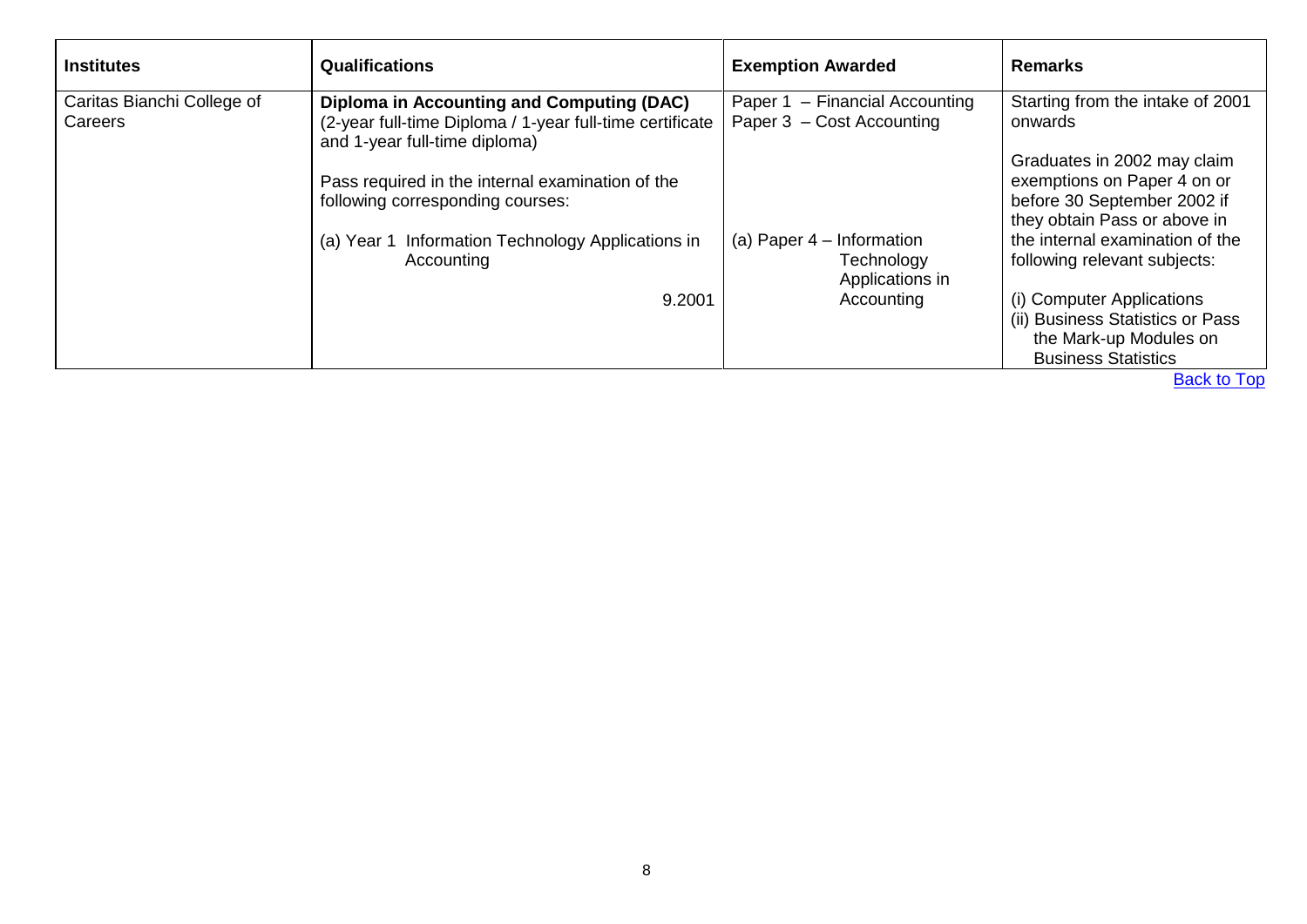#### <span id="page-9-0"></span>**3. Caritas Francis Hsu College**

<span id="page-9-1"></span>

| <b>Institutes</b>                                                                           | Qualifications                                                                                                                                                                                                                                                                                                                                                                                                                                     |                                                                                                |            | <b>Exemption Awarded</b>                                                                                                                                                             | <b>Remarks</b>                                                                                                                                                                                                                                  |
|---------------------------------------------------------------------------------------------|----------------------------------------------------------------------------------------------------------------------------------------------------------------------------------------------------------------------------------------------------------------------------------------------------------------------------------------------------------------------------------------------------------------------------------------------------|------------------------------------------------------------------------------------------------|------------|--------------------------------------------------------------------------------------------------------------------------------------------------------------------------------------|-------------------------------------------------------------------------------------------------------------------------------------------------------------------------------------------------------------------------------------------------|
| <b>Caritas Francis Hsu</b><br>College                                                       | <b>Higher Diploma in Accounting Studies</b><br>(4-year full-time)<br>Grade C (50%) or above required in the following<br>corresponding courses:<br>(a) Financial Accounting I<br><b>Cost and Management Accounting I</b><br>(b)<br>1) English Usage or College English I<br>(c)<br>2) College English II<br>(d) Accounting Information Systems and Applications<br>(i) Introduction to Computing OR<br>(ii) Introduction to Information Technology | 9.2001                                                                                         | Accounting | (a) Paper 1 - Financial Accounting<br>(b) Paper 3 – Cost Accounting<br>(c) Paper $2 -$ Business<br>Communication<br>(d) Paper $4$ – Information<br><b>Technology Applications in</b> | Graduates in 2002 may claim<br>exemptions on Papers 2 and<br>4 on or before 30 September<br>2002 if they obtain Grade C<br>(50%) or above in the<br>following corresponding<br>qualifying papers:<br>i) Economics and<br>ii) Management         |
|                                                                                             | Grade C (50%) or above required in the following<br>corresponding courses s:<br>(e) Hong Kong Taxation I & II<br>Auditing<br>(f)<br>(g) 1) Company Law of Hong Kong<br>2) (i) General Principles of Hong Kong Law OR<br>(ii) General Principles of Hong Kong Law I & II<br>Financial Accounting II plus Financial Accounting III                                                                                                                   | 9.1999<br>11.2000<br>6.2002                                                                    |            | (e) Paper 5 - Hong Kong Taxation<br>(f) Paper $8 -$ Auditing<br>(g) Paper 6 – Hong Kong Business<br>Law<br>(h) Paper 7 - Advanced Accounting                                         | <b>Further exemption on Papers</b><br>5 & 8 given to graduates of<br>1998/1999 onwards<br>Further exemption on Paper<br>6 given to graduates of<br>1999/2000 onwards<br>Further exemption on Paper<br>7 given to graduates from<br>2002 onwards |
| Relevant subject name and code for graduates in different years:                            |                                                                                                                                                                                                                                                                                                                                                                                                                                                    |                                                                                                |            |                                                                                                                                                                                      |                                                                                                                                                                                                                                                 |
| Before 1996<br>AC1011-2 Accounting                                                          | 1996-1999<br>ACC1031-1 Accounting Framework (HK)                                                                                                                                                                                                                                                                                                                                                                                                   | 2000-2001<br>ACC1111-2 Financial Accounting I                                                  |            | 2002<br>ACC2012 Financial Accounting I                                                                                                                                               | 2003 (updated on 17 Nov 2003)<br><b>ACC2191 Financial Accounting I</b>                                                                                                                                                                          |
| (a)<br>AC1021-2 Cost & Mgt Accounting I<br>(b)<br>COM 1561-2 Business Maths & Inf.<br>Tech. | ACC1041-2 Mgt Information                                                                                                                                                                                                                                                                                                                                                                                                                          | ACC1121-2 Costing / ACC2022 Costing                                                            |            | ACC2032 Cost and Management Accounting I                                                                                                                                             | ACC2181 Cost and Management Accounting I                                                                                                                                                                                                        |
| SOC 1011-2 Economics<br>ADM2521-2 Effective Management                                      | ADM1551-2 Organisational Framework                                                                                                                                                                                                                                                                                                                                                                                                                 | ADM1571-2 Management / ADM2012 Management<br>SOC1011-2 Economics / ECO2012 Economics           |            | $\overline{a}$                                                                                                                                                                       |                                                                                                                                                                                                                                                 |
| $^\copyright$<br>$---$                                                                      | $\overline{\phantom{a}}$                                                                                                                                                                                                                                                                                                                                                                                                                           | $\overline{\phantom{a}}$                                                                       |            | ENG2802 Use of English plus ENG3821 Business<br>Communication                                                                                                                        | ENG2002 Eng Usage or ENG2042 College Eng I<br>plus ENG3042 College Eng II                                                                                                                                                                       |
| (d)<br>$\overline{\phantom{a}}$                                                             | $\overline{\phantom{a}}$                                                                                                                                                                                                                                                                                                                                                                                                                           | $\overline{\phantom{a}}$                                                                       |            | COM1002 Introduction to Computing or COM2831<br>Software Environment and Application plus ACC3001<br>Computer Applications in Accounting                                             | COM1002 Introduction to Computing or COM1001<br>Introduction to IT plus ACC3111 Accounting<br>Information Systems and Applications                                                                                                              |
| (e)<br>$---$                                                                                | ACC2071-2 Tax Framework (HK) or<br>ACC2141-2 Hong Kong Taxation                                                                                                                                                                                                                                                                                                                                                                                    | ACC3052 Hong Kong Taxation                                                                     |            | ACC3052 Hong Kong Taxation                                                                                                                                                           | ACC3161 Hong Kong Taxation I plus ACC4011<br>Hong Kong Taxation II                                                                                                                                                                              |
| (f)                                                                                         | ACC2061-2 Audit Framework (HK) or<br>ACC2131-2 Auditing                                                                                                                                                                                                                                                                                                                                                                                            | ACC3042 Auditing                                                                               |            | ACC4042 Auditing                                                                                                                                                                     | ACC4021 Auditing                                                                                                                                                                                                                                |
| (g)<br>$---$<br>(h)<br>$\overline{\phantom{a}}$                                             | ADM1541-2 Legal Framework (HK)<br>$\overline{\phantom{a}}$                                                                                                                                                                                                                                                                                                                                                                                         | ADM1581-2 General Principles of Hong Kong Law plus<br>Law 3022 Company Law of Hong Kong<br>--- |            | LAW2012 General Principles of HK Law plus<br>LAW3022 Company Law for HK<br>ACC3022 Financial Accounting II plus ACC4012<br>Financial Accounting III                                  | LAW2021 General Principles of HK Law plus<br>LAW3001 Company Law for HK<br>ACC3191 Financial Accounting II plus ACC4191<br><b>Financial Accounting III</b>                                                                                      |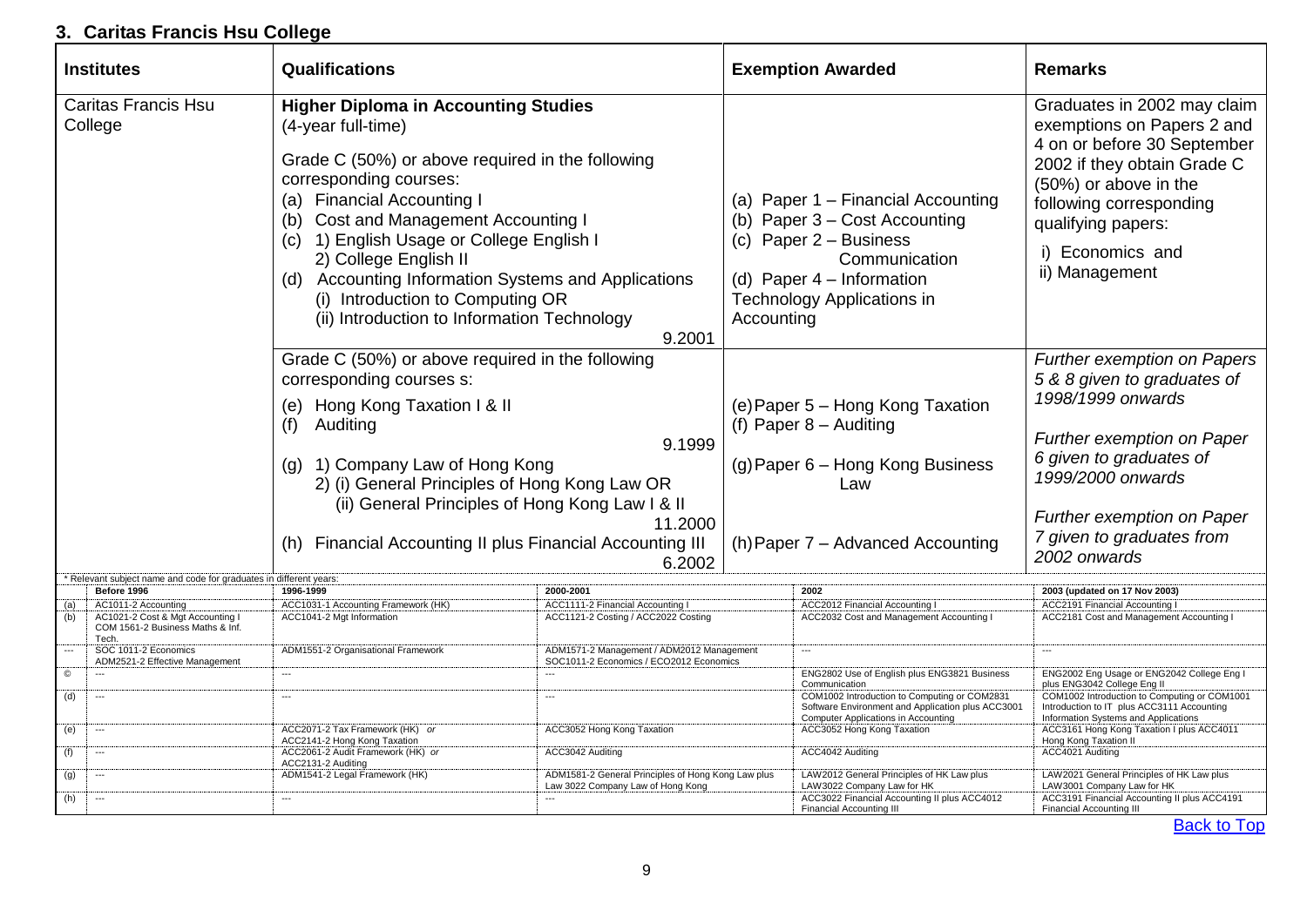<span id="page-10-0"></span>

| <b>Institutes</b>           | <b>Qualifications</b>                                                                                                                                                                                                                                                                                                                                                                                                                                                                                                                    | <b>Exemption Awarded</b>                                                                                                                                                                  | <b>Remarks</b>                    |
|-----------------------------|------------------------------------------------------------------------------------------------------------------------------------------------------------------------------------------------------------------------------------------------------------------------------------------------------------------------------------------------------------------------------------------------------------------------------------------------------------------------------------------------------------------------------------------|-------------------------------------------------------------------------------------------------------------------------------------------------------------------------------------------|-----------------------------------|
| Caritas Francis Hsu College | <b>Higher Diploma in Corporate</b><br><b>Management</b><br>(4-year full-time)<br>Grade C or above required in the following<br>corresponding courses:<br>(a) Accounting Studies I<br><b>Accounting Studies II</b><br>Hong Kong Financial Accounting II<br>College English II<br>(b)<br><b>Management Accounting I</b><br>(C)<br>Management Accounting II<br>Hong Kong Taxation I<br>(d)<br>Hong Kong Taxation II<br>(e) Hong Kong Business Law I<br>Hong Kong Business Law II<br>Hong Kong Corporate Law I<br>Hong Kong Corporate Law II | (a) Paper 1 - Financial Accounting<br>(b) Paper 2 - Business Communication<br>(c) Paper $3 - Cost$ Accounting<br>(d) Paper 5 – Hong Kong Taxation<br>(e) Paper 6 – Hong Kong Business Law | Graduates from 2000/01<br>onwards |
|                             | 12.2004                                                                                                                                                                                                                                                                                                                                                                                                                                                                                                                                  |                                                                                                                                                                                           |                                   |

#### <span id="page-10-1"></span>**4. Caritas Institute for Further & Adult Education – Aberdeen**

<span id="page-10-2"></span>

| <b>Institutes</b>                                                    | <b>Qualifications</b>                                                                                                                                                                                                                                                                                     | <b>Exemption Awarded</b>                                                                                                                    | <b>Remarks</b>                           |
|----------------------------------------------------------------------|-----------------------------------------------------------------------------------------------------------------------------------------------------------------------------------------------------------------------------------------------------------------------------------------------------------|---------------------------------------------------------------------------------------------------------------------------------------------|------------------------------------------|
| Caritas Institute for Further &<br><b>Adult Education - Aberdeen</b> | <b>Certificate in Accounting Profession</b><br>(1-year full-time)<br>Pass required in the internal examination of<br>the following corresponding courses:<br><b>Financial Accounting</b><br>(a)<br><b>Cost Accounting</b><br>(b)<br>Information Technology Applications in<br>(c)<br>Accounting<br>6.2005 | (a) Paper 1 – Financial Accounting<br>(b) Paper $3 - Cost$ Accounting<br>(c) Paper 4 – Information Technology<br>Applications in Accounting | Starting from 2004 intake of<br>students |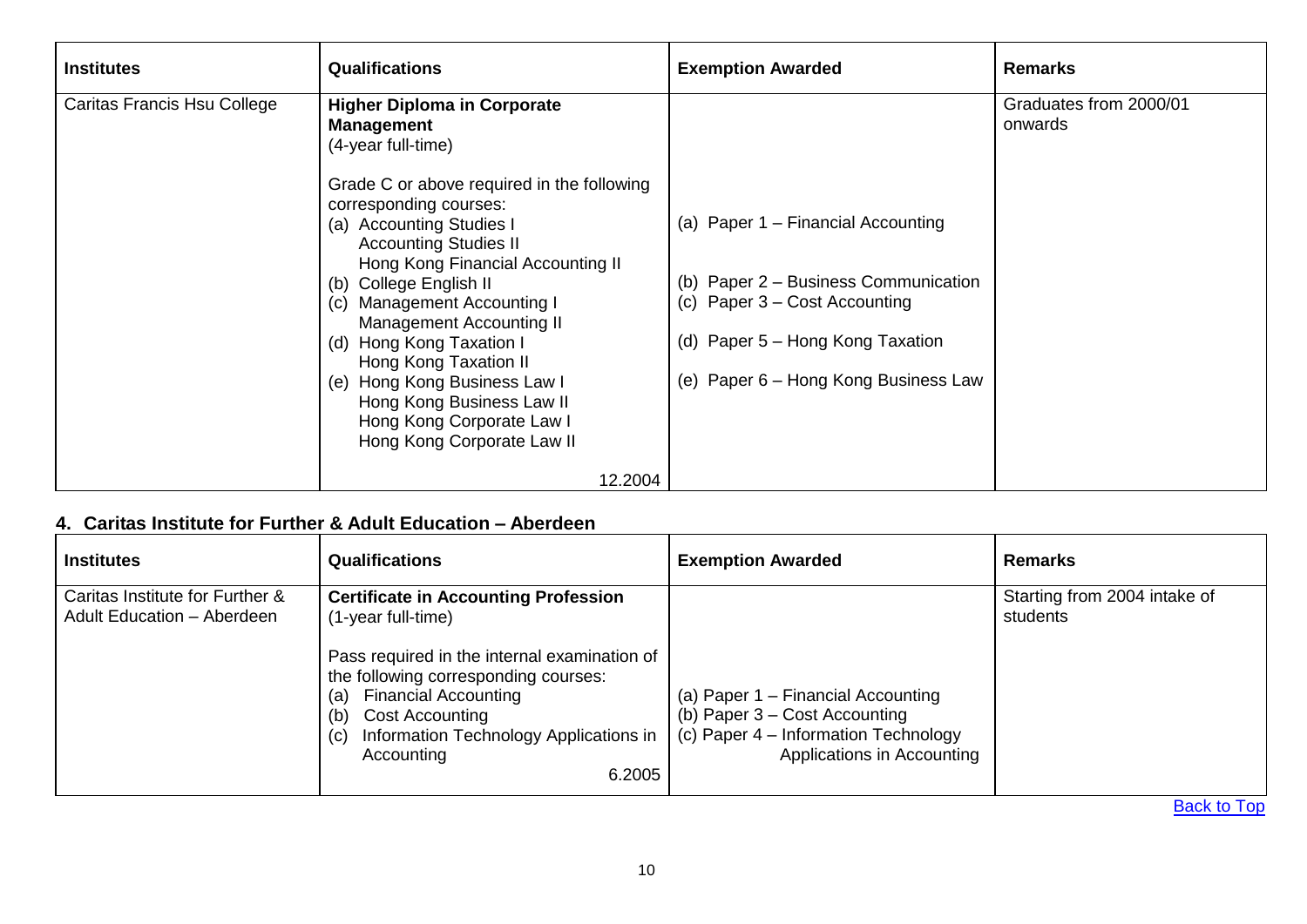## <span id="page-11-0"></span>**5. Caritas Institute for Further & Adult Education – Caine Road**

<span id="page-11-2"></span><span id="page-11-1"></span>

| <b>Institutes</b>                   | <b>Qualifications</b>                       | <b>Exemption Awarded</b>               | <b>Remarks</b>                   |
|-------------------------------------|---------------------------------------------|----------------------------------------|----------------------------------|
| Caritas Institute for Further &     | <b>Diploma in Business Studies</b>          | Paper 1 - Financial Accounting         | Not offered                      |
| <b>Adult Education - Caine Road</b> | (2-year full-time)                          |                                        |                                  |
|                                     | 4.1995                                      |                                        |                                  |
|                                     | <b>Diploma in Accounting Profession</b>     |                                        | Exemption only given to          |
|                                     | (2-year full-time)                          |                                        | graduates from 1997/98 onwards   |
|                                     | (Formerly named as Diploma in Accounting    |                                        |                                  |
|                                     | <b>Technicians Profession Studies)</b>      |                                        |                                  |
|                                     | 11.2000                                     |                                        |                                  |
|                                     | Mark 60% or above required in the following |                                        | Graduates in 2002 may claim      |
|                                     | corresponding courses:                      |                                        | exemptions on Papers 2 and 4     |
|                                     | (a) Financial Accounting                    | (a) Paper 1 – Financial Accounting     | on or before 30 September 2002   |
|                                     | (b) Cost Accounting                         | (b) Paper $3 - Cost$ Accounting        | if they obtain mark 60% or above |
|                                     |                                             |                                        | in the following corresponding   |
|                                     | Mark 60% or above required in the following |                                        | qualifying papers:               |
|                                     | corresponding courses (Starting from        |                                        |                                  |
|                                     | September 2001 intake):                     |                                        | 1) i) Economics                  |
|                                     | (c) Business Communication                  | Paper 2 – Business<br>(C)              | ii) Management                   |
|                                     |                                             | Communication                          | 2) i) Statistics                 |
|                                     | (d) Information Technology Applications in  | (d) Paper $4$ – Information Technology | ii) Information Technology       |
|                                     | Accounting                                  | Applications in                        |                                  |
|                                     | 9.2001                                      | Accounting                             |                                  |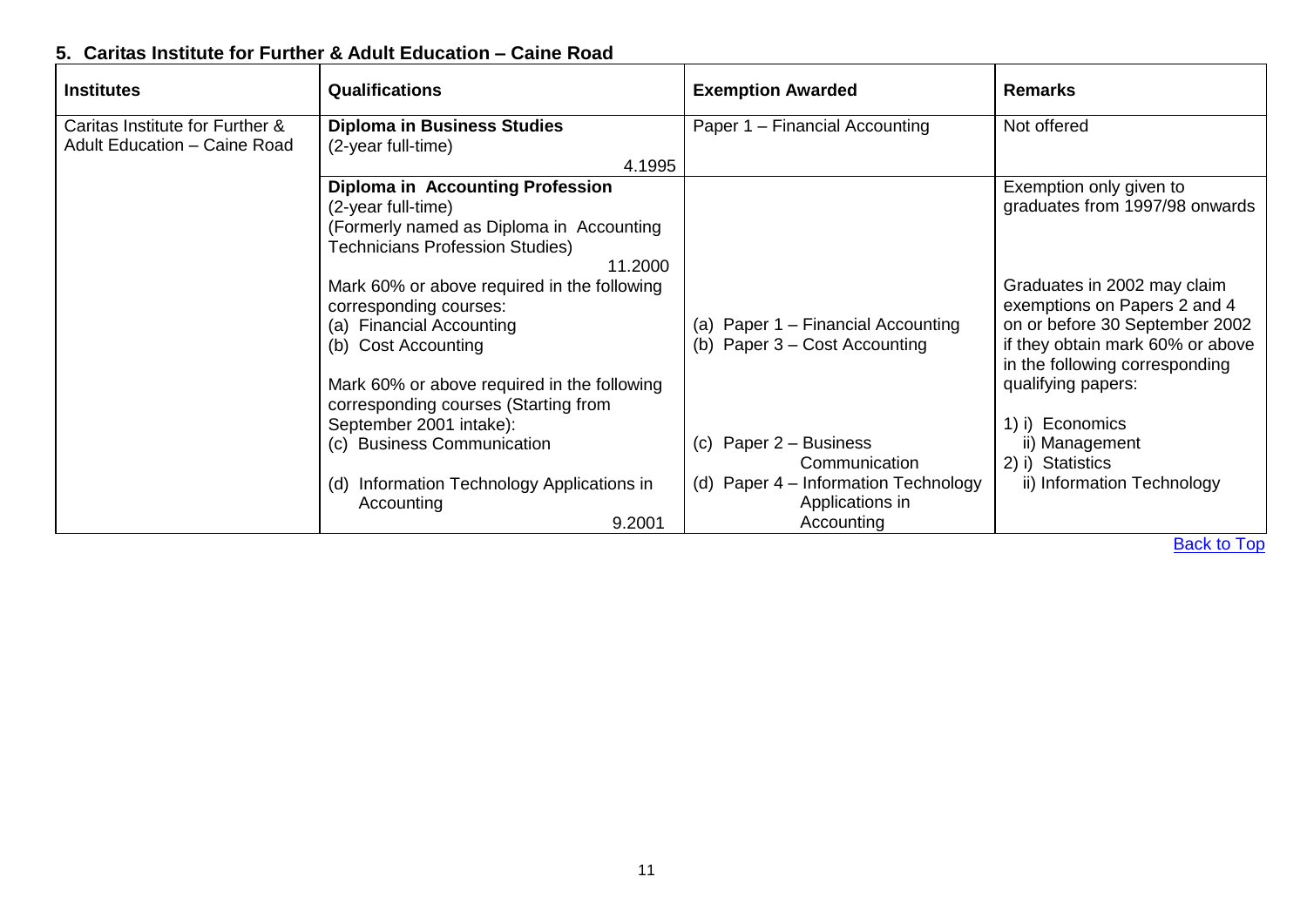### <span id="page-12-0"></span>**6. Caritas Institute for Further & Adult Education – Kowloon**

<span id="page-12-2"></span><span id="page-12-1"></span>

| <b>Institutes</b>                | <b>Qualifications</b>                               | <b>Exemption Awarded</b>                                | <b>Remarks</b>               |
|----------------------------------|-----------------------------------------------------|---------------------------------------------------------|------------------------------|
| Caritas Institute for Further &  | <b>Certificate in Accounting Profession</b>         |                                                         | Starting from 2003 intake of |
| <b>Adult Education - Kowloon</b> | (1-year full-time)                                  |                                                         | students                     |
|                                  | Mark 50% or above of the overall results            |                                                         |                              |
|                                  | required in the following corresponding             |                                                         |                              |
|                                  | courses:                                            |                                                         |                              |
|                                  | (a) Financial Accounting                            | (a) Paper 1 - Financial Accounting                      |                              |
|                                  | (b) Cost Accounting                                 | (b) Paper 3 – Cost Accounting                           |                              |
|                                  | (c) IT Applications in Accounting                   | (c) Paper 4 - Information Technology<br>Applications in |                              |
| 12.2004                          |                                                     | Accounting                                              |                              |
|                                  | <b>Diploma in Accounting Profession</b>             |                                                         | Students from 2004 intake of |
|                                  | (1-year full-time)                                  |                                                         | students                     |
|                                  | Mark 50% or above of the overall results            |                                                         |                              |
|                                  | required in the following corresponding<br>courses: |                                                         |                              |
|                                  | (a) Business Communication II plus                  | (a) Paper 2 – Business                                  |                              |
|                                  | Business Communication I of the above               | Communication                                           |                              |
|                                  | certificate programme                               | (b) Paper 5 – Hong Kong Taxation                        |                              |
|                                  | Taxation<br>(b)<br>5.2006                           |                                                         |                              |
|                                  |                                                     |                                                         | $D = -1$ . $1 - T$ .         |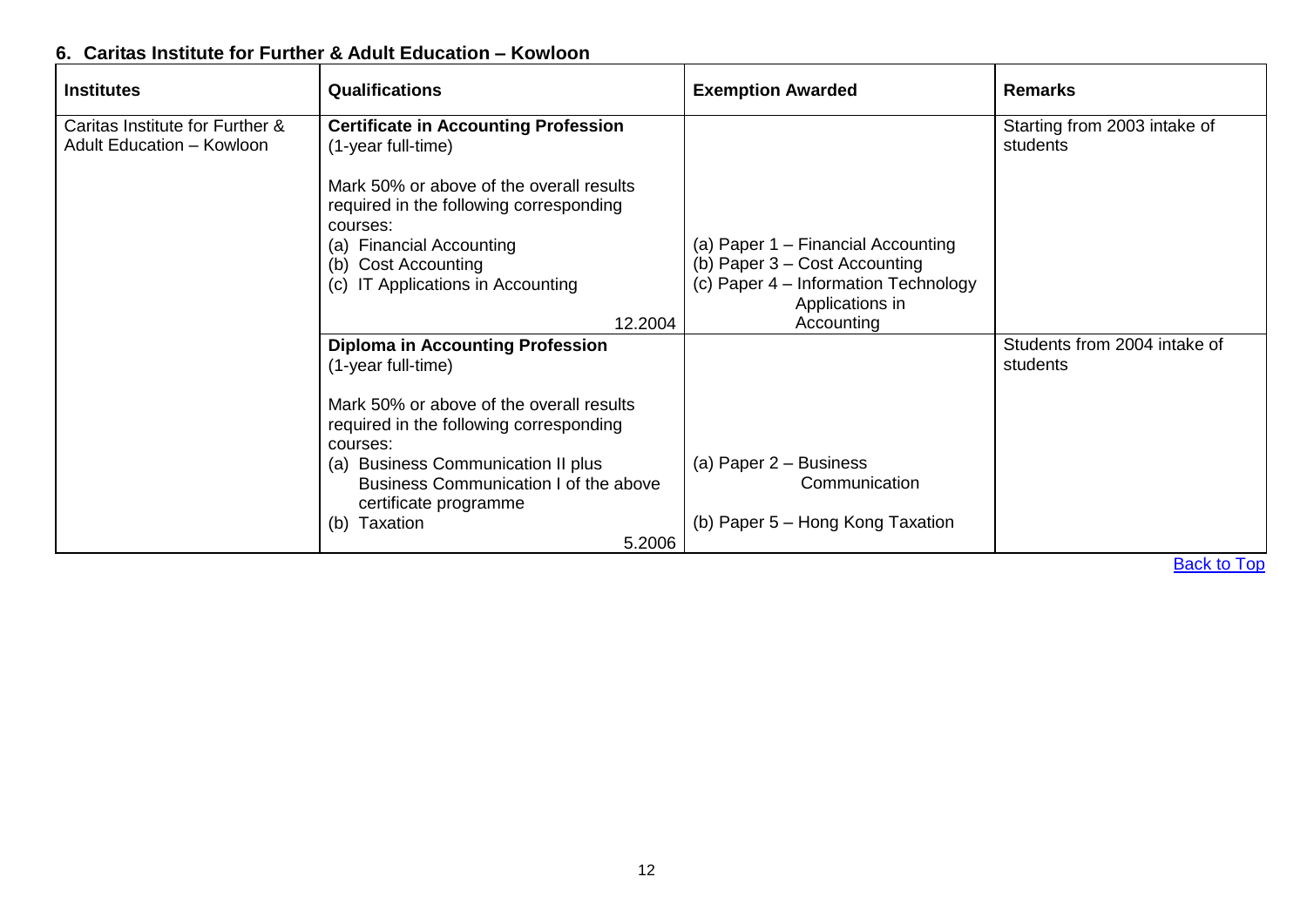## <span id="page-13-0"></span>**7. Caritas Tuen Mun Community Education Centre – Tuen Mun**

<span id="page-13-1"></span>

| <b>Institutes</b>                                                | <b>Qualifications</b>                                                                                                                                                                                | <b>Exemption Awarded</b>                                                                                                                       | <b>Remarks</b>                           |
|------------------------------------------------------------------|------------------------------------------------------------------------------------------------------------------------------------------------------------------------------------------------------|------------------------------------------------------------------------------------------------------------------------------------------------|------------------------------------------|
| <b>Caritas Tuen Mun Community</b><br>Education Centre - Tuen Mun | <b>Certificate in Accounting Profession</b><br>(1-year full-time)                                                                                                                                    |                                                                                                                                                | Starting from 2005 intake of<br>students |
|                                                                  | Mark 50% or above of the overall results<br>required in the following corresponding<br>courses:<br>(a) Financial Accounting<br>(b) Cost Accounting<br>IT Applications in Accounting<br>(C)<br>5.2006 | (a) Paper 1 – Financial Accounting<br>(b) Paper $3 - Cost$ Accounting<br>(c) Paper 4 – Information Technology<br>Applications in<br>Accounting |                                          |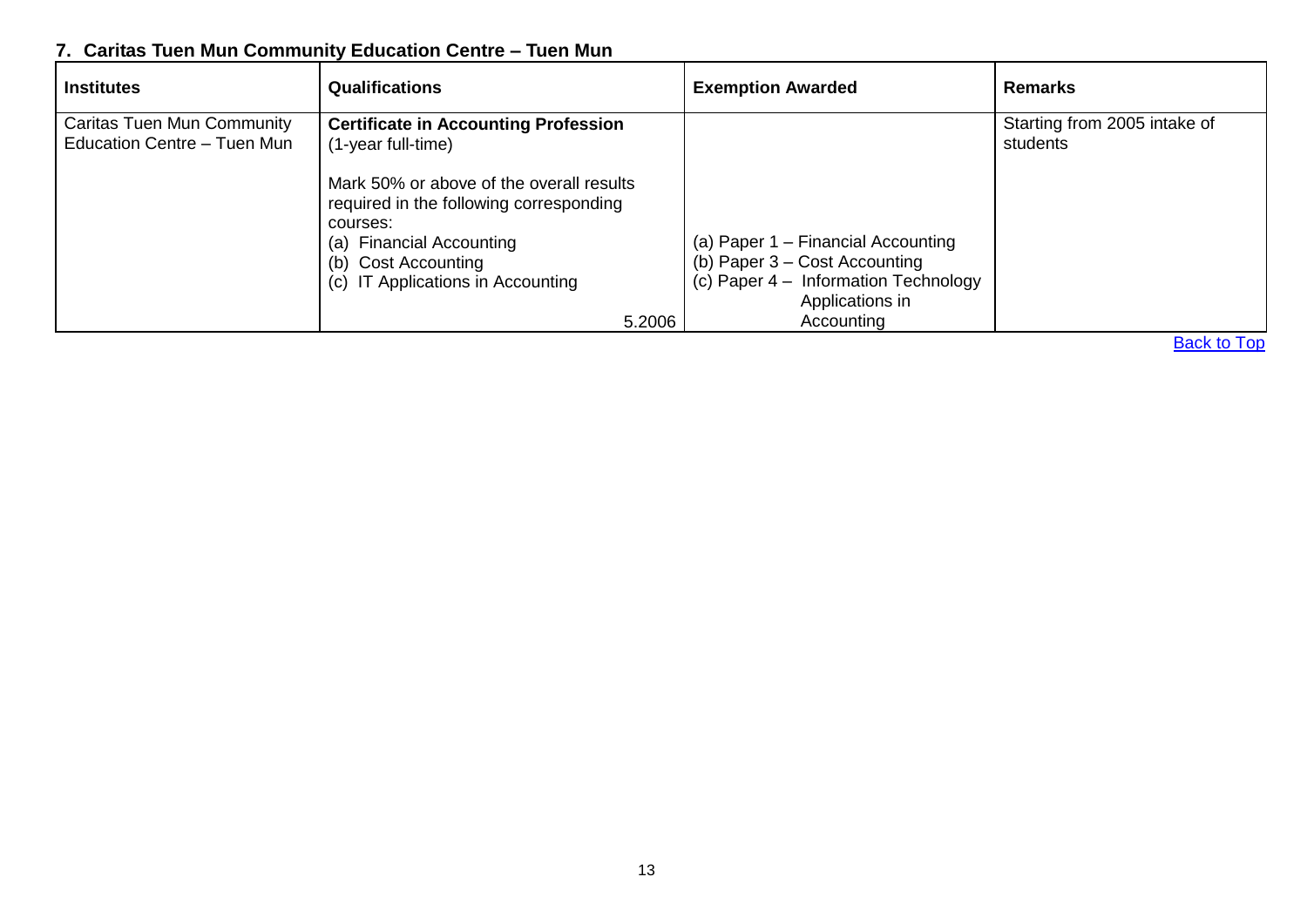## <span id="page-14-0"></span>**8. Chinese University of Hong Kong, School of Continuing and Professional Studies**

<span id="page-14-1"></span>

| <b>Institutes</b>                                                                                  | Qualifications                                                                                                                                                                                                                                                                                                                                                                                                                                                                                              | <b>Exemption Awarded</b>                                                                                                                                                                                                                                                                           | Remarks                              |
|----------------------------------------------------------------------------------------------------|-------------------------------------------------------------------------------------------------------------------------------------------------------------------------------------------------------------------------------------------------------------------------------------------------------------------------------------------------------------------------------------------------------------------------------------------------------------------------------------------------------------|----------------------------------------------------------------------------------------------------------------------------------------------------------------------------------------------------------------------------------------------------------------------------------------------------|--------------------------------------|
| <b>Chinese University of Hong</b><br>Kong, School of Continuing and<br><b>Professional Studies</b> | <b>Higher Diploma in Business Studies</b><br>(2-year or 3-year full-time)<br>Pass required in the following corresponding<br>courses:                                                                                                                                                                                                                                                                                                                                                                       |                                                                                                                                                                                                                                                                                                    | Graduates of 2003 intake<br>onwards. |
|                                                                                                    | 1. Accounting and Finance Stream<br><b>Financial Accounting</b><br>(a)<br>(b) Business Communication<br>(c) Cost and Management Accounting<br>(d) Business Information System (3-year<br>programme only);<br>Management Information System<br><b>Cost and Management Accounting</b><br>Intermediate Accounting<br><b>Advanced Financial Accounting</b><br><b>Computerized Accounting Systems</b><br>(e) Taxation<br><b>Commercial Law</b><br>(f)<br>Company Law<br>(g) Intermediate Accounting and Advanced | (a) Paper 1 - Financial Accounting<br>(b) Paper 2 - Business Communication<br>(c) Paper 3 - Cost Accounting<br>(d) Paper 4 - Information Technology<br>Applications in Accounting<br>(e) Paper 5 - Hong Kong Taxation<br>(f) Paper 6 - Hong Kong Business Law<br>(g) Paper 7 – Advanced Accounting | Exemption on Paper 7 be given        |
|                                                                                                    | <b>Financial Accounting</b><br>(h) Auditing                                                                                                                                                                                                                                                                                                                                                                                                                                                                 | (h) Paper 8 - Auditing                                                                                                                                                                                                                                                                             | to graduates from 2008 onwards       |
|                                                                                                    | 2. Marketing Stream<br><b>Financial Accounting</b><br>(a)<br>(b) Business Communication<br>(c) Cost and Management Accounting                                                                                                                                                                                                                                                                                                                                                                               | (a) Paper 1 - Financial Accounting<br>(b) Paper 2 - Business Communication<br>(c) Paper $3 - Cost$ Accounting                                                                                                                                                                                      |                                      |
|                                                                                                    | 3. Logistics Stream<br>(a) Financial Accounting<br><b>Business Communication</b><br>(b)<br><b>Cost and Management Accounting</b><br>(C)                                                                                                                                                                                                                                                                                                                                                                     | (a) Paper 1 - Financial Accounting<br>(b) Paper 2 - Business Communication<br>(c) Paper 3 - Cost Accounting                                                                                                                                                                                        |                                      |
|                                                                                                    | 9.2005<br>(Add P7) 12.2007                                                                                                                                                                                                                                                                                                                                                                                                                                                                                  |                                                                                                                                                                                                                                                                                                    | <b>Back to Top</b>                   |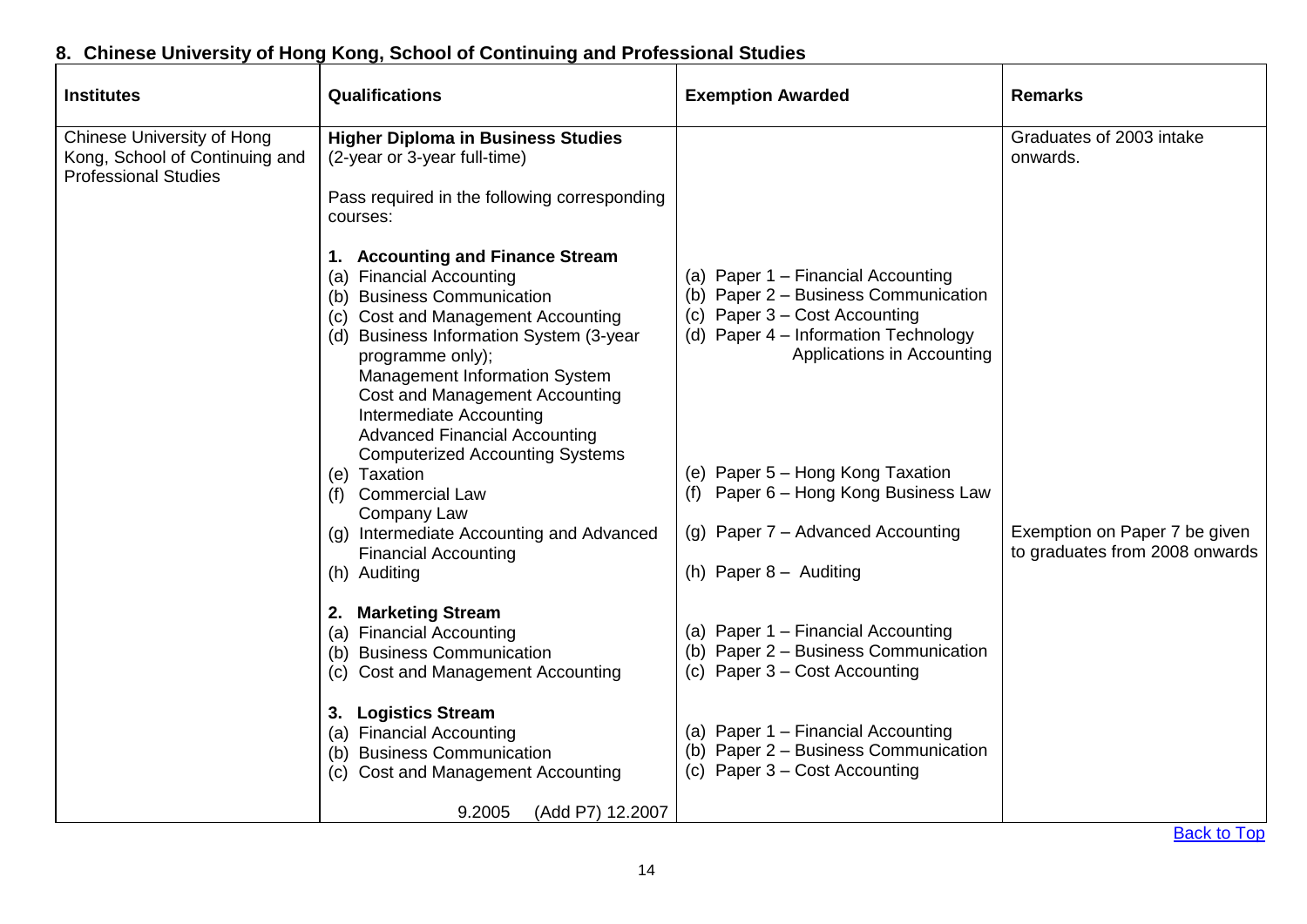<span id="page-15-0"></span>

| <b>Institutes</b>                                                                           | <b>Qualifications</b>                                                                                                                                                                                                                                                                                                                                                                                                                                                                                                                                                                                                                                                                                                                                                                                                                                                                                              | <b>Exemption Awarded</b>                                                                                                                                                                                                                                                                    | <b>Remarks</b>                                                                                                                                                                                                                           |
|---------------------------------------------------------------------------------------------|--------------------------------------------------------------------------------------------------------------------------------------------------------------------------------------------------------------------------------------------------------------------------------------------------------------------------------------------------------------------------------------------------------------------------------------------------------------------------------------------------------------------------------------------------------------------------------------------------------------------------------------------------------------------------------------------------------------------------------------------------------------------------------------------------------------------------------------------------------------------------------------------------------------------|---------------------------------------------------------------------------------------------------------------------------------------------------------------------------------------------------------------------------------------------------------------------------------------------|------------------------------------------------------------------------------------------------------------------------------------------------------------------------------------------------------------------------------------------|
| Chinese University of Hong<br>Kong, School of Continuing and<br><b>Professional Studies</b> | <b>Higher Diploma in Business and</b><br><b>Corporate Administration</b><br>(2-year or 3-year full-time)<br>(a) Financial Accounting<br>(b) Business Communication<br>(c) Cost and Management Accounting<br>(d) Introduction to E-commerce*;<br>Management Information Systems or<br>Business Information Systems*#;<br>Cost and Management Accounting*;<br>Financial Accounting*;<br>Advanced Financial Accounting* or<br>Corporate Accounting;<br>(e) Business Law I;<br>Business Law II;<br>Corporate Law and Practice I;<br>Corporate Law and Practice II;<br>Corporate Governance & Ethics;<br><b>Corporate Governance Cases &amp; Issues</b><br>or Advanced Corporate Governance &<br>Ethics;<br>Exemptions granted to graduates who had<br>taken and passed the following two optional<br>modules:<br>(f) Taxation<br>(g) Auditing<br>(* Same course as those of the Higher<br>Diploma in Business Studies. | (a) Paper 1 - Financial Accounting<br>(b) Paper 2 - Business Communication<br>(c) Paper 3 – Cost Accounting<br>(d) Paper 4 - Information Technology<br>Applications in Accounting<br>(e) Paper 6 – Hong Kong Business Law<br>(f) Paper 5 - Hong Kong Taxation<br>$(g)$ Paper $8 -$ Auditing | Exemptions granted to students<br>graduating in July 2006 and<br>thereafter for the 2-year full-time<br>programme.<br>Exemptions granted to students<br>graduating in July 2007 and<br>thereafter for the 3-year full-time<br>programme. |
|                                                                                             | # The course is only for 3-year programme)                                                                                                                                                                                                                                                                                                                                                                                                                                                                                                                                                                                                                                                                                                                                                                                                                                                                         |                                                                                                                                                                                                                                                                                             |                                                                                                                                                                                                                                          |
|                                                                                             | 5.2007                                                                                                                                                                                                                                                                                                                                                                                                                                                                                                                                                                                                                                                                                                                                                                                                                                                                                                             |                                                                                                                                                                                                                                                                                             |                                                                                                                                                                                                                                          |
|                                                                                             |                                                                                                                                                                                                                                                                                                                                                                                                                                                                                                                                                                                                                                                                                                                                                                                                                                                                                                                    |                                                                                                                                                                                                                                                                                             | <b>Back to Top</b>                                                                                                                                                                                                                       |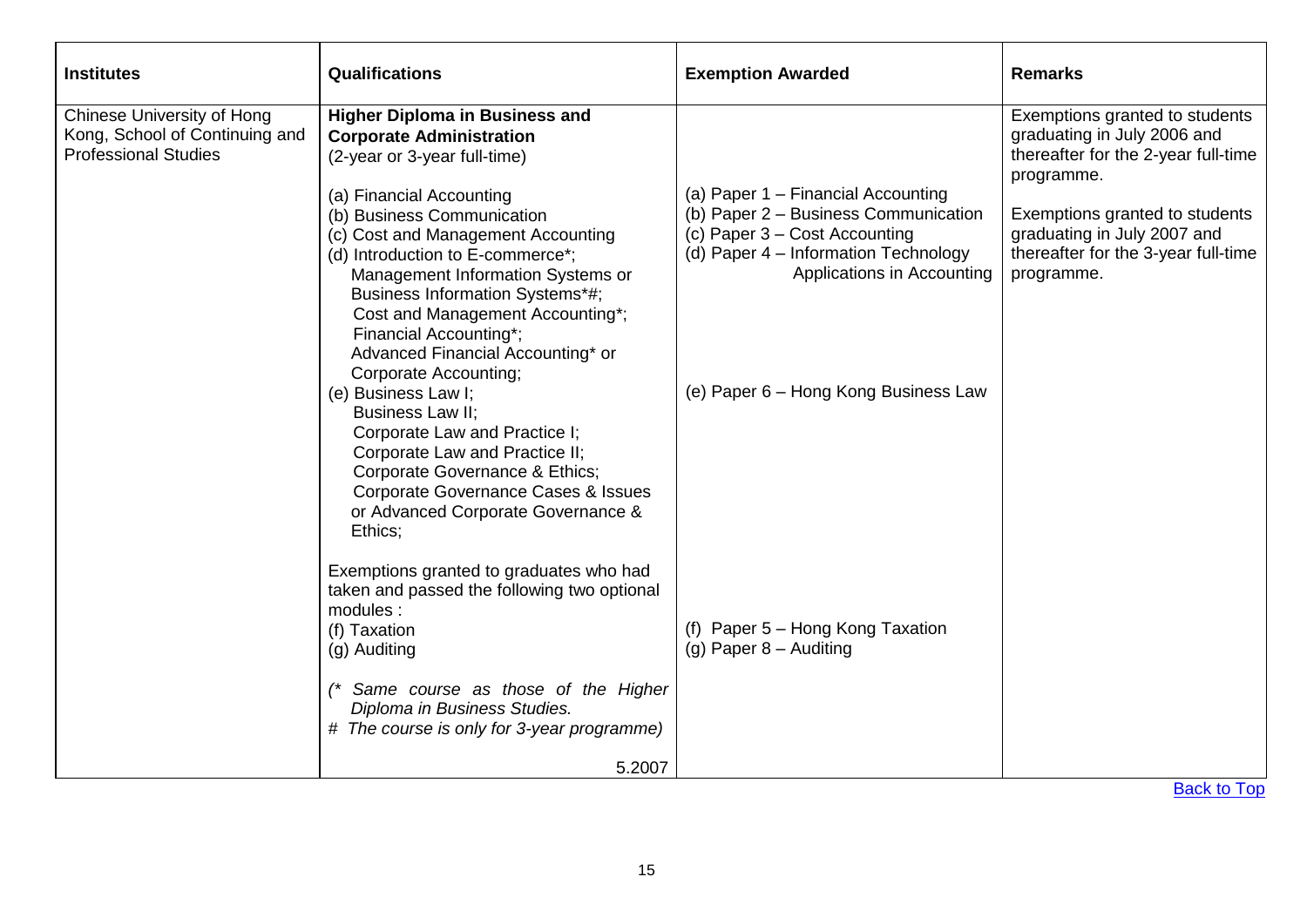### <span id="page-16-0"></span>**9. Chinese University of Hong Kong – Tung Wah Group of Hospitals Community College**

<span id="page-16-1"></span>

| <b>Institutes</b>                                                                                   | <b>Qualifications</b>                                                                                                                                                                                                                                                                                                                                                                       | <b>Exemption Awarded</b>                                                                                                                                                                                               | <b>Remarks</b>                       |
|-----------------------------------------------------------------------------------------------------|---------------------------------------------------------------------------------------------------------------------------------------------------------------------------------------------------------------------------------------------------------------------------------------------------------------------------------------------------------------------------------------------|------------------------------------------------------------------------------------------------------------------------------------------------------------------------------------------------------------------------|--------------------------------------|
| <b>Chinese University of Hong</b><br>Kong – Tung Wah Group of<br><b>Hospitals Community College</b> | <b>Associate of Business Programme in</b><br><b>Accounting</b><br>(2-year full-time)<br>Pass required in the following corresponding<br>courses:<br>(a) Principles of Accounting plus<br>Introduction of Accounting<br>English Language I&II<br>(b)<br><b>Cost Accounting</b><br>(c)<br>Hong Kong Taxation<br>(d)<br>Hong Kong Business Law (Elective)<br>(e)<br>Auditing<br>(f)<br>12.2005 | (a) Paper 1 – Financial Accounting<br>(b) Paper 2 – Business Communication<br>(c) Paper $3 - Cost$ Accounting<br>(d) Paper 5 - Hong Kong Taxation<br>(e) Paper 6 - Hong Kong Business Law<br>Paper 8 – Auditing<br>(f) | Graduates of 2005 intake<br>onwards. |
|                                                                                                     |                                                                                                                                                                                                                                                                                                                                                                                             |                                                                                                                                                                                                                        | <b>Back to Top</b>                   |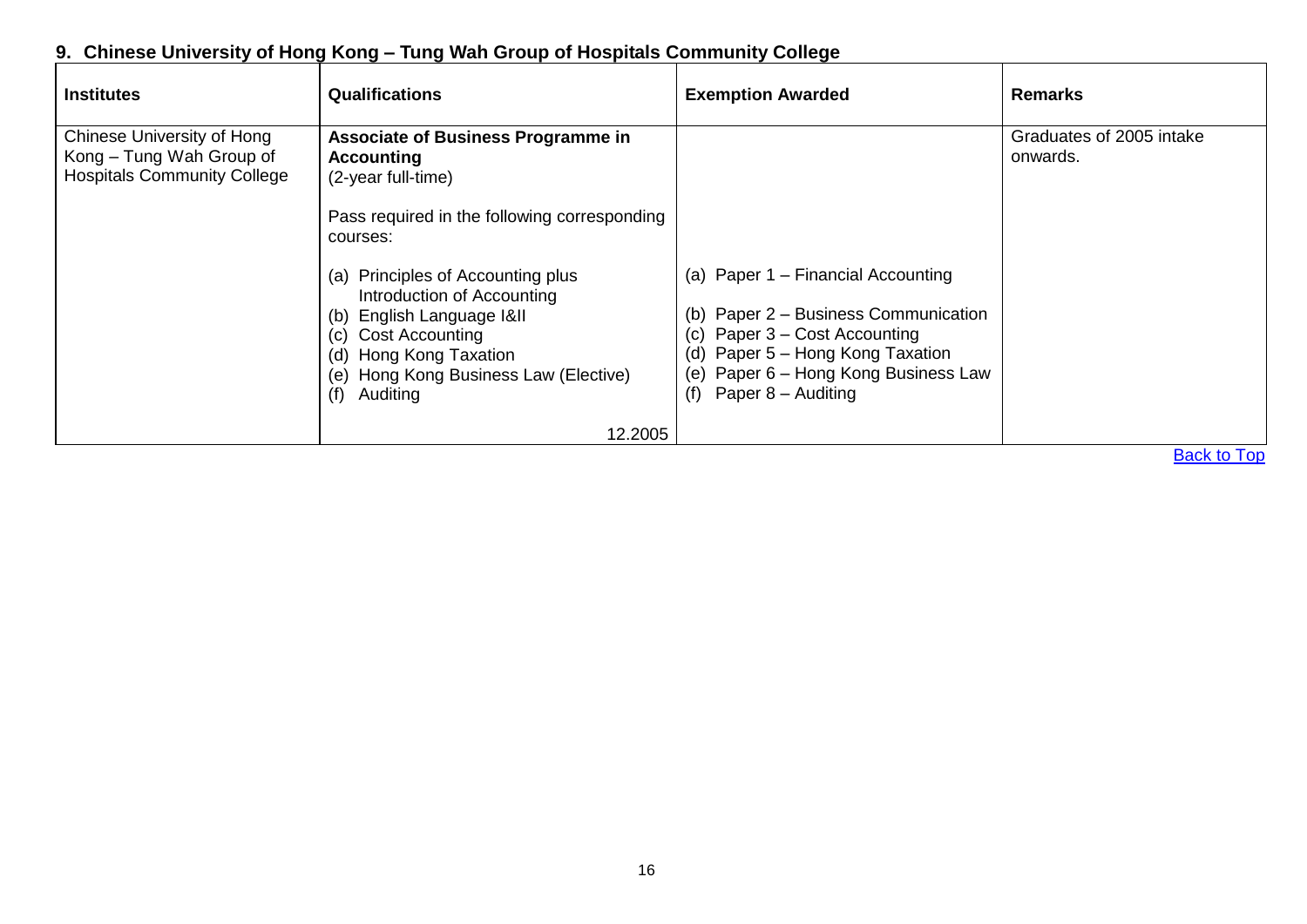### <span id="page-17-0"></span>**10.City University of Hong Kong**

<span id="page-17-2"></span><span id="page-17-1"></span>

| <b>Institutes</b>                      | Qualifications                                                                                                                             | <b>Exemption awarded</b>                                                                                    | <b>Remarks</b>                                                          |
|----------------------------------------|--------------------------------------------------------------------------------------------------------------------------------------------|-------------------------------------------------------------------------------------------------------------|-------------------------------------------------------------------------|
| <b>City University of Hong</b><br>Kong | <b>Higher Diploma in Accountancy</b><br>4.1997                                                                                             | Papers 1 to 4 and<br>Paper 5 - Hong Kong Taxation<br>Paper 6 - Hong Kong Business Law<br>Paper 8 - Auditing | Graduates of 1997 to 2002.                                              |
|                                        | Students who have selected the following elective<br>in the programme:<br>'Advanced Financial Accounting'                                  | Paper 7 - Advanced Accounting                                                                               | Further exemption on Paper 7<br>given to graduates from 2002<br>onwards |
|                                        | 6.2002                                                                                                                                     |                                                                                                             |                                                                         |
|                                        | <b>Associate of Business Administration</b><br>(Accountancy)<br>(formerly known as Associate of Business<br>Administration in Accountancy) | Papers 1 to 4 and<br>Paper 5 - Hong Kong Taxation<br>Paper 6 - Hong Kong Business Law<br>Paper 8 - Auditing | Graduates of 2003 to 2004.                                              |
|                                        | 5.2002                                                                                                                                     |                                                                                                             |                                                                         |
|                                        | Students who have selected the following elective<br>in the programme:<br>'Advanced Financial Accounting'                                  | Paper 7 – Advanced Accounting                                                                               |                                                                         |
|                                        | 6.2002                                                                                                                                     |                                                                                                             |                                                                         |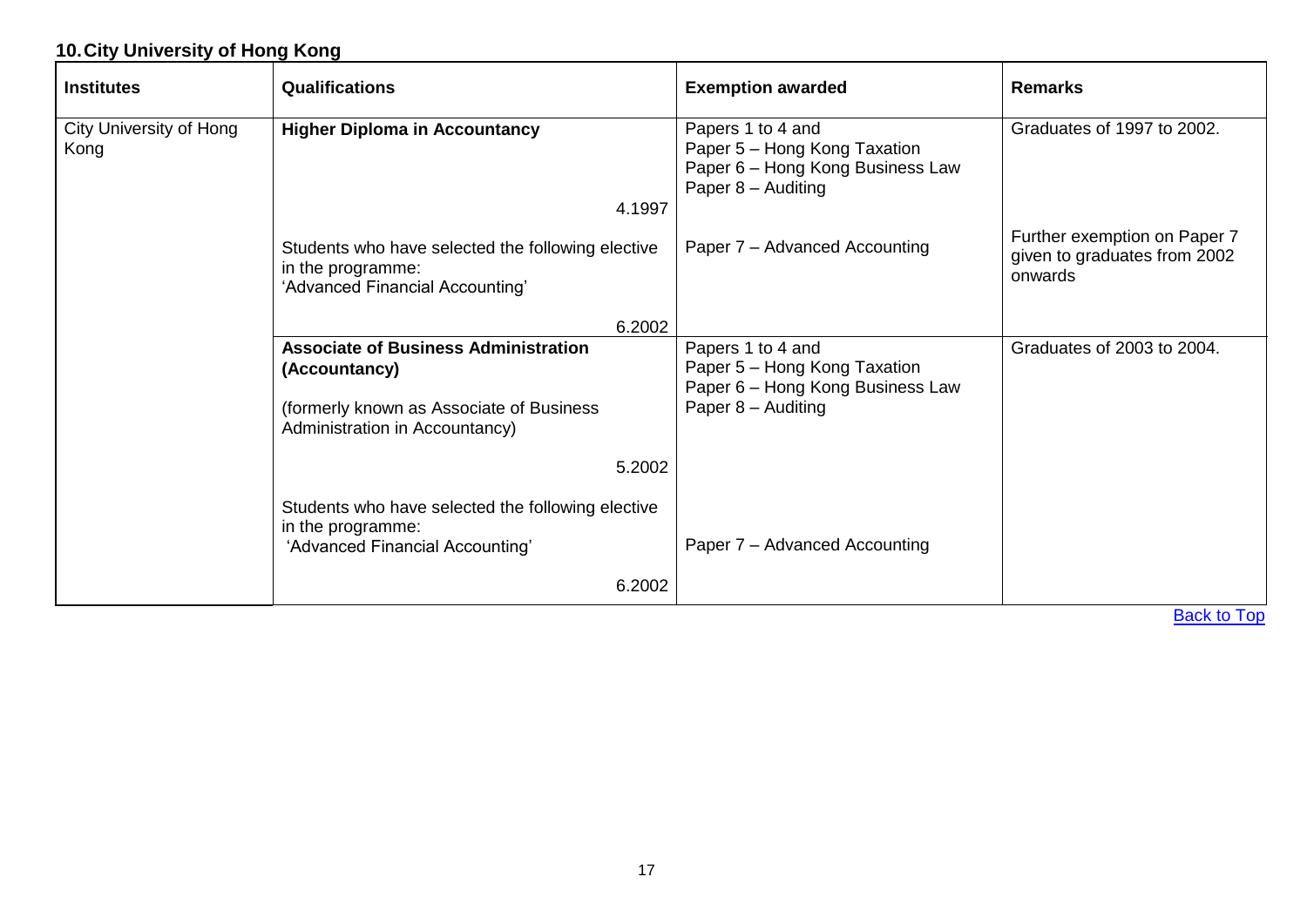<span id="page-18-0"></span>

| <b>Institutes</b>                      | <b>Qualifications</b>                                                                                                                                    | <b>Exemption awarded</b>                                           | <b>Remarks</b>             |
|----------------------------------------|----------------------------------------------------------------------------------------------------------------------------------------------------------|--------------------------------------------------------------------|----------------------------|
| <b>City University of Hong</b><br>Kong | <b>Associate of Business Administration</b><br>(Accountancy)                                                                                             |                                                                    | Graduates of 2005 onwards. |
|                                        | (formerly known as Associate of Business<br>Administration in Accountancy)                                                                               |                                                                    |                            |
|                                        | Students who have completed and passed the<br>following subjects:                                                                                        |                                                                    |                            |
|                                        | (a) CM10250 Financial Accounting plus CM20252<br><b>Corporate Accounting I</b>                                                                           | (a) Paper 1 - Financial Accounting                                 |                            |
|                                        | (b) LS20114 or LS22114 English Communication<br><b>Skills for Business</b>                                                                               | (b) Paper 2 - Business Communication                               |                            |
|                                        | (c) CM10251 Cost and Management Accounting                                                                                                               | (c) Paper $3 - Cost$ Accounting                                    |                            |
|                                        | (d) CM10161 Business Information System plus<br><b>CM10162 Management Information Systems</b><br>or CM20118 Information Systems<br>Management            | (d) Paper 4 - Information Technology<br>Applications in Accounting |                            |
|                                        | (e) CM20254 Taxation I plus CM20257 Taxation II                                                                                                          | (e) Paper 5 - Hong Kong Taxation                                   |                            |
|                                        | (f) CM20258 Corporate Regulations and Practice<br>plus LW2945 The Law of Business<br>Transactions or CM20278 Regulatory<br><b>Framework for Business</b> | (f) Paper 6 – Hong Kong Business Law                               |                            |
|                                        | (g) CM20252 Corporate Accounting I plus<br><b>CM20255 Corporate Accounting II</b>                                                                        | (g) Paper 7 - Advanced Accounting                                  |                            |
|                                        | (h) CM20253 Auditing I plus CM20256 Auditing II                                                                                                          | (h) Paper $8 -$ Auditing                                           |                            |
|                                        | 9.2004<br>12.2005                                                                                                                                        |                                                                    |                            |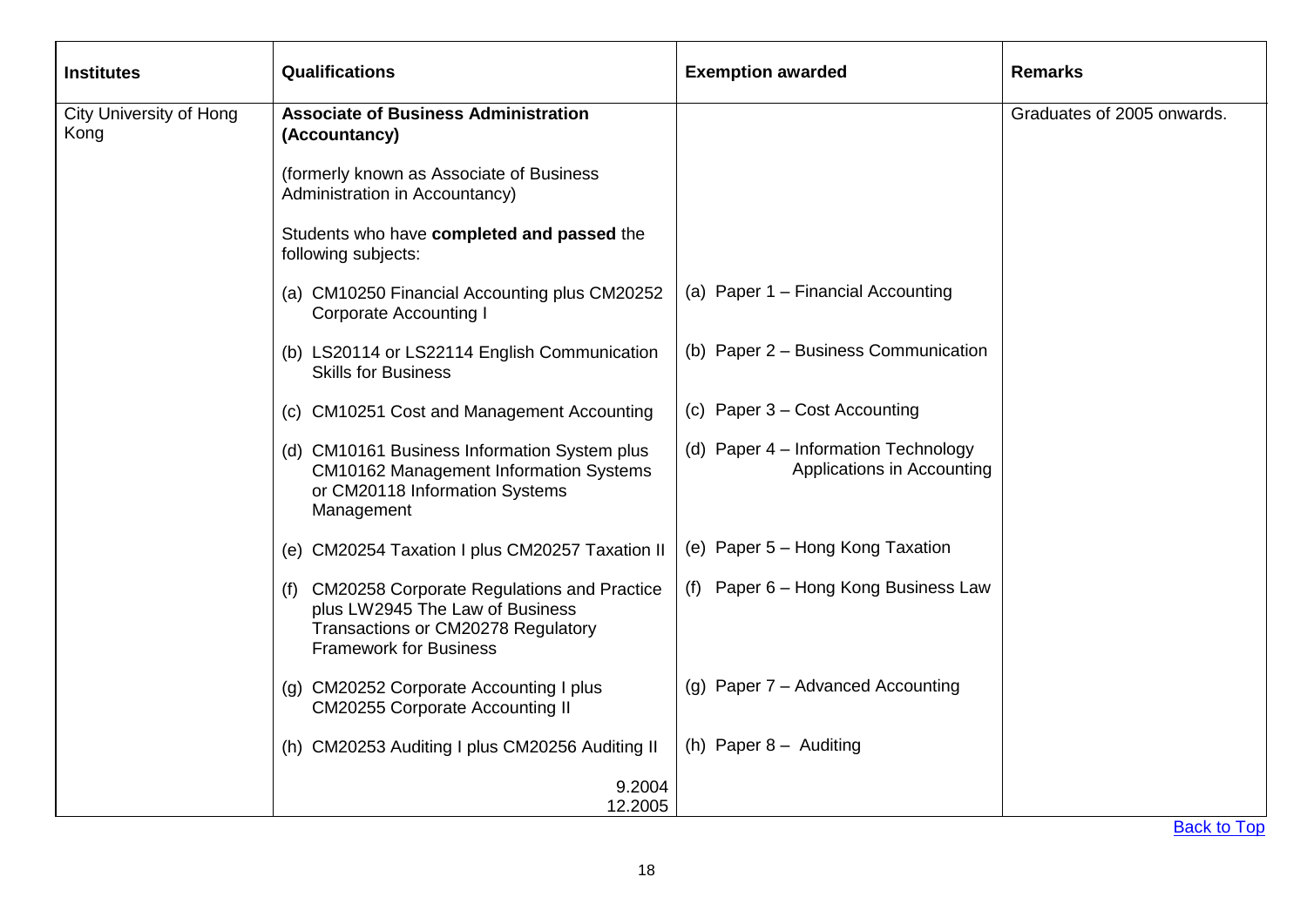<span id="page-19-0"></span>

| <b>Institutes</b>              | <b>Qualifications</b>                                                                             | <b>Exemption awarded</b>                                           | <b>Remarks</b>                    |
|--------------------------------|---------------------------------------------------------------------------------------------------|--------------------------------------------------------------------|-----------------------------------|
| <b>City University of Hong</b> | <b>Associate of Business Administration</b>                                                       |                                                                    | Graduates of 2004 onwards.        |
| Kong                           | (for Accountancy concentration student)                                                           |                                                                    | Ceased to offer to public in 2005 |
|                                | Students who have completed and passed the<br>following subjects:                                 |                                                                    |                                   |
|                                | (a) Financial Accounting plus Corporate<br>Accounting                                             | (a) Paper 1 - Financial Accounting                                 |                                   |
|                                | (b) English Communication Skills for Business or<br><b>College English Courses</b>                | (b) Paper 2 - Business Communication                               |                                   |
|                                | (c) Cost and Management Accounting                                                                | (c) Paper 3 – Cost Accounting                                      |                                   |
|                                | (d) Business Information System plus Information<br><b>Systems Management</b>                     | (d) Paper 4 – Information Technology<br>Applications in Accounting |                                   |
|                                | (e) Taxation I plus Taxation II                                                                   | (e) Paper 5 – Hong Kong Taxation                                   |                                   |
|                                | <b>Regulatory Framework for Business plus</b><br>(f)<br><b>Corporate Regulations and Practice</b> | Paper 6 – Hong Kong Business Law<br>(f)                            |                                   |
|                                | (g) Advanced Corporate Accounting (elective)                                                      | (g) Paper 7 - Advanced Accounting                                  |                                   |
|                                | (h) Auditing I plus Auditing II                                                                   | (h) Paper $8 -$ Auditing                                           |                                   |
|                                | 10.2003<br>12.2004                                                                                |                                                                    |                                   |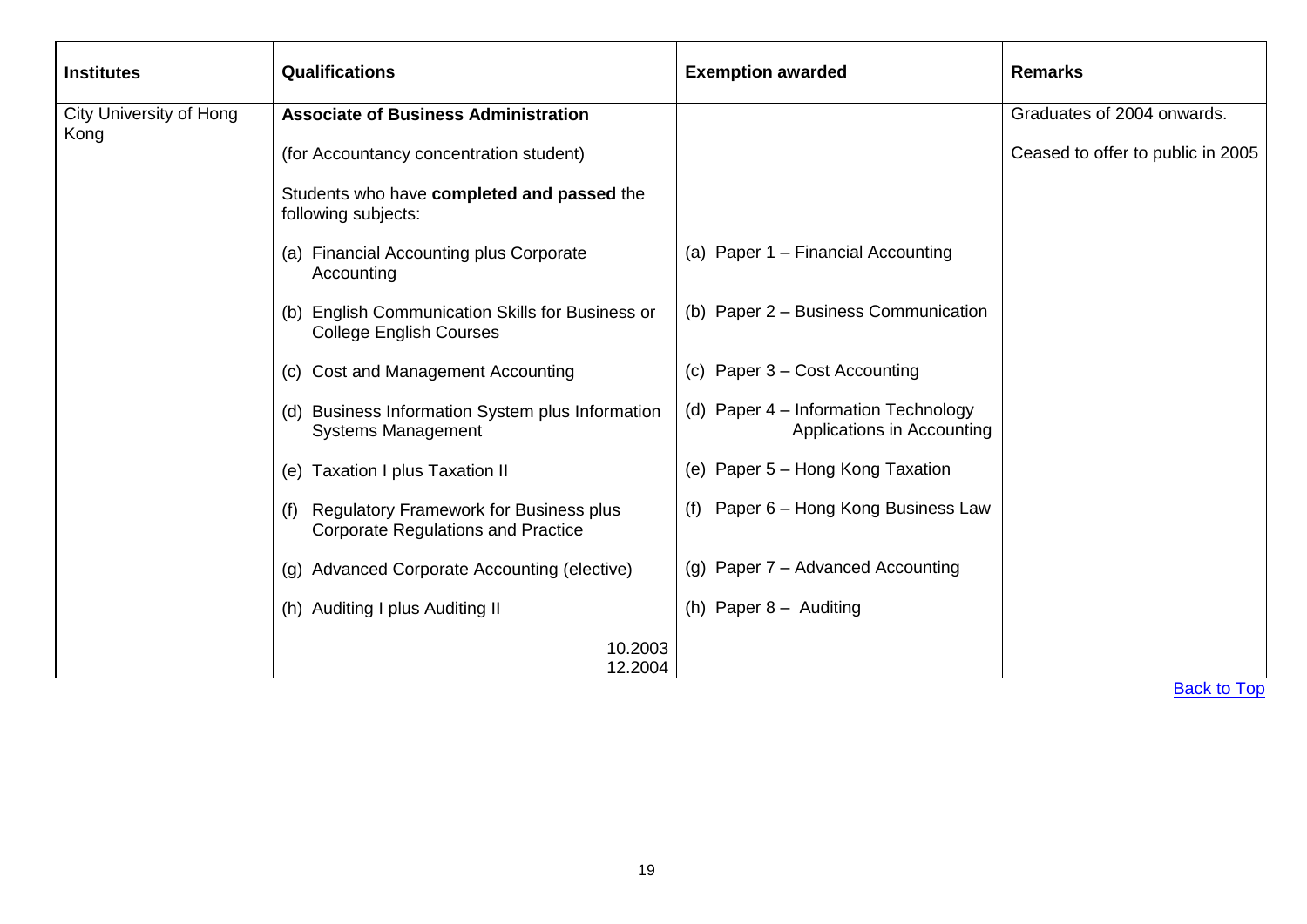### <span id="page-20-0"></span>**11.Hang Seng School of Commerce**

<span id="page-20-1"></span>

| <b>Institutes</b>            | <b>Qualifications</b>                                                                                                             | <b>Exemption awarded</b>             | <b>Remarks</b> |
|------------------------------|-----------------------------------------------------------------------------------------------------------------------------------|--------------------------------------|----------------|
| Hang Seng School of Commerce | <b>Associate Degree in Business</b><br><b>Administration</b><br>(2-year full-time)                                                |                                      |                |
|                              | Grade D or above required in the following<br>subjects:                                                                           |                                      |                |
|                              | (a) ACC101 Introduction to Accounting and<br><b>ACC102 Financial Accounting</b>                                                   | (a) Paper 1 – Financial Accounting   |                |
|                              | Students who have completed and passed<br>the following subjects:                                                                 |                                      |                |
|                              | (b) ENG101& 201 English for Effective<br>Communication I & II and<br>ENG102 & ENG202 English for Business<br>Communication   & II | (b) Paper 2 - Business Communication |                |
|                              | (c) ACC201 Cost Accounting and ACC202<br><b>Management Accounting</b>                                                             | (c) Paper 3 - Cost Accounting        |                |
|                              | (d) ACC203 Hong Kong Tax Framework and<br>ACC204 Hong Kong Taxation                                                               | (d) Paper 5 - Hong Kong Taxation     |                |
|                              | 9.2003<br>12.2004<br>12.2005                                                                                                      |                                      |                |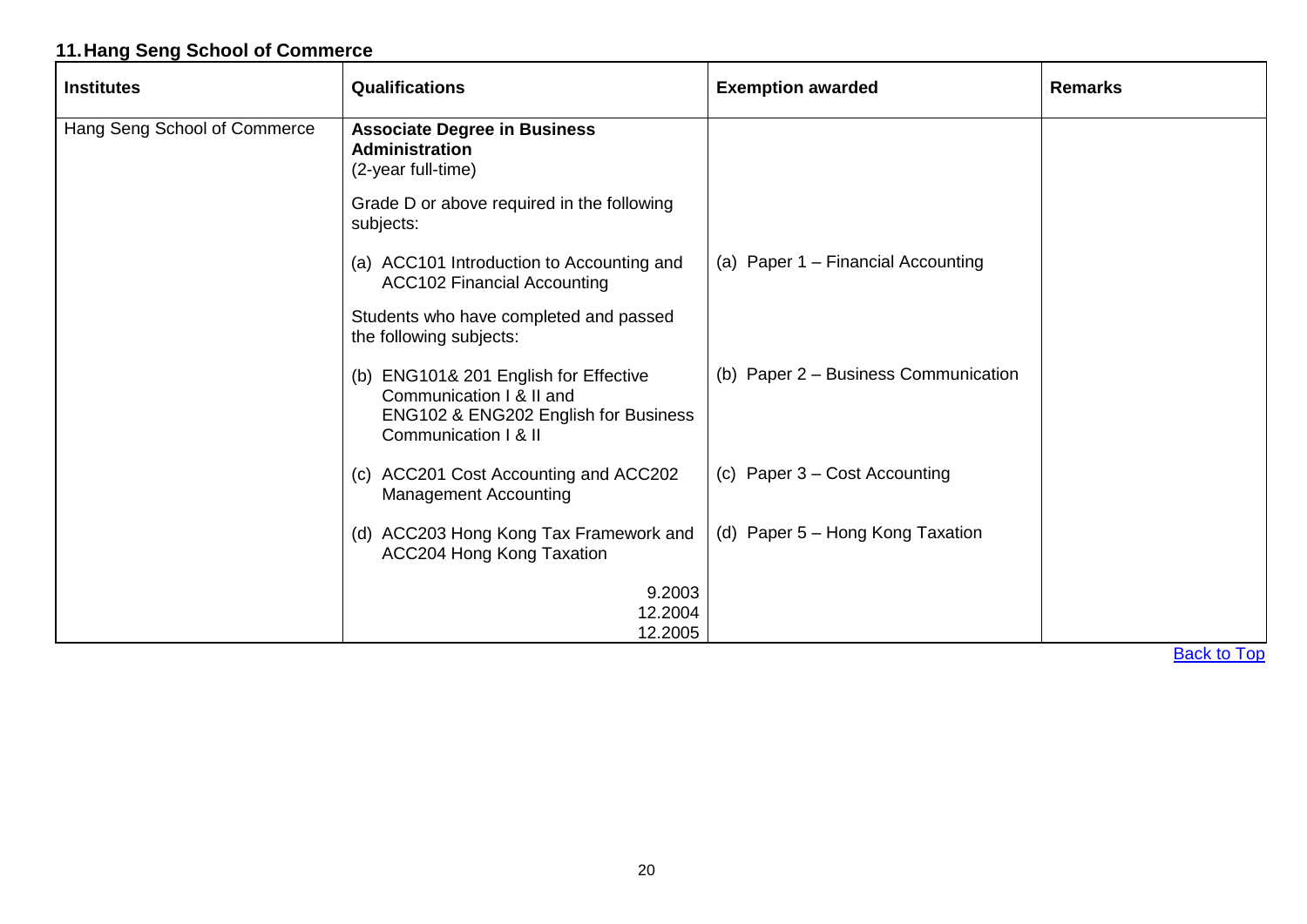## <span id="page-21-0"></span>**12.Hong Kong Baptist University (College of International Education)**

<span id="page-21-1"></span>

| <b>Institutes</b>                                                       | Qualifications                                                                                                                                                                                                                                          | <b>Exemption awarded</b>                                              | <b>Remarks</b>                                                                                                                                                                                                                      |
|-------------------------------------------------------------------------|---------------------------------------------------------------------------------------------------------------------------------------------------------------------------------------------------------------------------------------------------------|-----------------------------------------------------------------------|-------------------------------------------------------------------------------------------------------------------------------------------------------------------------------------------------------------------------------------|
| Hong Kong Baptist University<br>(College of International<br>Education) | <b>Associate of Science in Professional</b><br><b>Accountancy</b><br>(2-year full-time)<br>Pass required in the internal examination of the<br>following relevant subjects:<br>(a) PA0011 Financial Accounting I plus<br>PA0021 Financial Accounting II | (a) Paper 1 - Financial Accounting                                    | Exemptions only given to graduates<br>from 2004/2005 intake onwards<br>Remarks:<br>The changes were made<br>w.e.f. 2004/05 academic year:<br>PA0031 - Fundamentals of<br>Management Accounting was<br>changed to PA0261 with course |
|                                                                         | (b) PA0091 English for Business plus<br>PA0191 Business Communication<br>(c) PA0261 Fundamentals of Management                                                                                                                                          | (b) Paper 2 - Business Communication<br>(c) Paper 3 – Cost Accounting | name remained unchanged.<br>PA0041 Management<br>Accounting was phased out. And<br>changed to PA0261<br><b>Fundamental of Management</b><br>Accounting or PA0031 Cost                                                               |
|                                                                         | Accounting or PA0031 Cost Accounting plus<br>PA0041 Management Accounting<br>(d) PA0211 Information Systems for Accounting                                                                                                                              | (d) Paper 4 – Information Technology<br>Applications in               | Accounting<br>(6.2005)<br>PA0121 - Advanced Financial<br>Accounting I & PA0131 -<br><b>Advanced Financial Accounting II</b><br>were changed to PA0271 -<br>Corporate Reporting I &<br>PA0281 - Corporate Reporting II               |
|                                                                         | (e) PA0161 Hong Kong Taxation I plus<br>PA0171 Hong Kong Taxation II                                                                                                                                                                                    | Accounting<br>(e) Paper 5 - Hong Kong Taxation                        | (5.2007)<br>The changes were made<br>w.e.f.2007/08 academic year:                                                                                                                                                                   |
|                                                                         | (f) PA0111 Principles of Law plus<br>PA0181 Business Law                                                                                                                                                                                                | (f) Paper 6 - Hong Kong Business<br>Law                               | Professional English as<br>changed to "Fundamental<br>Accounting I " with course code<br>remained unchanged.                                                                                                                        |
|                                                                         | (g) PA0271 Corporate Reporting I plus<br>PA0281 Corporate Reporting II                                                                                                                                                                                  | (g) Paper 7 - Advanced Accounting<br>(h) Paper 8 - Auditing           | PA0021 - Financial Accounting II<br>was changed to "Fundamental<br>Accounting II" with course code<br>remained unchanged.<br>PA0261 - Fundamentals of                                                                               |
|                                                                         | (h) PA0141 Auditing I plus<br>PA0151 Auditing II<br>2.2004                                                                                                                                                                                              |                                                                       | Management Accounting was<br>changed to "Principles of<br>Managerial Accounting" with<br>course code remained<br>unchanged.<br>(6.2008)                                                                                             |
|                                                                         |                                                                                                                                                                                                                                                         |                                                                       | <b>Back to Top</b>                                                                                                                                                                                                                  |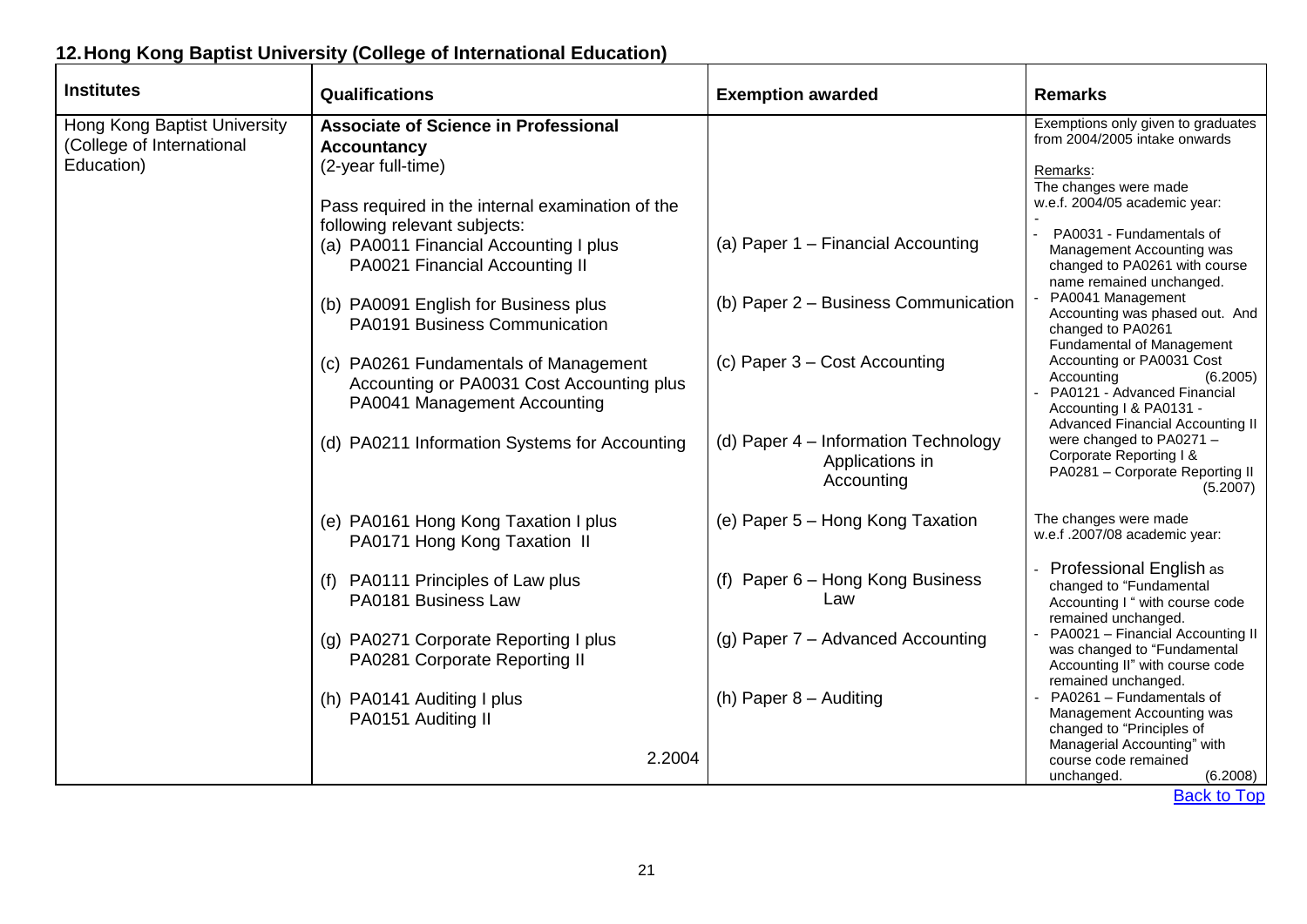## <span id="page-22-0"></span>**13.Hong Kong Christian Service Kwun Tong Vocational Training Centre**

<span id="page-22-2"></span><span id="page-22-1"></span>

| <b>Institutes</b>                                            | Qualifications                                                                                                                                      | <b>Exemption Awarded</b>                                              | <b>Remarks</b>                                                                                                                                                                                                                                    |
|--------------------------------------------------------------|-----------------------------------------------------------------------------------------------------------------------------------------------------|-----------------------------------------------------------------------|---------------------------------------------------------------------------------------------------------------------------------------------------------------------------------------------------------------------------------------------------|
| Hong Kong Christian Service<br>Kwun Tong Vocational Training | <b>Advanced Certificate in Accountancy</b><br>(F9113/1-year full-time)                                                                              |                                                                       | Exemption only given to those<br>graduates of Advanced<br>Certificate in Accountancy from                                                                                                                                                         |
| Centre                                                       | (a) 60% or above (on average) in 'Business<br>Accounting III' (Part I/II)                                                                           | (a) Paper 1 - Financial Accounting                                    | 1995/96 onwards and have<br>also completed the course<br>"Certificate in Business                                                                                                                                                                 |
|                                                              | (b) 70% or above (on average) in 'Cost &<br>Management Accounting III' (Part I/II)                                                                  | (b) Paper 3 - Cost Accounting                                         | Accounting".                                                                                                                                                                                                                                      |
|                                                              | (c) 70% or above (on average) in 'Advanced<br>Computer Application (Part I/II) and<br>'Computer Application in Accounting<br>(Part I/II)'<br>6.1996 | (c) Paper 4 - Information Technology<br>Applications in<br>Accounting | The Accreditation and<br><b>Qualification Committee</b><br>confirmed that even the<br>applicant failed in any part of<br>the specified subjects, as long<br>as it got the 70% or above<br>average, he/she should be<br>entitled to the exemption. |
|                                                              | 9.2001                                                                                                                                              |                                                                       |                                                                                                                                                                                                                                                   |
|                                                              | <b>Diploma in Professional Accounting</b><br>(2-year full-time)                                                                                     |                                                                       | Graduates from July 2003<br>onwards                                                                                                                                                                                                               |
|                                                              | Overall passing mark 60% or above in the<br>corresponding subjects:                                                                                 |                                                                       |                                                                                                                                                                                                                                                   |
|                                                              | (a) Financial Accounting (Parts I and II)                                                                                                           | (a) Paper 1 - Financial Accounting                                    |                                                                                                                                                                                                                                                   |
|                                                              | (b) Business Communication (Parts I and II)                                                                                                         | (b) Paper 2 - Business Communication                                  |                                                                                                                                                                                                                                                   |
|                                                              | (c) Cost Accounting (Parts I and II)                                                                                                                | (c) Paper 3 – Cost Accounting                                         |                                                                                                                                                                                                                                                   |
|                                                              | (d) Information Technology Applications in<br>Accounting (Parts I and II)                                                                           | (d) Paper 4 - Information Technology<br>Applications in<br>Accounting |                                                                                                                                                                                                                                                   |
|                                                              | (e) Hong Kong Taxation (Parts I and II)                                                                                                             | (e) Paper 5 - Hong Kong Taxation                                      |                                                                                                                                                                                                                                                   |
|                                                              | 10.2003<br>9.2004                                                                                                                                   |                                                                       |                                                                                                                                                                                                                                                   |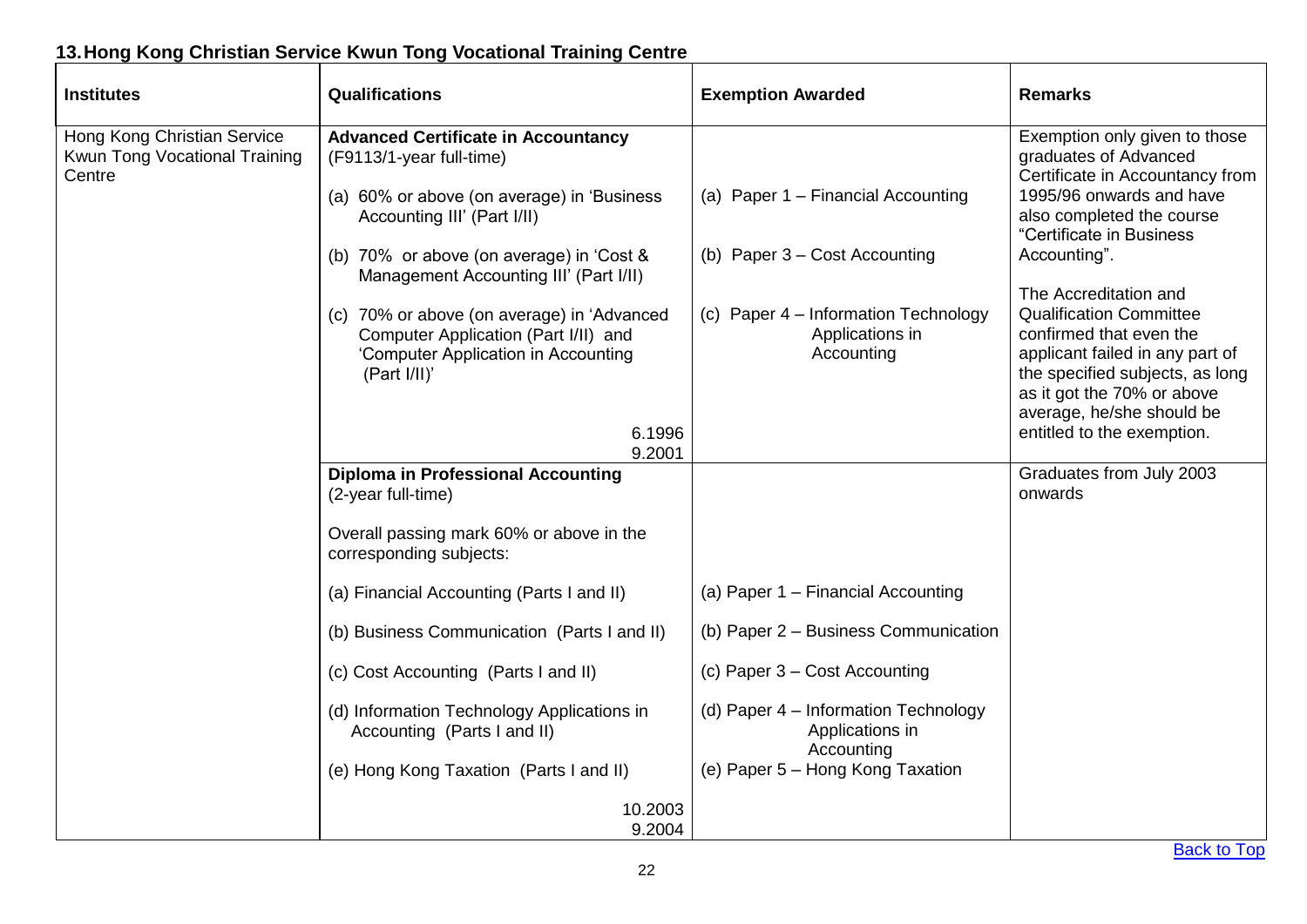### <span id="page-23-0"></span>**14.Hong Kong College of Technology**

<span id="page-23-1"></span>

| <b>Institutes</b>               | <b>Qualifications</b>                                                                                                                                                                      | <b>Exemption awarded</b>                                           | <b>Remarks</b>                                                                             |
|---------------------------------|--------------------------------------------------------------------------------------------------------------------------------------------------------------------------------------------|--------------------------------------------------------------------|--------------------------------------------------------------------------------------------|
| Hong Kong College of Technology | <b>Higher Diploma in Accounting</b><br>(3-year full-time)                                                                                                                                  |                                                                    | Graduates of 2004<br>onwards.                                                              |
|                                 | Students who have completed and passed the<br>following subjects:<br>(a) AC101 Financial Accounting or<br><b>AC101 Financial Accounting I plus</b><br><b>AC102 Financial Accounting II</b> | (a) Paper 1 - Financial Accounting                                 |                                                                                            |
|                                 | (b) GE910 Professional English                                                                                                                                                             | (b) Paper 2 - Business Communication                               | The changes were made<br>w.e.f .2008/09 academic year:                                     |
|                                 | (c) AC202 Management Accounting                                                                                                                                                            | (c) Paper 3 – Cost Accounting                                      | - GE906/908 English<br><b>Communication Skills for</b>                                     |
|                                 | (d) CS111 Business Software Applications plus<br>CS212 Management Information System I                                                                                                     | (d) Paper 4 – Information Technology<br>Applications in Accounting | Business or GE910 English<br><b>Communication Skills for</b><br>Accounting were changed to |
|                                 | (e) AC311 Taxation or<br><b>AC311 Taxation I plus</b><br><b>AC312 Taxation II</b>                                                                                                          | (e) Paper 5 - Hong Kong Taxation                                   | Professional English with<br>course code remained<br>unchanged.<br>(8.2009)                |
|                                 | <b>AC211 Business Law plus</b><br>(f)<br><b>AC212 Company Law</b>                                                                                                                          | Paper 6 - Hong Kong Business Law                                   |                                                                                            |
|                                 | (g) AC201 Advanced Financial Accounting or<br>AC201 Advanced Financial Accounting I plus<br>AC203 Advanced Financial Accounting II                                                         | (g) Paper 7 - Advanced Accounting                                  |                                                                                            |
|                                 | (h) AC304 Auditing or<br><b>AC304 Auditing I plus</b><br><b>AC308 Auditing II</b>                                                                                                          | (h) Paper $8 -$ Auditing                                           |                                                                                            |
|                                 | 9.2004                                                                                                                                                                                     |                                                                    |                                                                                            |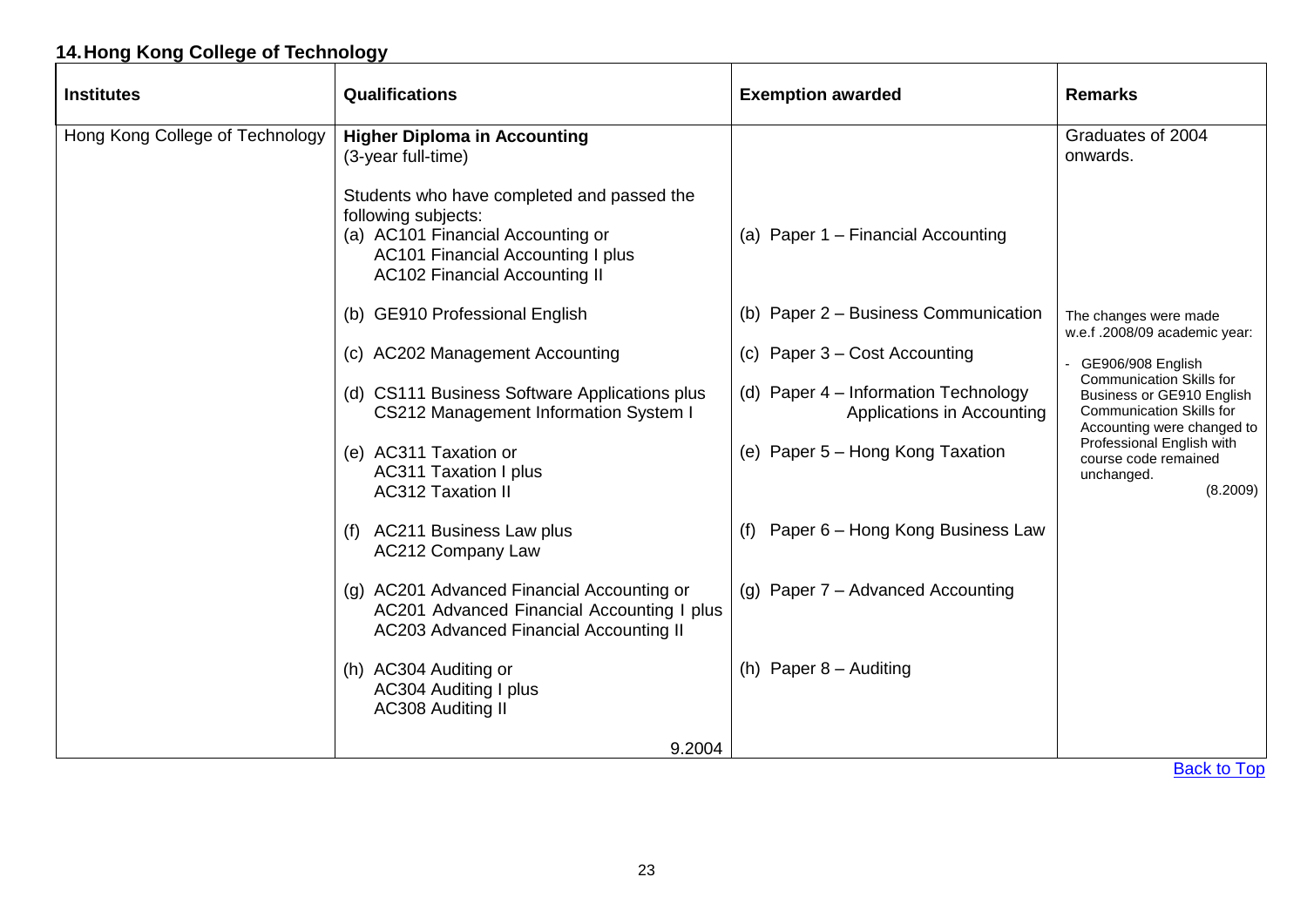<span id="page-24-0"></span>

| <b>Institutes</b>               | Qualifications                                                                                                                                                                                                                 | <b>Exemption awarded</b>                                           | <b>Remarks</b>                                                                             |
|---------------------------------|--------------------------------------------------------------------------------------------------------------------------------------------------------------------------------------------------------------------------------|--------------------------------------------------------------------|--------------------------------------------------------------------------------------------|
| Hong Kong College of Technology | <b>Higher Diploma in Accounting (with Banking)</b><br>(3-year full-time)<br>Students who have completed and passed the<br>following subjects:<br>(a) AC101 Financial Accounting I plus<br><b>AC102 Financial Accounting II</b> | (a) Paper 1 - Financial Accounting                                 | Graduates who<br>commenced their studies<br>in Sept 2006 or<br>thereafter                  |
|                                 | (b) GE910 Professional English                                                                                                                                                                                                 | (b) Paper 2 - Business Communication                               | The changes were made<br>w.e.f .2008/09 academic year:                                     |
|                                 | (c) AC202 Management Accounting                                                                                                                                                                                                | (c) Paper 3 - Cost Accounting                                      | GE906/908 English<br>Communication Skills for                                              |
|                                 | (d) CS111 Business Software Applications plus<br>CS212 Management Information System I                                                                                                                                         | (d) Paper 4 - Information Technology<br>Applications in Accounting | Business or GE910 English<br><b>Communication Skills for</b><br>Accounting were changed to |
|                                 | (e) AC311 Taxation I plus<br><b>AC312 Taxation II</b>                                                                                                                                                                          | (e) Paper 5 – Hong Kong Taxation                                   | Professional English with<br>course code remained<br>unchanged.<br>(8.2009)                |
|                                 | (f) AC211 Business Law plus<br><b>AC212 Company Law</b>                                                                                                                                                                        | Paper 6 - Hong Kong Business Law<br>(f)                            |                                                                                            |
|                                 | (g) AC201 Advanced Financial Accounting I plus<br>AC203 Advanced Financial Accounting II                                                                                                                                       | (g) Paper 7 - Advanced Accounting                                  |                                                                                            |
|                                 | (h) AC304 Auditing I plus<br><b>AC308 Auditing II</b>                                                                                                                                                                          | (h) Paper $8 -$ Auditing                                           |                                                                                            |
|                                 | 8.2007                                                                                                                                                                                                                         |                                                                    |                                                                                            |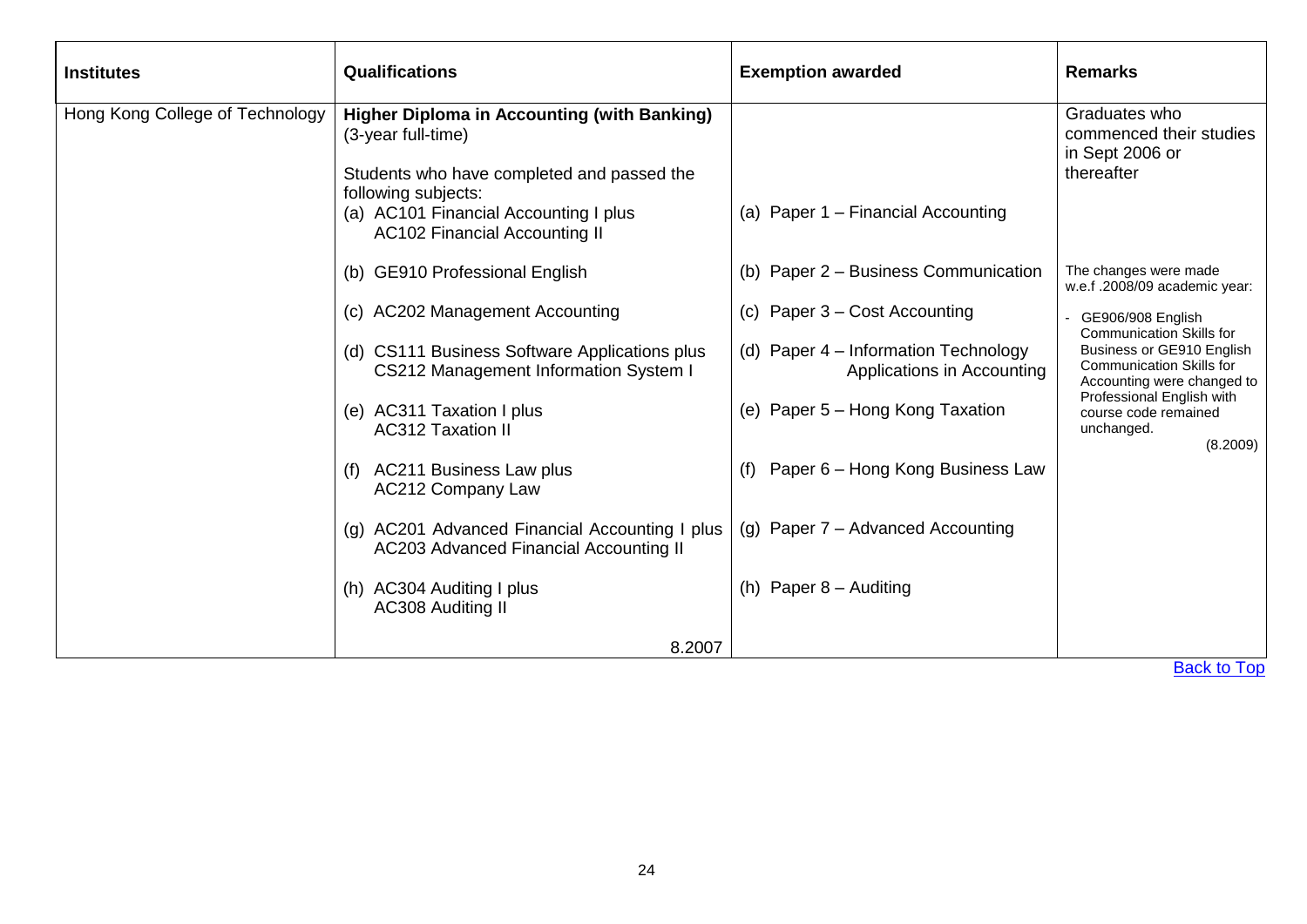<span id="page-25-1"></span><span id="page-25-0"></span>

| <b>Institutes</b>               | <b>Qualifications</b>                                                                                           | <b>Exemption awarded</b>       | <b>Remarks</b>                                                           |
|---------------------------------|-----------------------------------------------------------------------------------------------------------------|--------------------------------|--------------------------------------------------------------------------|
| Hong Kong College of Technology | <b>Financial Accounting</b><br>(C141/C161/C03101/PAAT001)<br>5.1999                                             | Paper 1 - Financial Accounting | Exemption only given to<br>graduates from<br>September 1999<br>onwards   |
|                                 | <b>Cost Accounting</b><br>(C143/C163/C03103/PAAT0003)<br>Mark 60% or above in the overall examination<br>result | Paper 3 – Cost Accounting      | Exemption only given to<br>graduates of September<br>2000 intake onwards |
|                                 | 3.2000                                                                                                          |                                |                                                                          |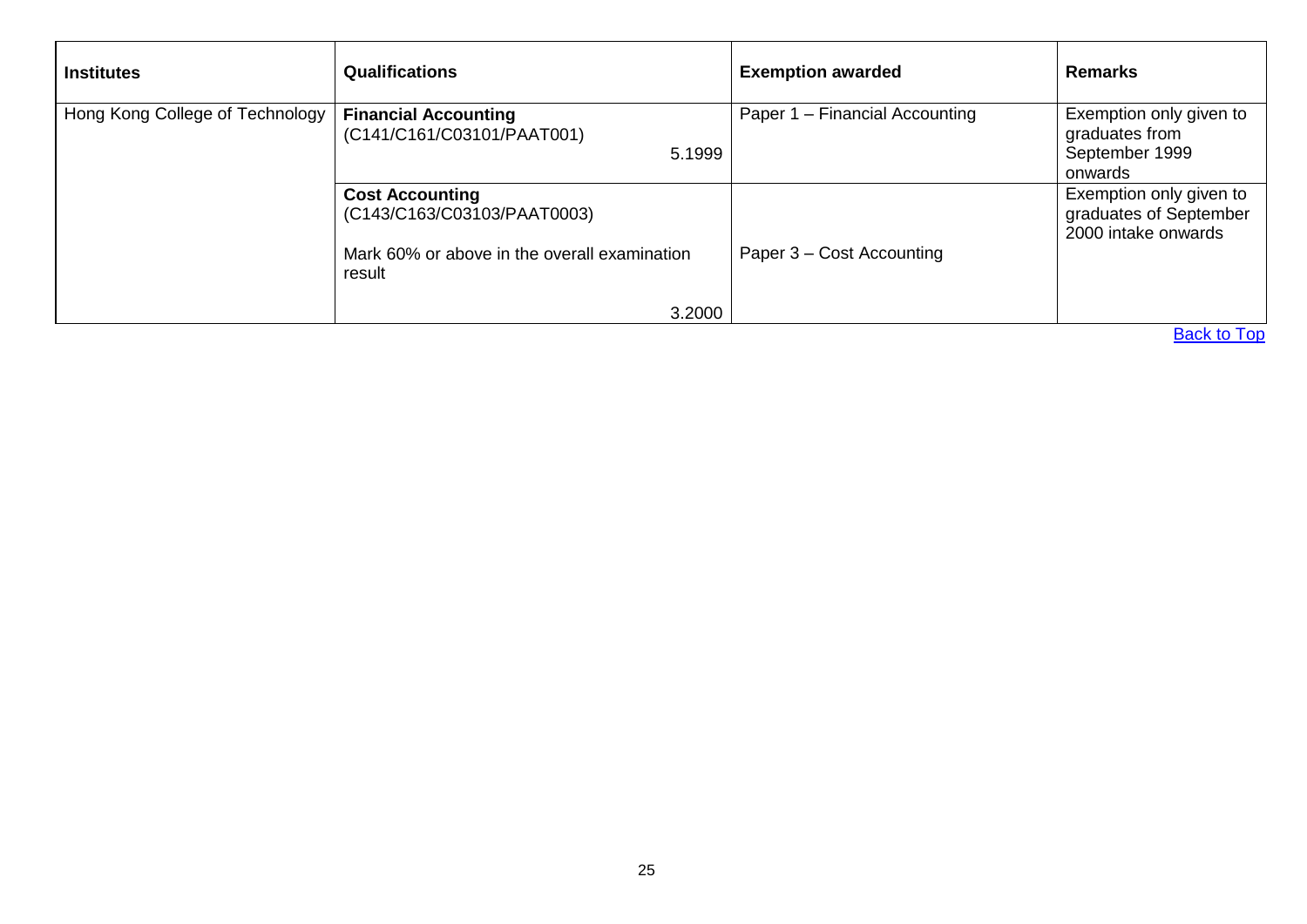### <span id="page-26-0"></span>**15.Hong Kong Institute of Vocational Education**

<span id="page-26-6"></span><span id="page-26-5"></span><span id="page-26-4"></span><span id="page-26-3"></span><span id="page-26-2"></span><span id="page-26-1"></span>

| <b>Institutes</b>                                     | <b>Qualifications</b>                                                                 | <b>Exemption awarded</b>                                                                                                                                                    | <b>Remarks</b>                                                                                                   |
|-------------------------------------------------------|---------------------------------------------------------------------------------------|-----------------------------------------------------------------------------------------------------------------------------------------------------------------------------|------------------------------------------------------------------------------------------------------------------|
| Hong Kong Institute of<br><b>Vocational Education</b> | <b>Higher Diploma in Accountancy (21301)</b><br>(3-year full-time)                    | Papers 1 to 4 and<br>Paper 5 - Hong Kong Taxation<br>Paper 6 - Hong Kong Business Law<br>Paper 8 - Auditing<br>Paper 7 - Advanced Accounting<br>1.2000<br>9.2001            | Graduates of intake before<br>2004/05<br>Further exemption on Paper 7<br>given to graduates from 2002<br>onwards |
|                                                       | Diploma in Accountancy (21101 or 21201)<br>(2-year full-time)<br>9.2001               | Papers 1 to 4 and<br>Paper 5 - Hong Kong Taxation                                                                                                                           | Graduates of intake before<br>2004/05 for course code 21201                                                      |
|                                                       | <b>Certificate in Accountancy (25501)</b><br>(2-year part-time)                       | Paper 1 - Financial Accounting<br>Paper 2 - Business Communication<br>Paper 3 – Cost Accounting<br>9.2001 Paper 4 – Information Technology<br>Applications in Accounting    |                                                                                                                  |
|                                                       | <b>Higher Certificate in Accountancy (25401)</b><br>(2-year part-time)<br>9.2001      | Papers 1 to 4 and<br>Paper 5 - Hong Kong Taxation<br>Paper 6 - Hong Kong Business Law                                                                                       |                                                                                                                  |
|                                                       | Higher Diploma in Accountancy (21301A)<br>(2-year full-time)                          | <b>Full Exemption</b>                                                                                                                                                       |                                                                                                                  |
|                                                       |                                                                                       | 4.2003                                                                                                                                                                      |                                                                                                                  |
|                                                       | <b>Traineeship Certificate for Accounting</b><br>Technicians (23601)<br>(2-year PTDR) | Paper 1 - Financial Accounting<br>Paper 2 - Business Communication<br>Paper 3 - Cost Accounting<br>Paper 4 - Information Technology<br>Applications in Accounting<br>9.2001 |                                                                                                                  |
|                                                       |                                                                                       |                                                                                                                                                                             |                                                                                                                  |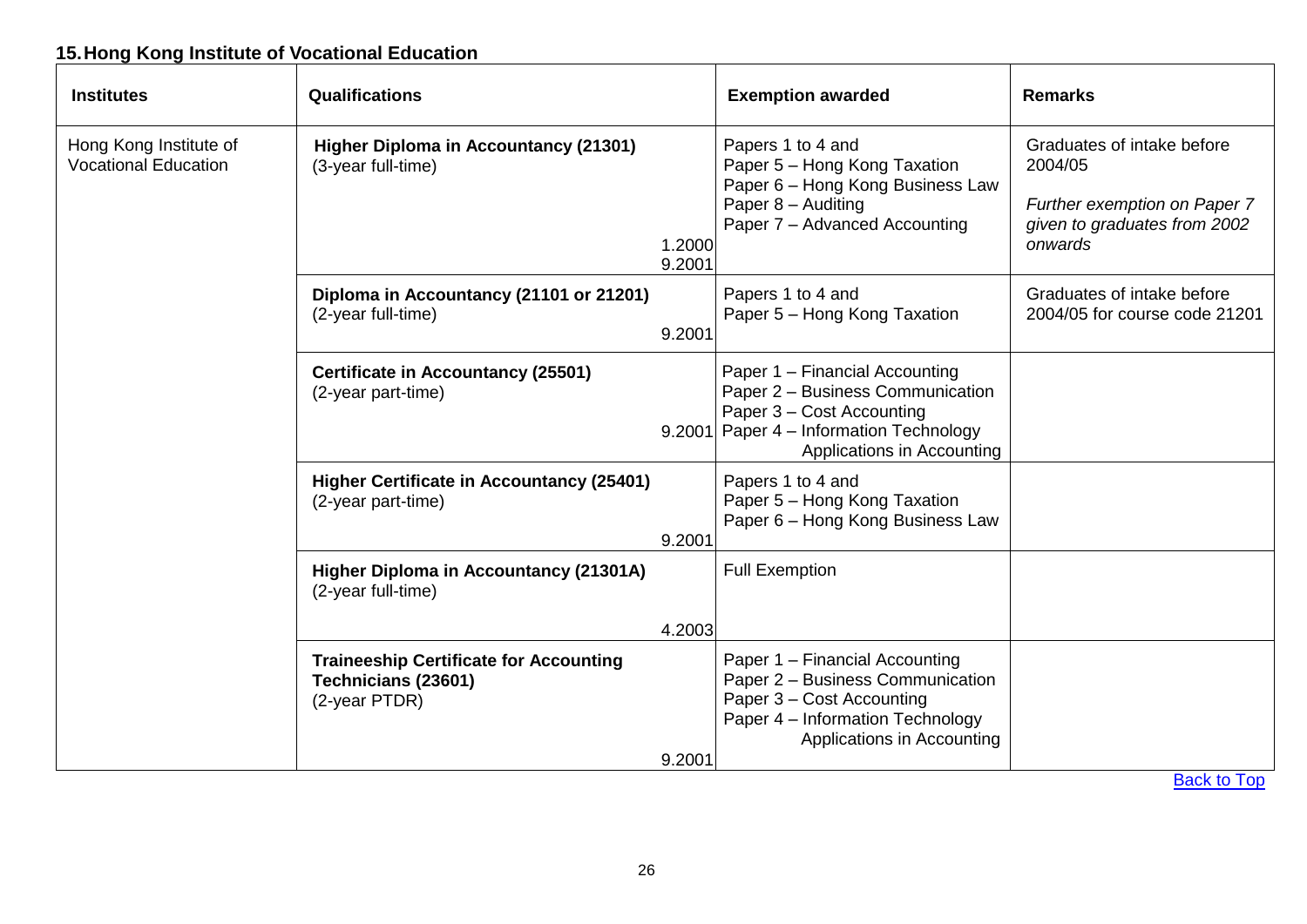<span id="page-27-2"></span><span id="page-27-1"></span><span id="page-27-0"></span>

| Institutes                                                                                                               | Qualifications                                                                                                                            | <b>Exemption awarded</b>                                              | <b>Remarks</b>                        |
|--------------------------------------------------------------------------------------------------------------------------|-------------------------------------------------------------------------------------------------------------------------------------------|-----------------------------------------------------------------------|---------------------------------------|
| Hong Kong Institute of<br><b>Vocational Education</b><br>(Sha Tin Nexus)<br>Kwai Chung Campus<br><b>Kwun Tong Campus</b> | <b>Foundation Diploma</b><br>(1-year full-time)<br>Students who have completed and passed the<br>following subjects:                      |                                                                       | A multi-entry multi-exit<br>programme |
| Sha Tin Campus                                                                                                           | (a) Fundamentals of Business Accounting I and II<br>6.2006                                                                                | (a) Book-keeping and Accounts<br>Examination (BAE)                    |                                       |
|                                                                                                                          | <b>Certificate in Accountancy and Information</b><br><b>Systems (21921F)</b><br>(full-time)<br>Students who have completed and passed the |                                                                       | A multi-entry multi-exit<br>programme |
|                                                                                                                          | following subjects:                                                                                                                       | (a) Paper 1 - Financial Accounting                                    |                                       |
|                                                                                                                          | (a) Accounting Principles and Practice I and II<br>(b) Business English and Communication<br>6.2006                                       | (b) Paper 2 - Business Communication                                  |                                       |
|                                                                                                                          | Diploma in Accountancy and information<br><b>Systems (21921F)</b><br>(full-time)                                                          |                                                                       | A multi-entry multi-exit<br>programme |
|                                                                                                                          | Students who have completed and passed the<br>following subjects:                                                                         |                                                                       |                                       |
|                                                                                                                          | (a) Accounting Principles and Practice I and II                                                                                           | (a) Paper 1 - Financial Accounting                                    |                                       |
|                                                                                                                          | (b) Business English and Communication                                                                                                    | (b) Paper 2 - Business Communication                                  |                                       |
|                                                                                                                          | (c) Cost and Managerial Accounting                                                                                                        | (c) Paper 3 – Cost Accounting                                         |                                       |
|                                                                                                                          | (d) Information Technology Application in<br>Accounting                                                                                   | (d) Paper 4 - Information Technology<br>Applications in<br>Accounting |                                       |
|                                                                                                                          | (e) Tax Framework and Planning<br>6.2006                                                                                                  | (e) Paper 5 - Hong Kong Taxation                                      |                                       |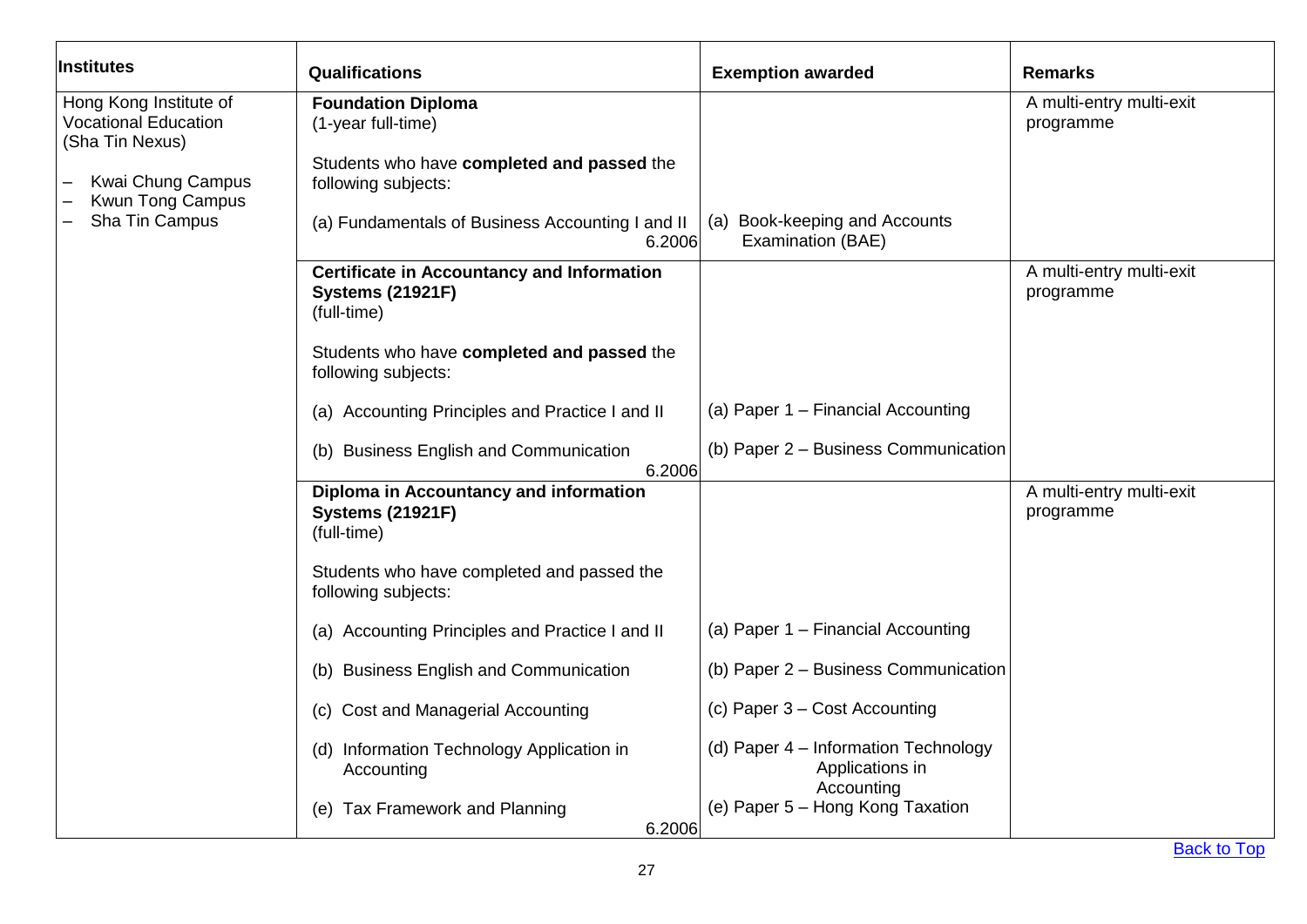<span id="page-28-0"></span>

| Institutes                                                               | Qualifications                                                                                                                | <b>Exemption awarded</b>                                           | <b>Remarks</b>                                     |
|--------------------------------------------------------------------------|-------------------------------------------------------------------------------------------------------------------------------|--------------------------------------------------------------------|----------------------------------------------------|
| Hong Kong Institute of<br><b>Vocational Education</b><br>(Sha Tin Nexus) | <b>Higher Diploma in Accountancy and</b><br><b>Information Systems (21921F)</b><br>(full-time)                                |                                                                    | A multi-entry multi-exit<br>programme              |
| Kwai Chung Campus<br><b>Kwun Tong Campus</b><br>Sha Tin Campus           | Students who have completed and passed the<br>following subjects:                                                             |                                                                    | Only applicable to 4-year full-<br>time programme. |
|                                                                          | (a) Accounting Principles and Practice I and II                                                                               | (a) Paper 1 - Financial Accounting                                 |                                                    |
|                                                                          | (b) Business English and Communication                                                                                        | (b) Paper 2 – Business Communication                               |                                                    |
|                                                                          | (c) Cost and Managerial Accounting                                                                                            | (c) Paper 3 – Cost Accounting                                      |                                                    |
|                                                                          | (d) Information Technology Application in<br>Accounting                                                                       | (d) Paper 4 - Information Technology<br>Applications in Accounting |                                                    |
|                                                                          | (e) Tax Framework and Planning                                                                                                | (e) Paper 5 - Hong Kong Taxation                                   |                                                    |
|                                                                          | Commercial Law; and<br>(f)<br><b>Company Law and Practice</b>                                                                 | Paper 6 - Hong Kong Business<br>(f)<br>Law                         |                                                    |
|                                                                          | Financial Accounting and Reporting and<br>(q)<br>Advanced Financial Reporting I and<br><b>Advanced Financial Reporting II</b> | (g) Paper 7 - Advanced Accounting                                  |                                                    |
|                                                                          | (h) Auditing and Ethics; and<br>Information Systems Control and Assurance                                                     | Paper 8 - Auditing<br>(h)                                          |                                                    |
|                                                                          | 6.2006                                                                                                                        |                                                                    |                                                    |
|                                                                          | (a) Fundamentals of Business Accounting I and II                                                                              | Book-keeping and Accounts<br>(a)<br>Examination (BAE)              |                                                    |
|                                                                          | 6.2006                                                                                                                        |                                                                    | <b>Back to Top</b>                                 |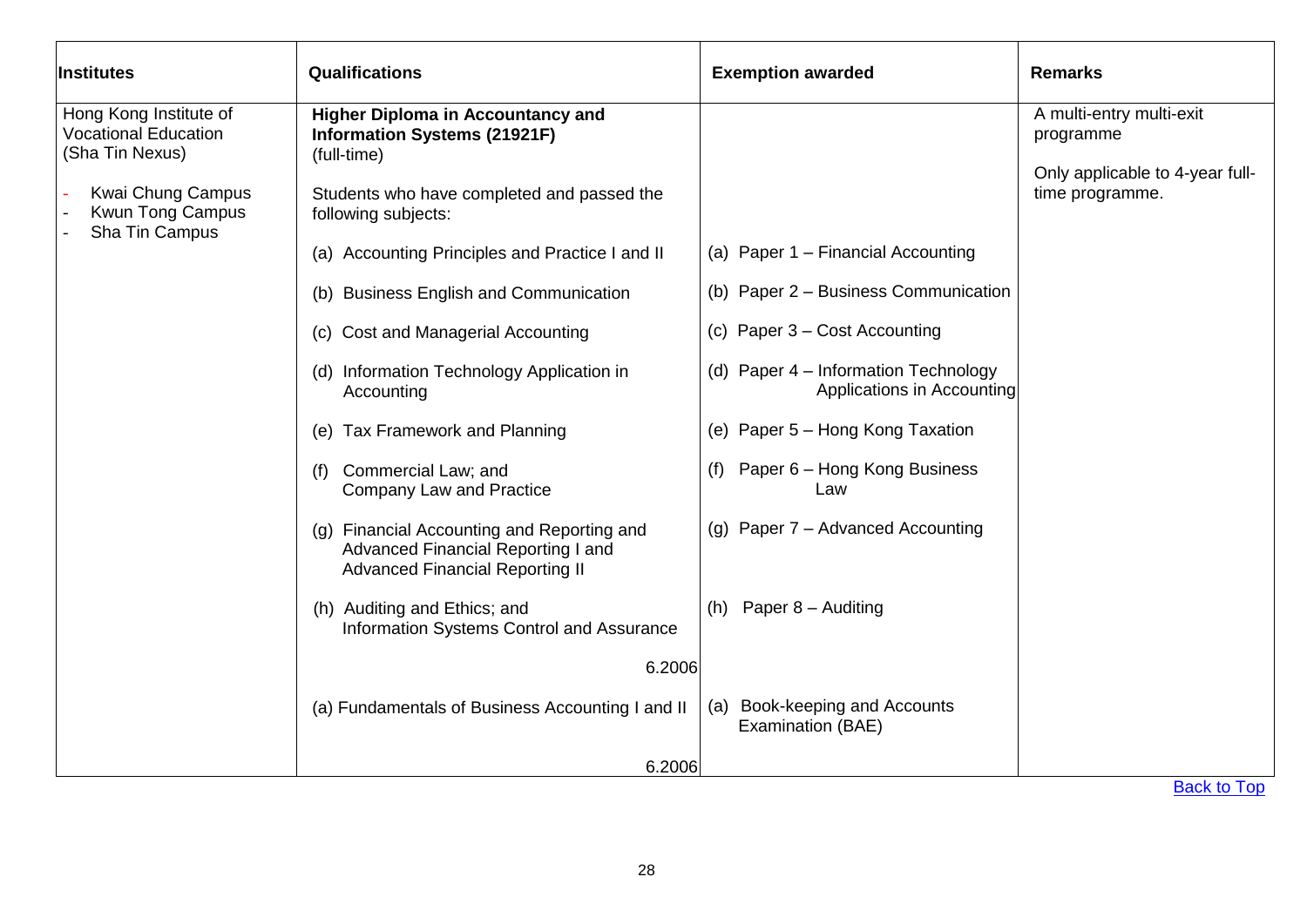<span id="page-29-0"></span>

| <i><b>Institutes</b></i>                                            | <b>Qualifications</b>                                                                   | <b>Exemption awarded</b>                                              | <b>Remarks</b>     |
|---------------------------------------------------------------------|-----------------------------------------------------------------------------------------|-----------------------------------------------------------------------|--------------------|
| Kong Institute of<br><b>Vocational Education</b><br>(Sha Tin Nexus) | Diploma in Accountancy and Information<br><b>Systems (21221)</b><br>(2-year full-time): |                                                                       |                    |
| Kwun Tong Campus<br>Sha Tin Campus                                  | Students who have completed and passed the<br>following subjects:                       |                                                                       |                    |
|                                                                     | (a) Accounting Principles and Practice I and II                                         | (a) Paper 1 – Financial Accounting                                    |                    |
|                                                                     | (b) Business English and Communication                                                  | (b) Paper 2 - Business Communication                                  |                    |
|                                                                     | (c) Cost and Managerial Accounting                                                      | (c) Paper 3 - Cost Accounting                                         |                    |
|                                                                     | Information Technology Application in<br>(d)<br>Accounting                              | (d) Paper 4 – Information Technology<br>Applications in<br>Accounting |                    |
|                                                                     | (e) Tax Framework and Planning                                                          | (e) Paper 5 – Hong Kong Taxation                                      |                    |
|                                                                     | 6.2006                                                                                  |                                                                       |                    |
|                                                                     |                                                                                         |                                                                       | <b>Back to Top</b> |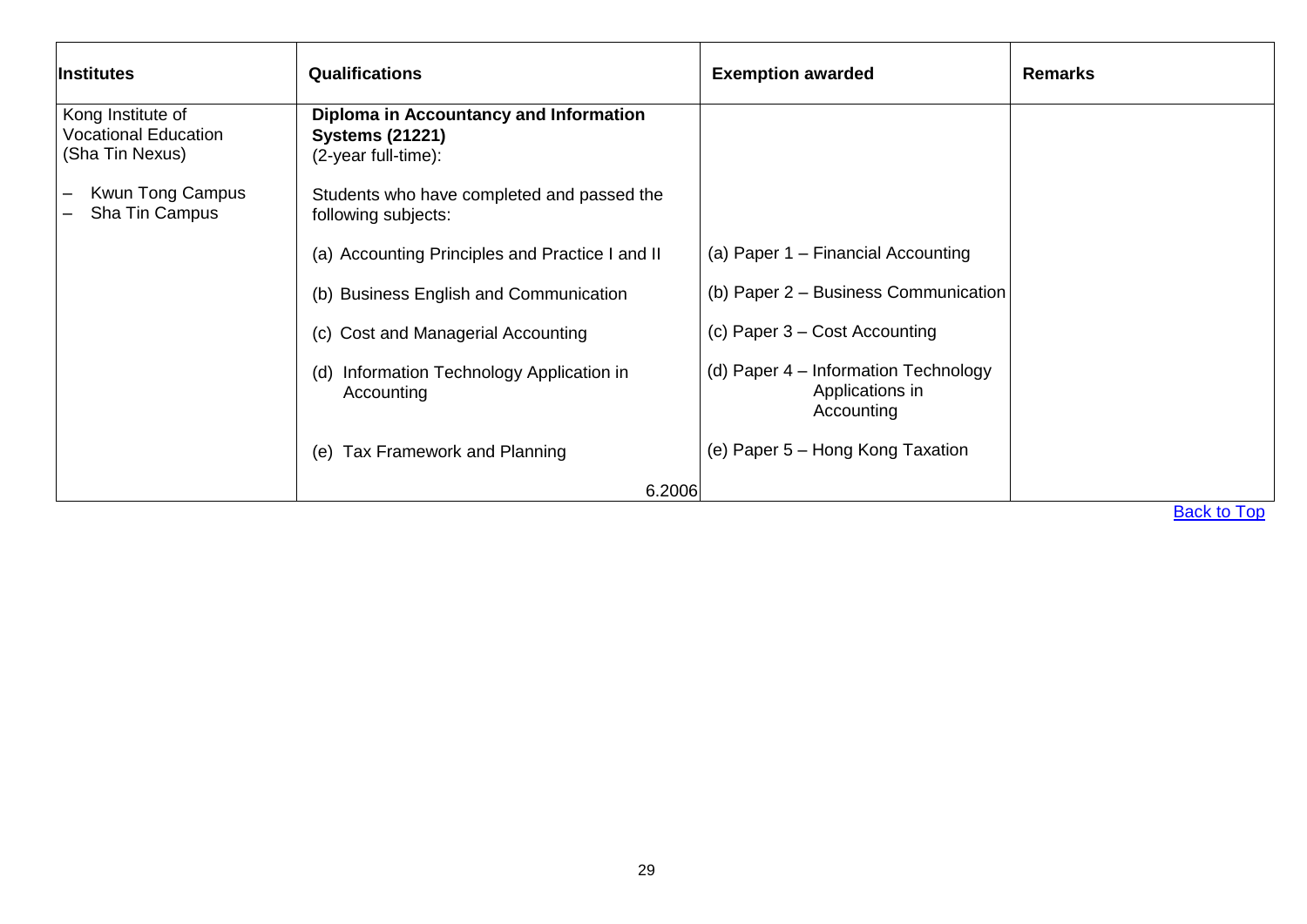<span id="page-30-1"></span><span id="page-30-0"></span>

| <b>Institutes</b>                                                        | <b>Qualifications</b>                                                                                      | <b>Exemption awarded</b>                                           | <b>Remarks</b>                                         |
|--------------------------------------------------------------------------|------------------------------------------------------------------------------------------------------------|--------------------------------------------------------------------|--------------------------------------------------------|
| Hong Kong Institute of<br><b>Vocational Education</b><br>(Sha Tin Nexus) | <b>Certificate in Accountancy and Information</b><br><b>Systems (25521)</b><br>(2-year part-time evening): |                                                                    | Graduates of intake between<br>2003/2004 and 2004/2005 |
| Sha Tin Campus<br><b>Kwun Tong Campus</b>                                | Students who have completed and passed the<br>following subjects:                                          |                                                                    |                                                        |
|                                                                          | (a) Accounting Principles and Practice I and II                                                            | (a) Paper 1 – Financial Accounting                                 |                                                        |
|                                                                          | <b>Business English and Communication</b><br>(b)                                                           | (b) Paper 2 – Business Communication                               |                                                        |
|                                                                          | Cost and Managerial Accounting<br>(c)                                                                      | (c) Paper $3 - Cost$ Accounting                                    |                                                        |
|                                                                          | (d) Information Technology Applications in<br>Accounting                                                   | (d) Paper 4 – Information Technology<br>Applications in Accounting |                                                        |
|                                                                          | 9.2004                                                                                                     |                                                                    |                                                        |
| Hong Kong Institute of<br><b>Vocational Education</b><br>(Sha Tin Nexus) | <b>Certificate in Accountancy and Information</b><br><b>Systems (25521)</b><br>(2-year part-time evening)  |                                                                    | Graduates of intake<br>2005/2006 onward.               |
| Sha Tin Campus                                                           | Students who have completed and passed the<br>following subjects:                                          |                                                                    |                                                        |
|                                                                          | (a) Accounting Principles and Practice I and II                                                            | (a) Paper 1 – Financial Accounting                                 |                                                        |
|                                                                          | (b) Business English and Communication                                                                     | (b) Paper 2 - Business Communication                               |                                                        |
|                                                                          | 6.2006                                                                                                     |                                                                    |                                                        |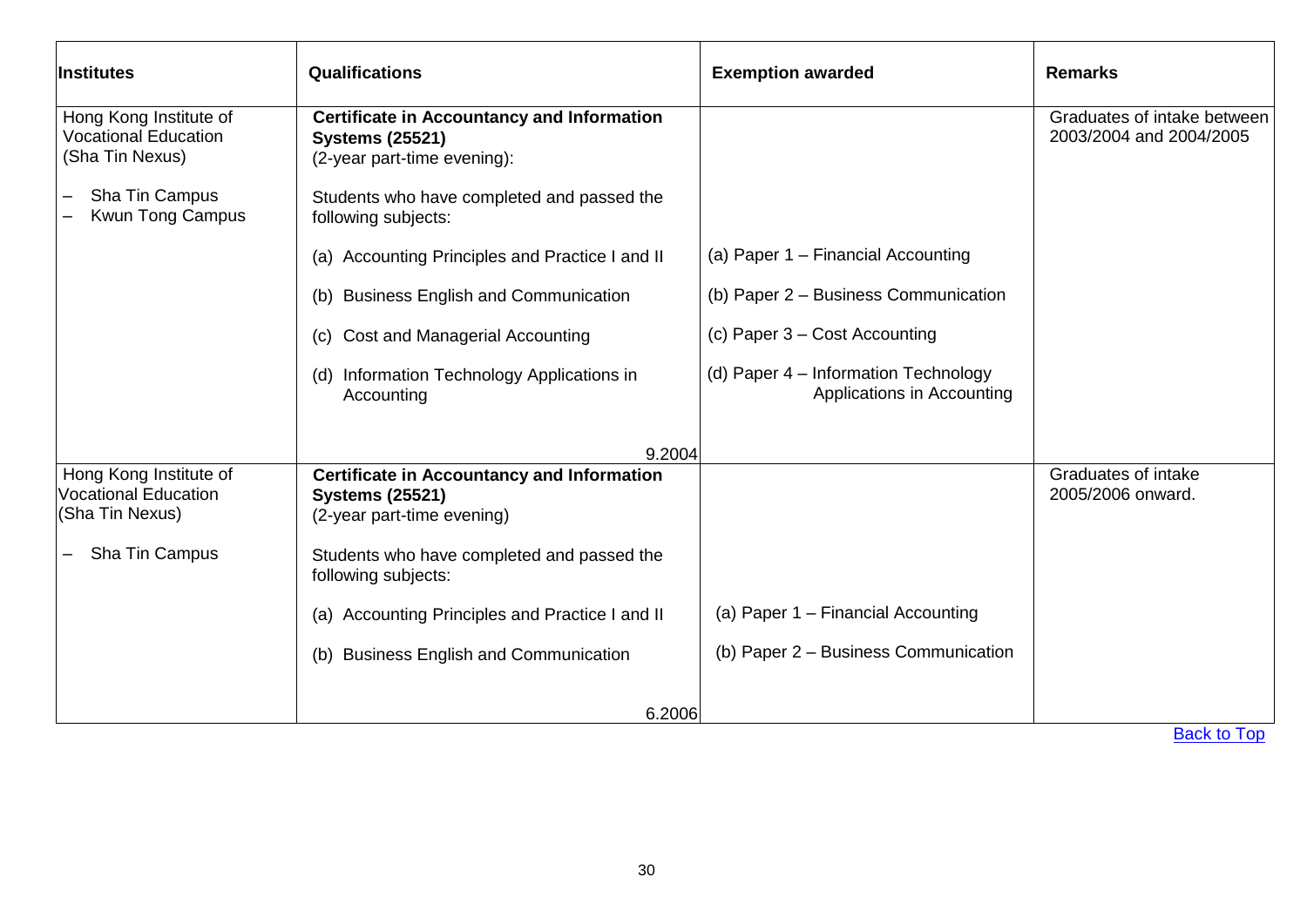<span id="page-31-1"></span><span id="page-31-0"></span>

| Institutes                                                               | <b>Qualifications</b>                                                                                                                                                              | <b>Exemption awarded</b>                                                 | <b>Remarks</b> |
|--------------------------------------------------------------------------|------------------------------------------------------------------------------------------------------------------------------------------------------------------------------------|--------------------------------------------------------------------------|----------------|
| Hong Kong Institute of<br><b>Vocational Education</b><br>(Sha Tin Nexus) | Diploma in Accountancy and Information<br><b>Systems (25221)</b><br>(2-year part-time evening):                                                                                    |                                                                          |                |
| Sha Tin Campus                                                           | Students who have completed and passed the<br>following subjects:                                                                                                                  |                                                                          |                |
|                                                                          | (a) Cost and Managerial Accounting                                                                                                                                                 | Paper 3 - Cost Accounting<br>(a)                                         |                |
|                                                                          | (b) Information Technology Application in<br>Accounting                                                                                                                            | Paper 4 - Information Technology<br>(b)<br>Applications in<br>Accounting |                |
|                                                                          | (c) Tax Framework and Planning                                                                                                                                                     | Paper 5 - Hong Kong Taxation<br>(C)                                      |                |
|                                                                          | 6.2006                                                                                                                                                                             |                                                                          |                |
|                                                                          | <b>Higher Diploma in Accountancy and</b><br><b>Information Systems (25921)</b><br>(2-year part-time evening):<br>Students who have completed and passed the<br>following subjects: |                                                                          |                |
|                                                                          | <b>Commercial Law and</b><br>(a)<br><b>Company Law and Practice</b>                                                                                                                | Paper 6 - Hong Kong Business<br>(a)<br>Law                               |                |
|                                                                          | Financial Accounting and Reporting and<br>(b)<br>Advanced Financial Reporting I and<br><b>Advanced Financial Reporting II</b>                                                      | Paper 7 - Advanced Accounting<br>(b)                                     |                |
|                                                                          | Auditing and Ethics and<br>(c)<br>Information Systems Control and Assurance                                                                                                        | Paper 8 - Auditing<br>(c)                                                |                |
|                                                                          | 6.2006                                                                                                                                                                             |                                                                          | Dool, to Ton   |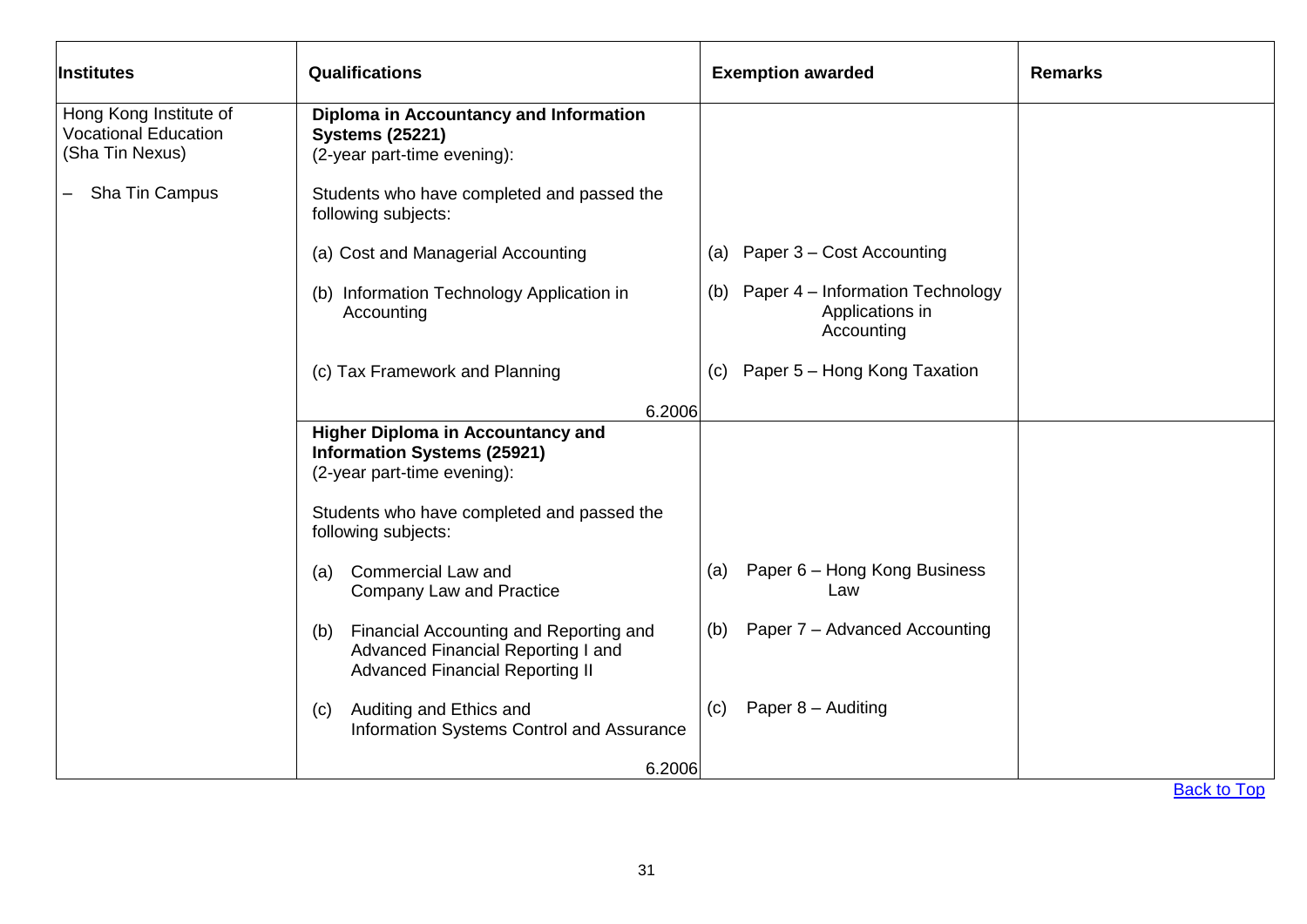<span id="page-32-0"></span>

| Institutes                                                               | <b>Qualifications</b>                                                                                | <b>Exemption awarded</b>                                           | <b>Remarks</b>                                            |
|--------------------------------------------------------------------------|------------------------------------------------------------------------------------------------------|--------------------------------------------------------------------|-----------------------------------------------------------|
| Hong Kong Institute of<br><b>Vocational Education</b><br>(Sha Tin Nexus) | <b>Higher Diploma in Accountancy and</b><br><b>Information Systems (21321)</b><br>(3-year full-time) |                                                                    | Phased out with last batch of<br>graduates in August 2007 |
| Kwai Chung Campus<br>Sha Tin Campus                                      | Students who have completed and passed the<br>following subjects:                                    |                                                                    |                                                           |
|                                                                          | (a) Accounting Principles and Practice 1 & 2                                                         | (a) Paper 1 - Financial Accounting                                 |                                                           |
|                                                                          | (b) Business English and Communication 1A, 1B,<br>2A and 2B                                          | (b) Paper 2 - Business Communication                               |                                                           |
|                                                                          | <b>Cost and Managerial Accounting</b><br>(C)                                                         | (c) Paper $3 - Cost$ Accounting                                    |                                                           |
|                                                                          | (d) Information Technology Applications in<br>Accounting                                             | (d) Paper 4 – Information Technology<br>Applications in Accounting |                                                           |
|                                                                          | Tax Framework and Planning<br>(e)                                                                    | (e) Paper 5 - Hong Kong Taxation                                   |                                                           |
|                                                                          | <b>Commercial Law plus</b><br>(f)<br>Company Law & Practice                                          | Paper 6 - Hong Kong Business<br>(f)<br>Law                         |                                                           |
|                                                                          | (g) Financial Accounting & Reporting plus<br><b>Advanced Financial Reporting</b>                     | (g) Paper 7 - Advanced Accounting                                  |                                                           |
|                                                                          | (h) Auditing & Ethics plus<br>Information Systems Control & Assurance                                | (h) Paper $8 -$ Auditing                                           |                                                           |
|                                                                          | 9.2004                                                                                               |                                                                    |                                                           |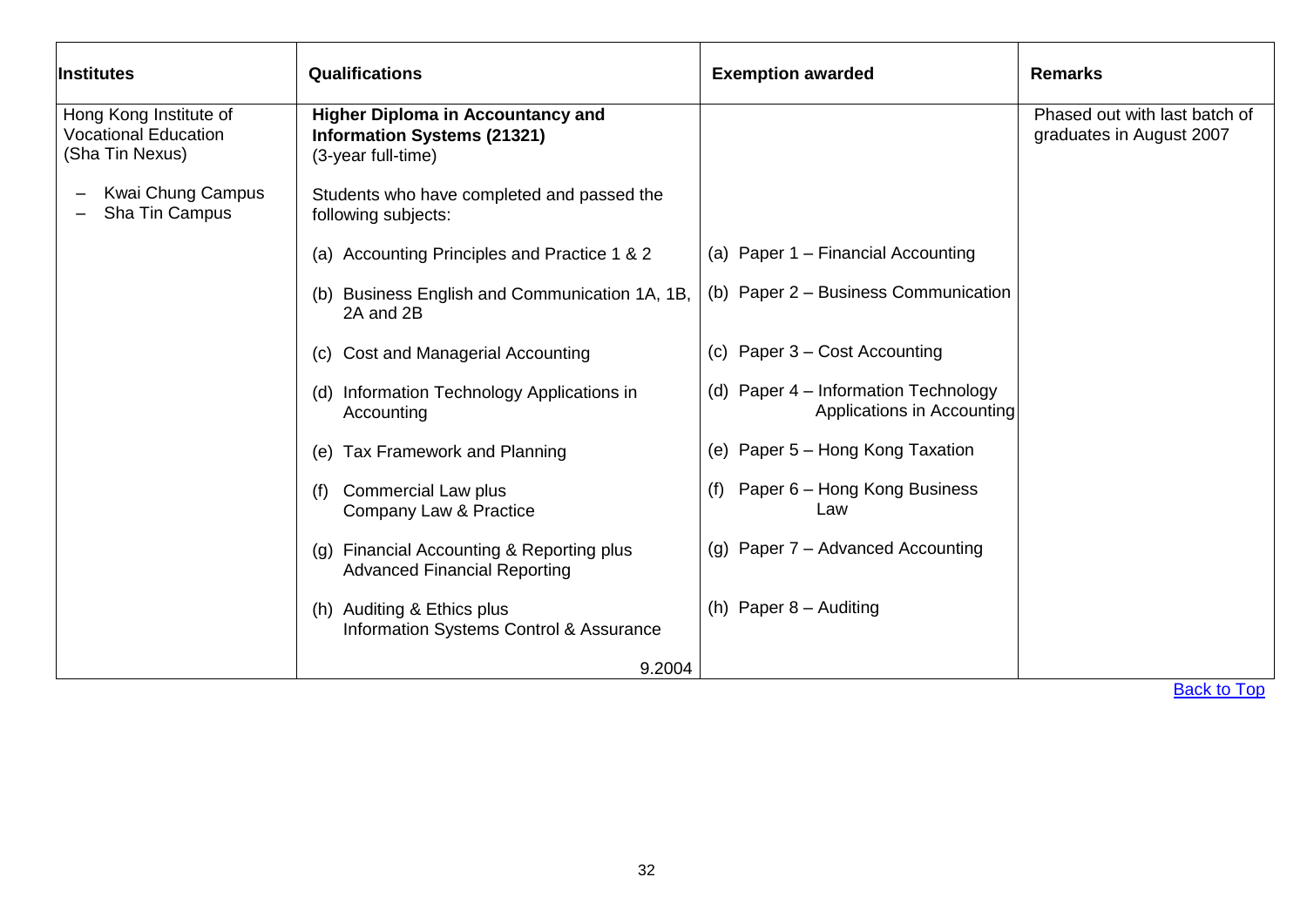<span id="page-33-1"></span><span id="page-33-0"></span>

| <b>I</b> nstitutes                                                       | <b>Qualifications</b>                                                                                    | <b>Exemption awarded</b>             | <b>Remarks</b>                            |
|--------------------------------------------------------------------------|----------------------------------------------------------------------------------------------------------|--------------------------------------|-------------------------------------------|
| Hong Kong Institute of<br><b>Vocational Education</b><br>(Sha Tin Nexus) | <b>Higher Certificate in Accountancy and</b><br><b>Information Systems (25421)</b><br>(2-year part-time) |                                      |                                           |
| Sha Tin Campus                                                           | Students who have completed and passed the<br>following subject:                                         |                                      |                                           |
|                                                                          | (a) Tax Framework and Planning                                                                           | (a) Paper 5 – Hong Kong Taxation     |                                           |
|                                                                          | 9.2004                                                                                                   |                                      |                                           |
|                                                                          | <b>Higher Diploma in Accountancy and</b><br><b>Information Systems (25321)</b><br>(2-year part-time)     |                                      | This programme has never<br>been launched |
|                                                                          | Students who have completed and passed the<br>following subjects:                                        |                                      |                                           |
|                                                                          | (a) Commercial Law plus<br>Company Law & Practice                                                        | (a) Paper 6 - Hong Kong Business Law |                                           |
|                                                                          | (b) Financial Accounting & Reporting plus<br><b>Advanced Financial Reporting</b>                         | (b) Paper 7 - Advanced Accounting    |                                           |
|                                                                          | (c) Auditing & Ethics plus<br>Information Systems Control & Assurance                                    | (c) Paper $8 -$ Auditing             |                                           |
|                                                                          | 9.2004                                                                                                   |                                      |                                           |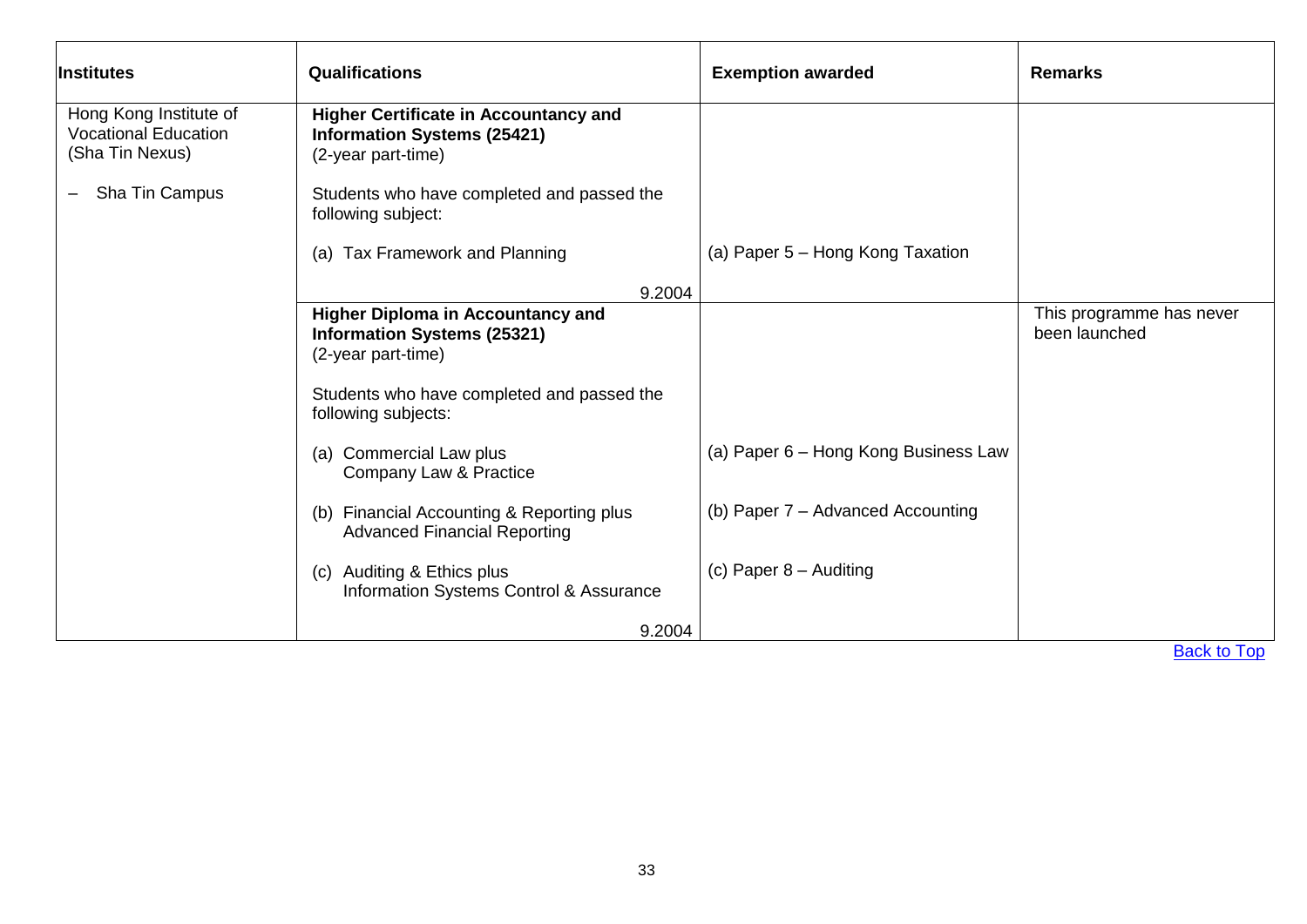<span id="page-34-1"></span><span id="page-34-0"></span>

| Institutes                                                                                                                                              | <b>Qualifications</b>                                                                                                                                                                                                                                                                                       | <b>Exemption awarded</b>                                                                                                                     | <b>Remarks</b>                                                                                                                                                                                                                                                                                                                                                          |
|---------------------------------------------------------------------------------------------------------------------------------------------------------|-------------------------------------------------------------------------------------------------------------------------------------------------------------------------------------------------------------------------------------------------------------------------------------------------------------|----------------------------------------------------------------------------------------------------------------------------------------------|-------------------------------------------------------------------------------------------------------------------------------------------------------------------------------------------------------------------------------------------------------------------------------------------------------------------------------------------------------------------------|
| Hong Kong Institute of<br><b>Vocational Education</b><br>(Chai Wan Nexus)<br>Chai Wan Campus<br><b>VTC School of Business</b><br>and Information System | Higher Diploma in Accountancy (25301/25901)<br>(2-year part-time)<br>9.2001<br>(Change code) 6.2005<br>(Re-assessed) 4.2003                                                                                                                                                                                 | Papers 1 to 4 and<br>Paper 5 - Hong Kong Taxation<br>Paper 6 - Hong Kong Business Law<br>Paper 7 - Advanced Accounting<br>Paper 8 - Auditing | The course code 25301 was<br>changed to 25901 w.e.f. 2004/05<br>academic year.<br>(6.2005)<br>Graduates of intake on or before<br>2005/06 with subject code "FSM"<br>Further exemption on Paper 7<br>given to graduates from 2002<br>onwards<br>Exemption claim for Paper 8 has<br>to be supported with transcripts<br>of Higher Certificate/ Diploma in<br>Accountancy |
| Hong Kong Institute of<br><b>Vocational Education</b><br>(Chai Wan Nexus)                                                                               | <b>Higher Diploma in Accountancy (21901F)</b><br>$(4$ -year full-time):<br>- Foundation Diploma                                                                                                                                                                                                             |                                                                                                                                              | Chai Wan and SBI Campuses<br>graduates of 2004/5 intake<br>onwards                                                                                                                                                                                                                                                                                                      |
| Chai Wan Campus<br><b>VTC School of Business</b><br>and Information System<br>6.2005<br>Lee Wai Lee Campus<br>12.2008                                   | Students who have completed and passed the<br>following subjects:<br>(a) Book-keeping and Accounts plus<br><b>Accounting for Business</b><br>Students who have completed and obtain mark<br>60% or above in the following subjects:<br>(b) Book-keeping and Accounts plus<br><b>Accounting for Business</b> | (a) Book-keeping and Accounts<br>Examination (BAE)<br>(b) Paper 1 - Financial Accounting                                                     | Lee Wai Lee campus first intake<br>effective 2008/09.                                                                                                                                                                                                                                                                                                                   |
|                                                                                                                                                         |                                                                                                                                                                                                                                                                                                             |                                                                                                                                              | <b>Back to Top</b>                                                                                                                                                                                                                                                                                                                                                      |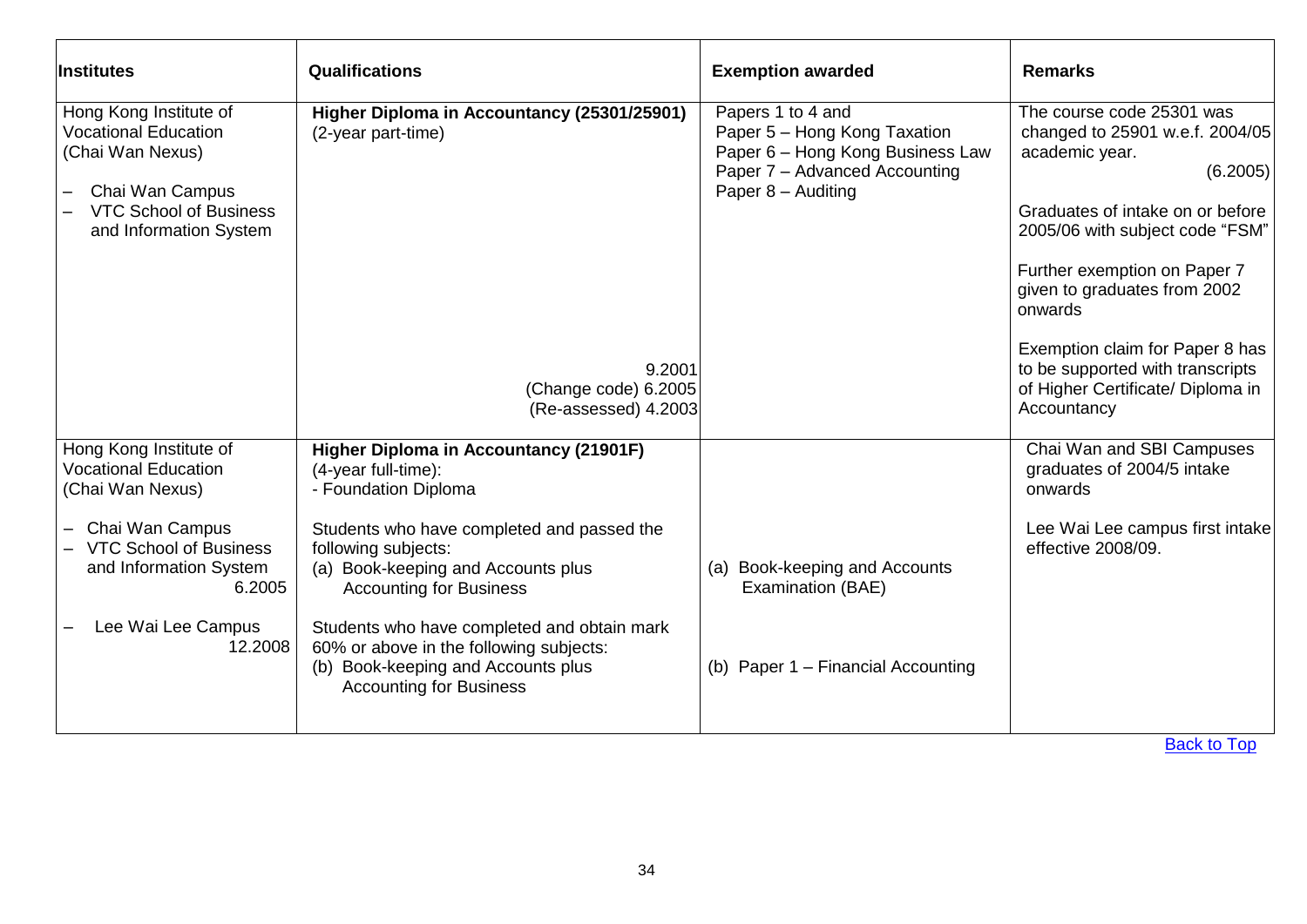<span id="page-35-1"></span><span id="page-35-0"></span>

| <b>Institutes</b>                                                                                                                                                 | Qualifications                                                                                                                                                                 | <b>Exemption awarded</b>                                              | <b>Remarks</b>                                                                                                              |
|-------------------------------------------------------------------------------------------------------------------------------------------------------------------|--------------------------------------------------------------------------------------------------------------------------------------------------------------------------------|-----------------------------------------------------------------------|-----------------------------------------------------------------------------------------------------------------------------|
| Hong Kong Institute of<br><b>Vocational Education</b><br>(Chai Wan Nexus)<br>Chai Wan Campus<br><b>VTC School of Business</b><br>and Information System<br>6.2005 | <b>Certificate</b><br>Students who have completed and passed the<br>following subjects:<br>(a) Foundation Accounting plus Intermediate<br>Accounting                           | (a) Paper 1 - Financial Accounting                                    | Chai Wan and SBI Campuses<br>graduates of 2004/5 intake<br>onwards<br>Lee Wai Lee campus first intake<br>effective 2008/09. |
| Lee Wai Lee Campus<br>12.2008                                                                                                                                     | Information Technology Applications in<br>(b)<br>Accounting<br><b>Diploma</b>                                                                                                  | (b) Paper 4 – Information Technology<br>Applications in<br>Accounting |                                                                                                                             |
|                                                                                                                                                                   | Students who have completed and passed the<br>following subjects:<br>(a) Vocational English & Communication Skills<br>plus English & Communication for Business 1,<br>2, 3 & 4 | (a) Paper 2 - Business Communication                                  |                                                                                                                             |
|                                                                                                                                                                   | (b) Costing and Decision Making plus<br>Management Accounting & Control<br>Tax Compliance and Planning 1 & 2<br>(C)                                                            | (b) Paper 3 - Cost Accounting<br>(c) Paper 5 - Hong Kong Taxation     |                                                                                                                             |
|                                                                                                                                                                   | (d) Audit and Professional Ethics plus<br><b>Advanced Audit and Internal Review</b>                                                                                            | (d) Paper $8 -$ Auditing                                              |                                                                                                                             |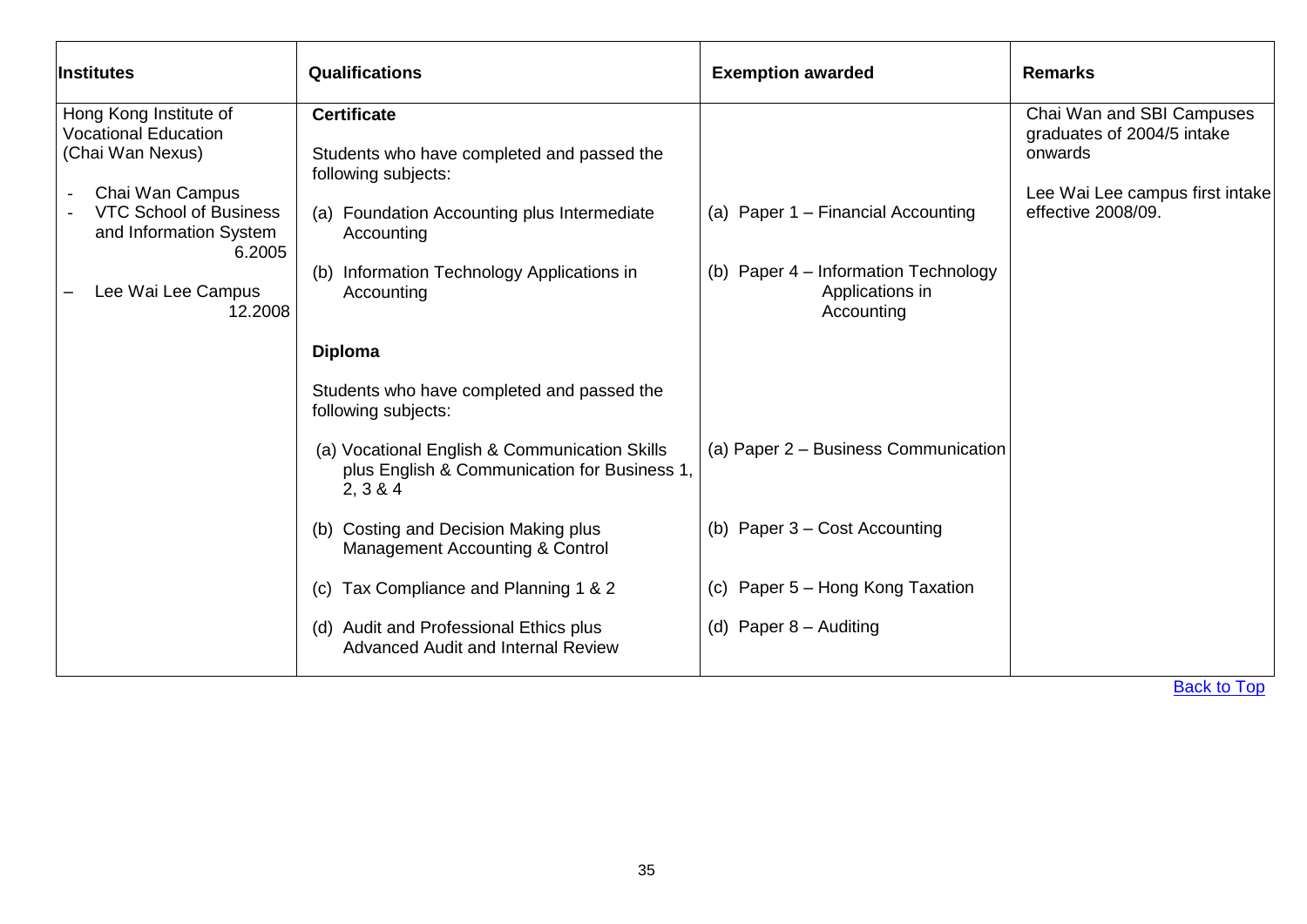| <b>Institutes</b>                                       | <b>Qualifications</b>                             | <b>Exemption awarded</b>                | <b>Remarks</b>                                             |
|---------------------------------------------------------|---------------------------------------------------|-----------------------------------------|------------------------------------------------------------|
| Hong Kong Institute of                                  | <b>Higher Diploma</b>                             |                                         | Chai Wan and SBI Campuses                                  |
| <b>Vocational Education</b><br>(Chai Wan Nexus)         | Students who have completed and passed the        |                                         | graduates of 2004/5 intake<br>onwards                      |
|                                                         | following subjects:                               |                                         |                                                            |
| Chai Wan Campus                                         |                                                   |                                         | Lee Wai Lee campus first                                   |
| <b>VTC School of Business</b><br>and Information System | (a) Corporate Law and Practice                    | (a) Paper 6 – Hong Kong Business<br>Law | intake effective 2008/09.                                  |
| 6.2005                                                  |                                                   |                                         |                                                            |
|                                                         | Corporate Accounting plus Financial<br>(b)        | (b) Paper 7 – Advanced Accounting       |                                                            |
| Lee Wai Lee Campus<br>12.2008                           | Accounting - Theory & Practice 1 & 2              |                                         |                                                            |
|                                                         |                                                   |                                         |                                                            |
| Hong Kong Institute of<br><b>Vocational Education</b>   | Higher Diploma in Accountancy (21901 /            | <b>Full Exemption</b>                   | Graduates of intakes from<br>2001/02 to 2003/04 for course |
| (Chai Wan Nexus)                                        | 21901A)<br>(3-year full-time or 2-year full-time) |                                         | code 21901A.                                               |
|                                                         | 4.2003                                            |                                         |                                                            |
| <b>VTC School of Business</b>                           |                                                   |                                         | Graduates of intake before                                 |
| and Information System                                  |                                                   |                                         | 2004/05 for course code<br>21901.                          |
|                                                         |                                                   |                                         |                                                            |
|                                                         |                                                   |                                         |                                                            |
|                                                         |                                                   |                                         |                                                            |
|                                                         |                                                   |                                         |                                                            |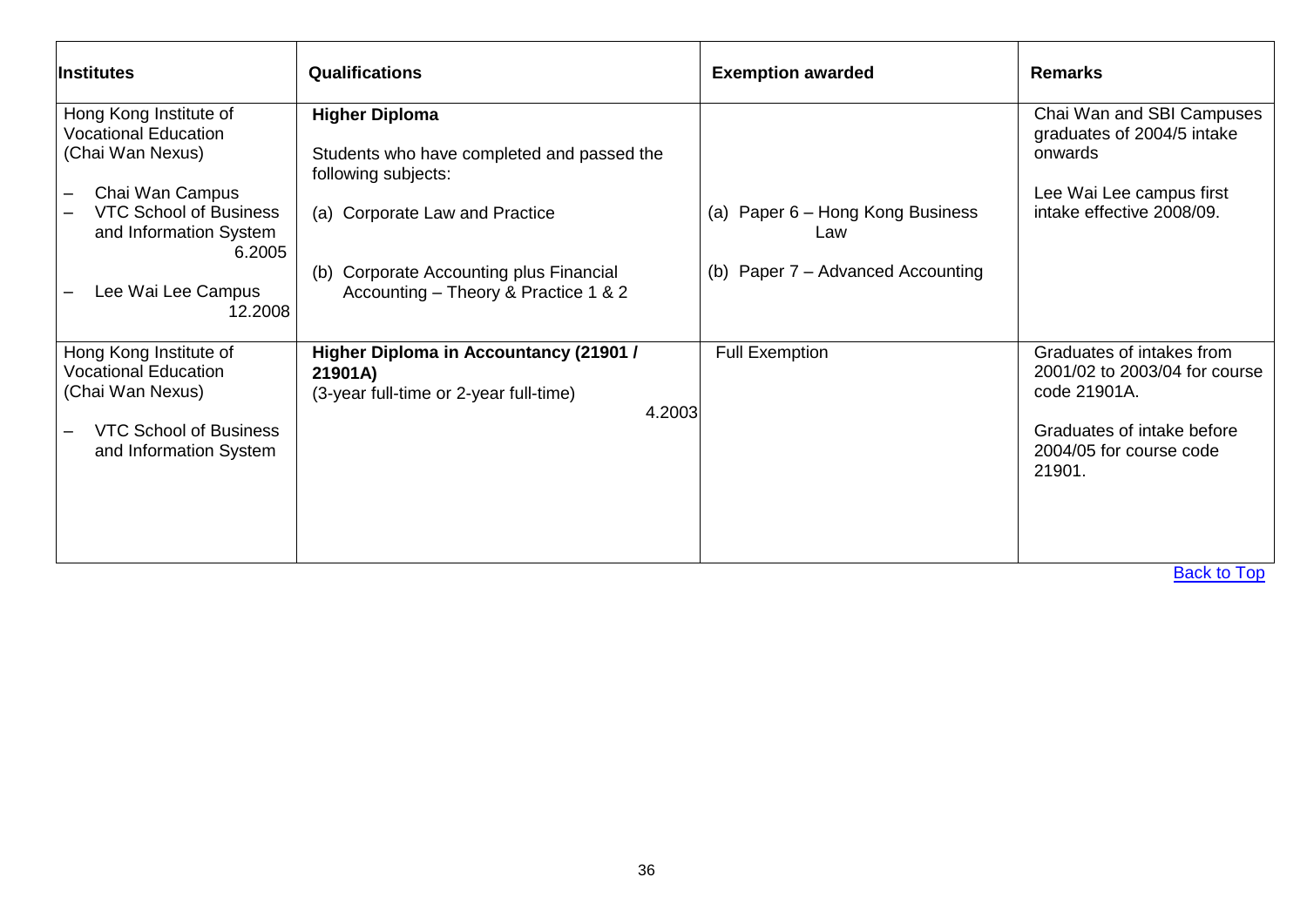| <i><b>Institutes</b></i>                                                                                                                                | Qualifications                                                                                                                                                                                                                                                                                                                                                                                                                                                                                                                                                                                                                                                            | <b>Exemption awarded</b>                                                                                                                                                                                                                                                                                                                 | <b>Remarks</b>                        |
|---------------------------------------------------------------------------------------------------------------------------------------------------------|---------------------------------------------------------------------------------------------------------------------------------------------------------------------------------------------------------------------------------------------------------------------------------------------------------------------------------------------------------------------------------------------------------------------------------------------------------------------------------------------------------------------------------------------------------------------------------------------------------------------------------------------------------------------------|------------------------------------------------------------------------------------------------------------------------------------------------------------------------------------------------------------------------------------------------------------------------------------------------------------------------------------------|---------------------------------------|
| Hong Kong Institute of<br><b>Vocational Education</b><br>(Chai Wan Nexus)<br>Chai Wan Campus<br><b>VTC School of Business</b><br>and Information System | Higher Diploma in Accountancy (21301 / 21901)<br>(3-year full-time):<br>Students who have completed and passed the<br>following subjects:<br>(a) Foundation Accounting plus Intermediate<br>Accounting<br>(b) English & Communication for Business 1, 2, 3<br>& 4<br>(c) Costing and Decision Making plus<br>Management Accounting & Control<br>Information Technology Applications in<br>(d)<br>Accounting<br>(e) Tax Compliance and Planning 1 & 2<br>Corporate Law and Practice<br>(f)<br>Corporate Accounting plus<br>(g)<br>Financial Accounting - Theory & Practice 1 &<br>2<br>(h) Audit and Professional Ethics plus<br><b>Advanced Audit and Internal Review</b> | (a) Paper 1 - Financial Accounting<br>(b) Paper 2 - Business Communication<br>(c) Paper $3 - Cost$ Accounting<br>(d) Paper 4 - Information Technology<br>Applications in Accounting<br>(e) Paper 5 - Hong Kong Taxation<br>Paper 6 - Hong Kong Business<br>(f)<br>Law<br>(g) Paper $7 -$ Advanced Accounting<br>(h) Paper $8 -$ Auditing | Graduates of 2004/5 intake<br>onwards |
|                                                                                                                                                         | 6.2005                                                                                                                                                                                                                                                                                                                                                                                                                                                                                                                                                                                                                                                                    |                                                                                                                                                                                                                                                                                                                                          |                                       |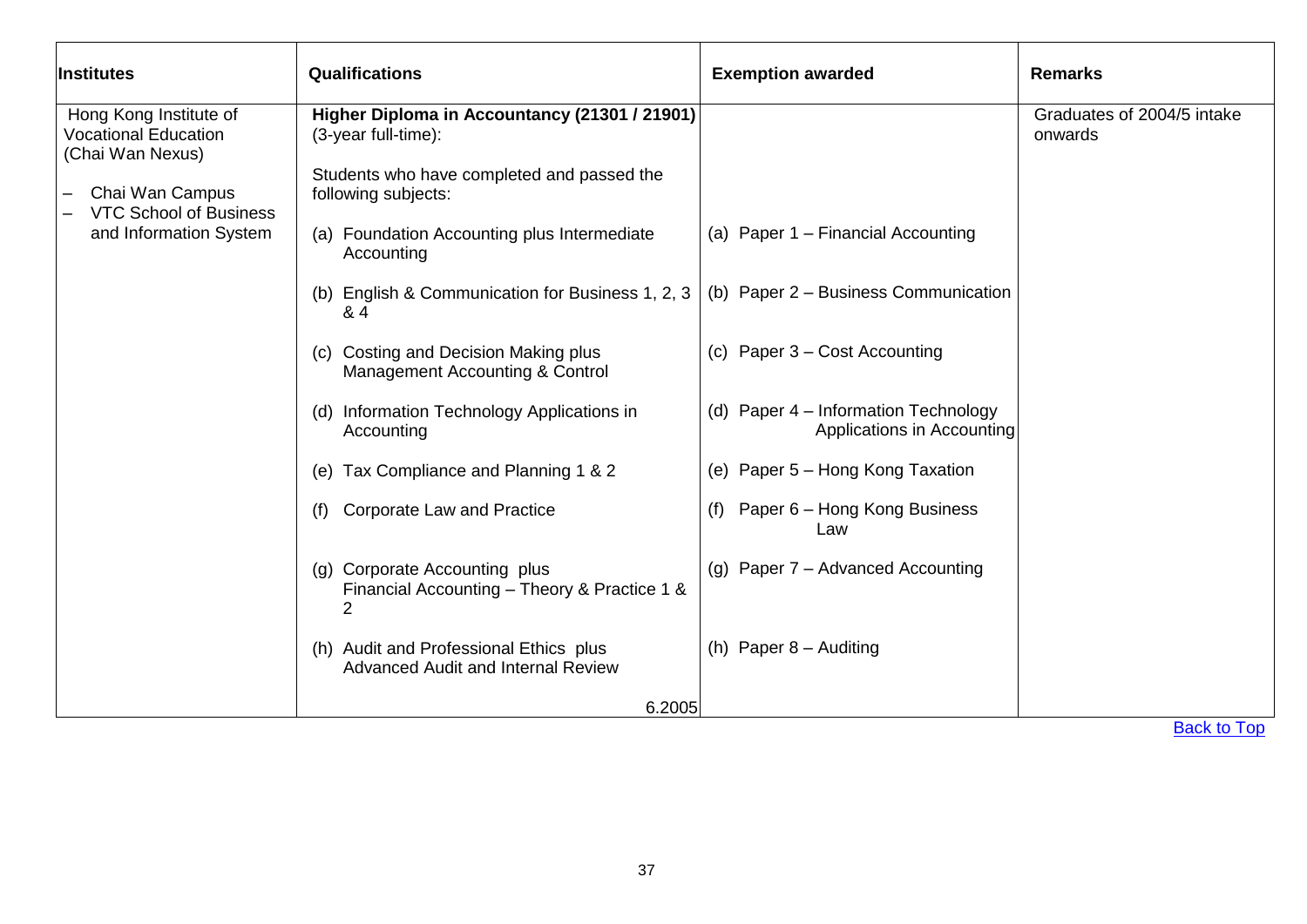| <b>Institutes</b>                                                          | Qualifications                                                                          | <b>Exemption awarded</b>                                           | <b>Remarks</b>                                                                                |
|----------------------------------------------------------------------------|-----------------------------------------------------------------------------------------|--------------------------------------------------------------------|-----------------------------------------------------------------------------------------------|
| Hong Kong Institute of<br><b>Vocational Education</b><br>(Chai Wan Nexus)  | <b>Higher Diploma in Accountancy</b><br>(21901A/21901F)<br>(2-year full-time):          |                                                                    | The course code 21901F was<br>changed to 21901A w.e.f.<br>2006/07 academic year.<br>(12.2006) |
| Chai Wan Campus<br><b>VTC School of Business</b><br>and Information System | Students who have completed and passed the<br>following subjects:                       |                                                                    | Graduates of 2004/5 and<br>2005/06 intake for Course Code                                     |
| 6.2005                                                                     | (a) Fundamentals of Accounting                                                          | (a) Paper 1 - Financial Accounting                                 | 21901F<br>(6.2005)                                                                            |
| <b>Haking Wong Campus</b><br>Lee Wai Lee Campus                            | (b) English & Communication for Business 3 & 4                                          | (b) Paper 2 – Business Communication                               | Graduates of 2006/07 intake                                                                   |
| <b>Tuen Mun Campus</b><br>12.2008                                          | Costing and Decision Making plus<br>(c)<br>Management Accounting & Control              | (c) Paper $3 - Cost$ Accounting                                    | and onwards for Course Code<br>21901A<br>(12.2006)                                            |
|                                                                            | Information Technology Applications in<br>(d)<br>Accounting                             | (d) Paper 4 – Information Technology<br>Applications in Accounting | Graduates of HD in<br>Accountancy (21901F) (4-year<br>full-time) of 2004/05 intake            |
|                                                                            | Tax Compliance and Planning 1 & 2<br>(e)                                                | (e) Paper 5 - Hong Kong Taxation                                   | onwards but completed the<br>programme in 2 years studied                                     |
|                                                                            | Corporate Law and Practice<br>(f)                                                       | Paper 6 – Hong Kong Business<br>(t)<br>Law                         | the same subjects in this table.                                                              |
|                                                                            | <b>Corporate Accounting plus</b><br>(g)<br>Financial Accounting - Theory & Practice 1 & | (g) Paper $7 -$ Advanced Accounting                                |                                                                                               |
|                                                                            | <b>Audit and Professional Ethics plus</b><br>(h)<br>Advanced Audit and Internal Review  | (h) Paper $8 -$ Auditing                                           |                                                                                               |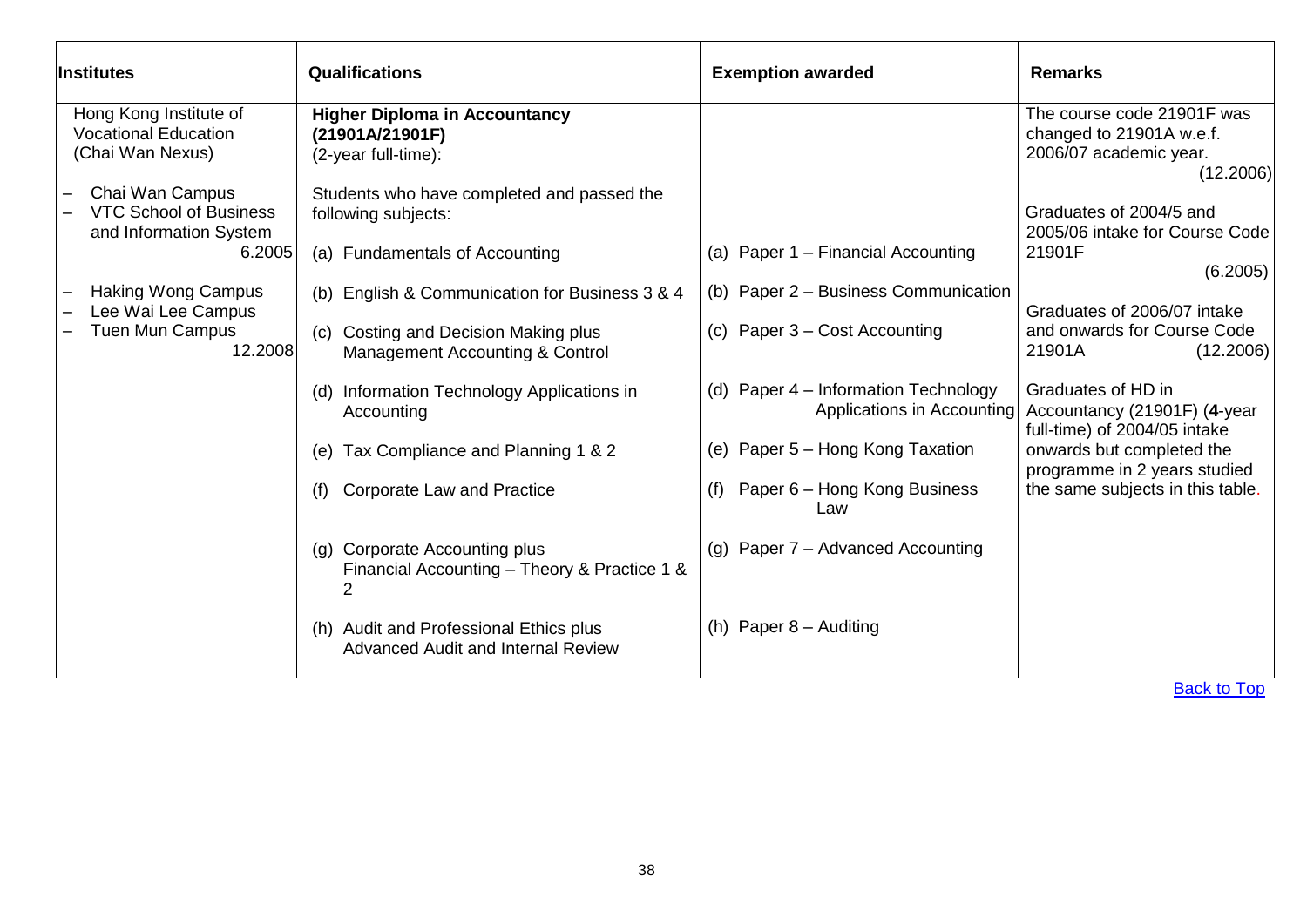| <b>Institutes</b>                                                                       | Qualifications                                                               | <b>Exemption awarded</b>                                           | <b>Remarks</b>                           |
|-----------------------------------------------------------------------------------------|------------------------------------------------------------------------------|--------------------------------------------------------------------|------------------------------------------|
| Hong Kong Institute of<br><b>Vocational Education</b><br>(Chai Wan Nexus)               | <b>Higher Diploma in Accountancy (21901T)</b><br>(1-year full-time)          | <b>Full Exemption</b>                                              | Tuen Mun Campus: 2008/09<br>intakes only |
| Lee Wai Lee Campus<br><b>VTC School of Business</b><br>and Information System<br>6.2005 |                                                                              |                                                                    |                                          |
| <b>Tuen Mun Campus</b><br>12.2008                                                       |                                                                              |                                                                    |                                          |
| Hong Kong Institute of<br><b>Vocational Education</b><br>(Chai Wan Nexus)               | Diploma in Accountancy (21201)<br>(2-year full-time)                         |                                                                    | Graduates of 2004/05 intake<br>onwards   |
| <b>Haking Wong Campus</b><br>Lee Wai Lee Campus                                         | Students who have completed and passed the<br>following subjects:            |                                                                    |                                          |
|                                                                                         | (a) Foundation Accounting plus<br>Intermediate Accounting                    | (a) Paper 1 - Financial Accounting                                 |                                          |
|                                                                                         | (b) English & Communication for Business 1, 2, 3<br>& 4                      | (b) Paper 2 - Business Communication                               |                                          |
|                                                                                         | (c) Costing and Decision Making plus<br>Management Accounting & Control      | (c) Paper 3 - Cost Accounting                                      |                                          |
|                                                                                         | (d) Information Technology Applications in<br>Accounting                     | (d) Paper 4 - Information Technology<br>Applications in Accounting |                                          |
|                                                                                         | (e) Tax Compliance and Planning 1 & 2                                        | (e) Paper 5 - Hong Kong Taxation                                   |                                          |
|                                                                                         | (f) Audit and Professional Ethics plus<br>Advanced Audit and Internal Review | Paper 8 - Auditing<br>(f)                                          |                                          |
|                                                                                         | 6.2005                                                                       |                                                                    |                                          |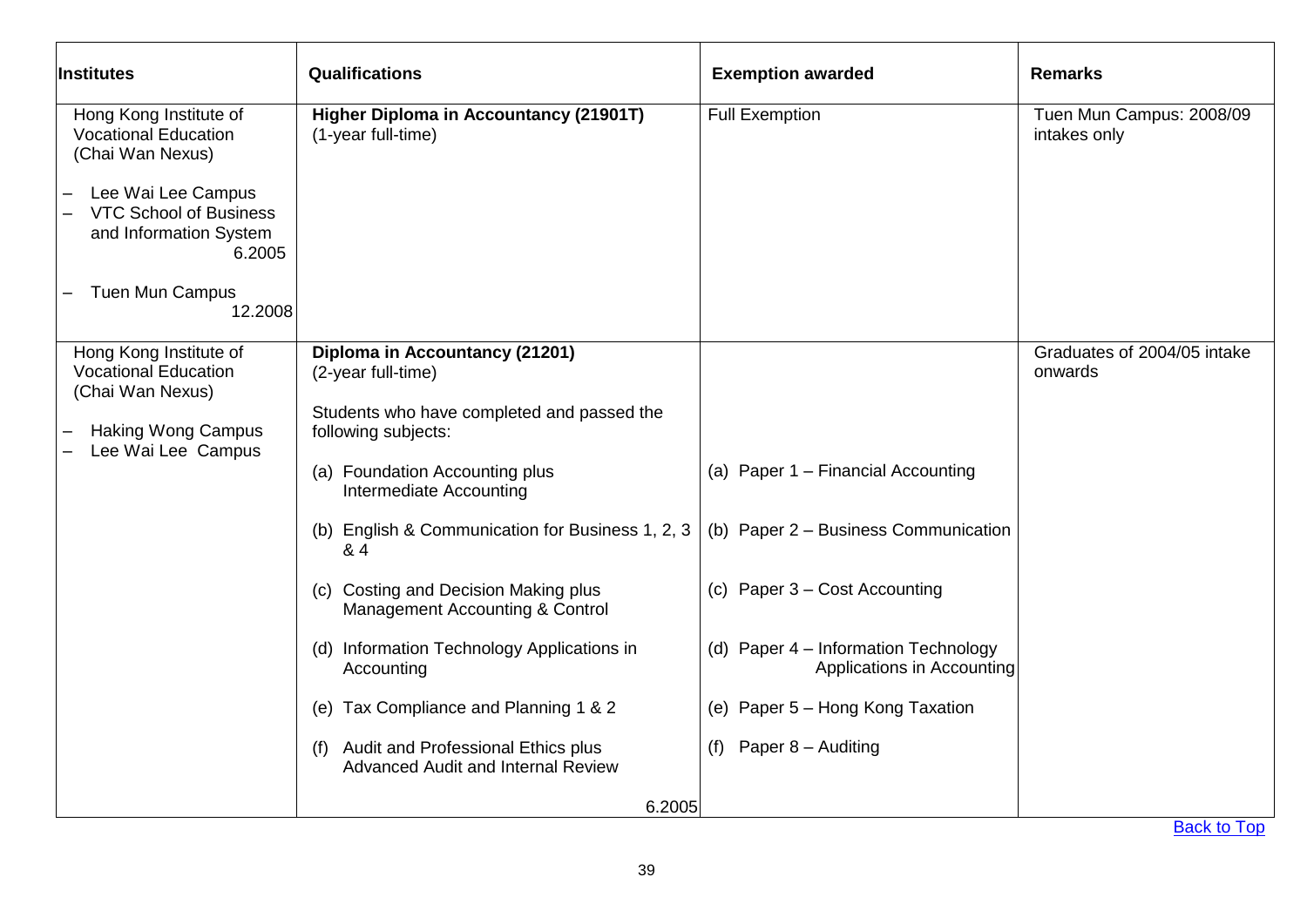| <b>Institutes</b>                                                         | Qualifications                                                                                     | <b>Exemption awarded</b>                                             | <b>Remarks</b>                        |
|---------------------------------------------------------------------------|----------------------------------------------------------------------------------------------------|----------------------------------------------------------------------|---------------------------------------|
| Hong Kong Institute of<br><b>Vocational Education</b><br>(Chai Wan Nexus) | Diploma in Accountancy (25201)<br>(3-year part-time)<br>Students who have completed and passed the |                                                                      | Graduates of 2005/6 intake<br>onwards |
| Chai Wan Campus<br>Lee Wai Lee Campus                                     | following subjects:<br>Foundation Accounting plus<br>(a)<br>Intermediate Accounting                | (a) Paper $1$ – Financial Accounting                                 |                                       |
|                                                                           | English & Communication for Business 1, 2, 3 (b) Paper $2 -$ Business Communication<br>(b)<br>& 4  |                                                                      |                                       |
|                                                                           | Costing and Decision Making plus<br>(c)<br>Management Accounting & Control                         | (c) Paper $3 - Cost$ Accounting                                      |                                       |
|                                                                           | Information Technology Applications in<br>(d)<br>Accounting                                        | $(d)$ Paper 4 – Information Technology<br>Applications in Accounting |                                       |
|                                                                           | Tax Compliance and Planning 1 & 2<br>(e)                                                           | (e) Paper 5 – Hong Kong Taxation                                     |                                       |
|                                                                           | Audit and Professional Ethics plus<br>(f)<br>Advanced Audit and Internal Review                    | $(f)$ Paper 8 – Auditing                                             |                                       |
|                                                                           | 6.2005                                                                                             |                                                                      |                                       |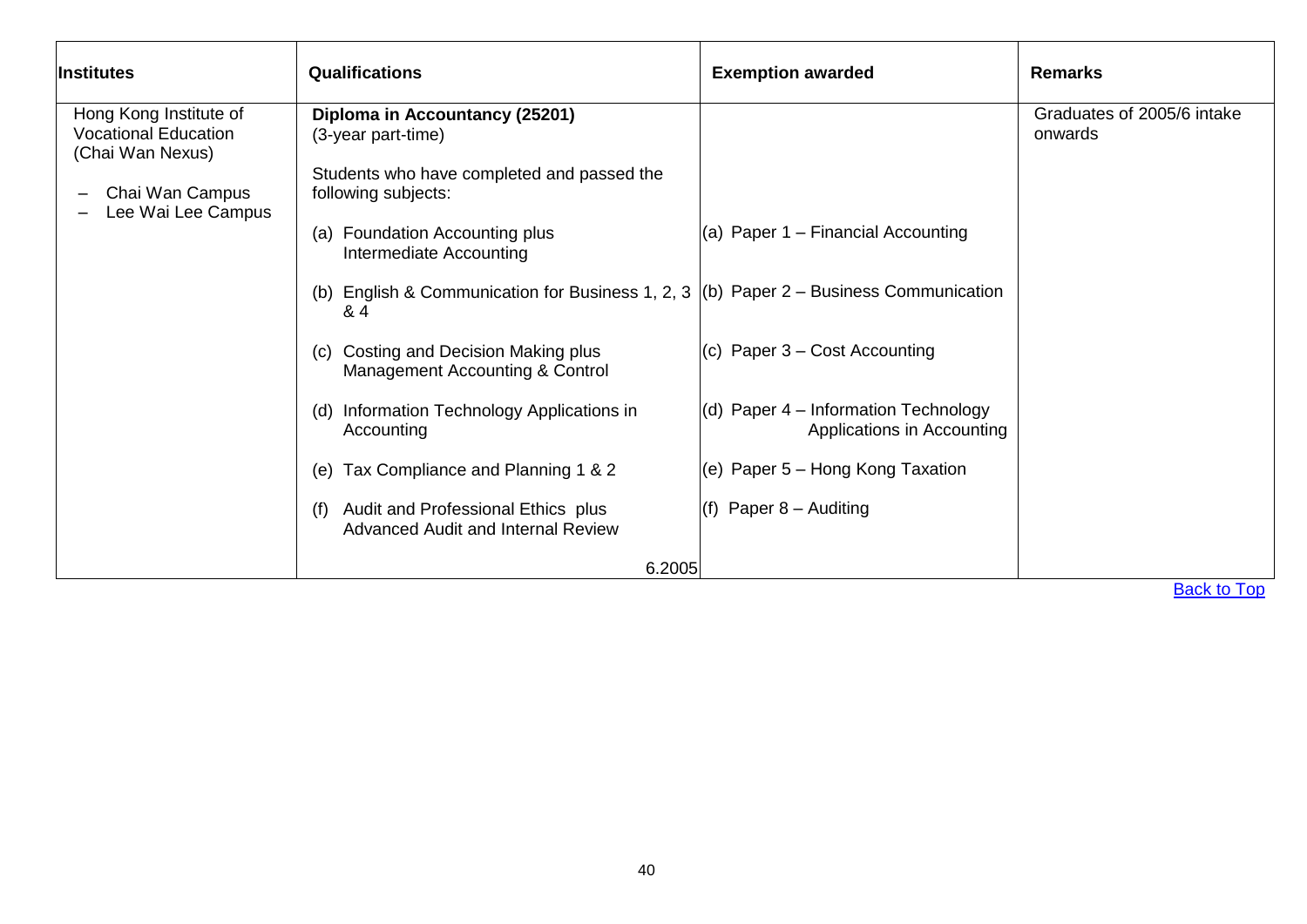| <b>Institutes</b>                                                                                                                                                                                                                  | <b>Qualifications</b>                                                                                                                                                                                                                                                                                                                                                                                                        | <b>Exemption awarded</b>                                                                               | <b>Remarks</b>                                                                                                                                                                 |
|------------------------------------------------------------------------------------------------------------------------------------------------------------------------------------------------------------------------------------|------------------------------------------------------------------------------------------------------------------------------------------------------------------------------------------------------------------------------------------------------------------------------------------------------------------------------------------------------------------------------------------------------------------------------|--------------------------------------------------------------------------------------------------------|--------------------------------------------------------------------------------------------------------------------------------------------------------------------------------|
| Hong Kong Institute of<br><b>Vocational Education</b><br>(Chai Wan Nexus)<br>Chai Wan Campus<br>Lee Wai Lee Campus<br>(6.2005)<br><b>VTC School of Business</b><br>and Information System<br><b>Haking Wong Campus</b><br>(6.2008) | <b>Higher Diploma in Accountancy (25901)</b><br>(2-year part-time):<br>Students who have completed and passed the<br>following subjects:<br>(a) Corporate Law and Practice<br>(b) Corporate Accounting plus<br>Financial Accounting - Theory & Practice<br>1 & 2<br>(c) Audit and Professional Ethics plus Advanced                                                                                                          | (a) Paper 6 – Hong Kong Business<br>Law<br>(b) Paper 7 - Advanced Accounting<br>(c) Paper 8 - Auditing | Graduates of 2006/07 intake<br>onwards<br>Ceased to have new intake in<br>2007/08<br>From graduates of<br>21201 or 25401 in page 23;<br>21201 in page 35;<br>25201 in page 36. |
|                                                                                                                                                                                                                                    | <b>Audit and Internal Review</b><br>6.2005                                                                                                                                                                                                                                                                                                                                                                                   |                                                                                                        |                                                                                                                                                                                |
| Hong Kong Institute of<br><b>Vocational Education</b><br>(Chai Wan Nexus)<br>- Chai Wan Campus                                                                                                                                     | Higher Diploma in Financial Planning and<br>Investment (21928)<br>(4-year full-time):<br>- Foundation Diploma<br>Students who have completed and passed the<br>following subjects:<br>(a) Book-keeping and Accounts plus<br><b>Accounting for Business</b><br>Students who have completed and obtain mark<br>60% or above in the following subjects:<br>(b) Book-keeping and Accounts plus<br><b>Accounting for Business</b> | (a) Book-keeping and Accounts<br>Examination (BAE)<br>(b) Paper 1 - Financial Accounting               | Graduates of 2004/5 intake<br>onwards<br><b>Back to Top</b>                                                                                                                    |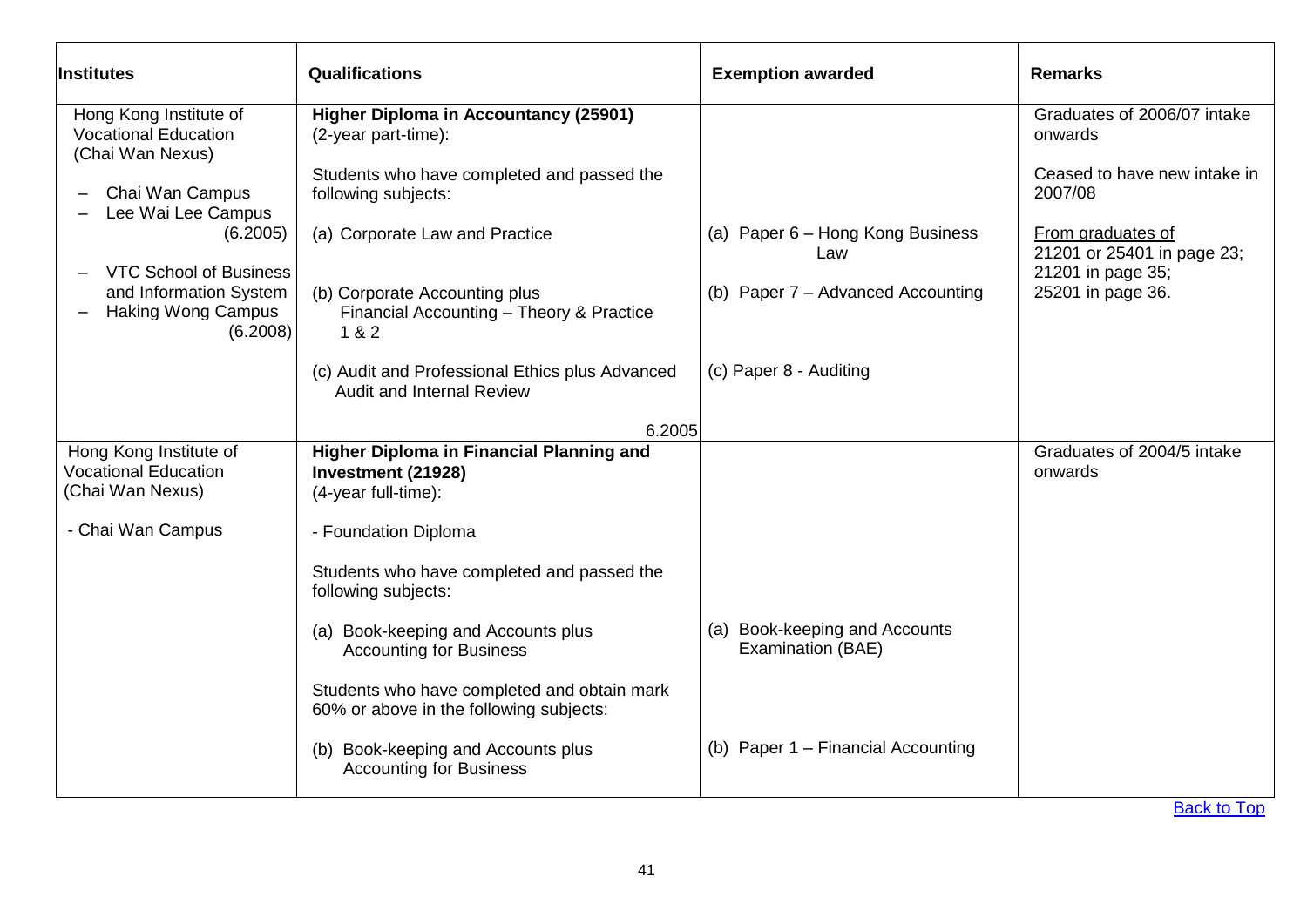| <b>Institutes</b>                                                                                                                        | Qualifications                                                                                                                                                                                | <b>Exemption awarded</b>                                                        | <b>Remarks</b>                                                                                                                                     |
|------------------------------------------------------------------------------------------------------------------------------------------|-----------------------------------------------------------------------------------------------------------------------------------------------------------------------------------------------|---------------------------------------------------------------------------------|----------------------------------------------------------------------------------------------------------------------------------------------------|
| Hong Kong Institute of<br><b>Vocational Education (Lee</b><br>Wai Lee Nexus)<br>Lee Wai Lee Campus<br>Chai Wan Campus<br>Tuen Mun Campus | Higher Diploma in Accountancy (25901F)<br>$(4.5\text{-}year part-time)$<br>Student who have completed and passed the following<br>subjects:<br>Foundation Accounting; and Intermediate<br>(a) | Paper 1 - Financial Accounting<br>(a)                                           | A multi entry multi exit<br>programme<br>Only for graduates of 2007/08<br>and 2008/09 intake<br>From graduates of<br>25501, 0174, 21201, 25201 and |
|                                                                                                                                          | Accounting<br>English and Communication for Business 1,2, 3 & 4 $($ b)<br>(b)                                                                                                                 | Paper 2 - Business<br>Communication                                             | 25401 (Certificates and<br>Transcripts should be submitted<br>together with the application)                                                       |
|                                                                                                                                          | Cost and Decision Making; and Management<br>(C)<br><b>Accounting and Control</b>                                                                                                              | Paper 3 - Cost Accounting<br>(c)                                                |                                                                                                                                                    |
|                                                                                                                                          | Information Technology Application in Accounting<br>(d)                                                                                                                                       | Paper 4 - Information<br>(d)<br><b>Technology Applications in</b><br>Accounting |                                                                                                                                                    |
|                                                                                                                                          | Tax Compliance and Planning 1 and 2<br>(e)                                                                                                                                                    | Paper 5 - Hong Kong Taxation<br>(e)                                             |                                                                                                                                                    |
|                                                                                                                                          | <b>Corporate Law and Practice</b><br>(f)                                                                                                                                                      | (f)<br>Paper 6 - Hong Kong Business<br>Law                                      |                                                                                                                                                    |
|                                                                                                                                          | Corporate Accounting; and Financial Accounting -<br>(g)<br>Theory and Practice 1 and 2                                                                                                        | Paper 7 - Advanced Accounting<br>(g)                                            |                                                                                                                                                    |
|                                                                                                                                          | Auditing and Professional Ethics; and<br>l(h)<br><b>Advanced Audit and Internal Review</b><br>12.2008                                                                                         | Paper 8 - Auditing<br>(h)                                                       | $D = -1$ , $1 - T$ ,                                                                                                                               |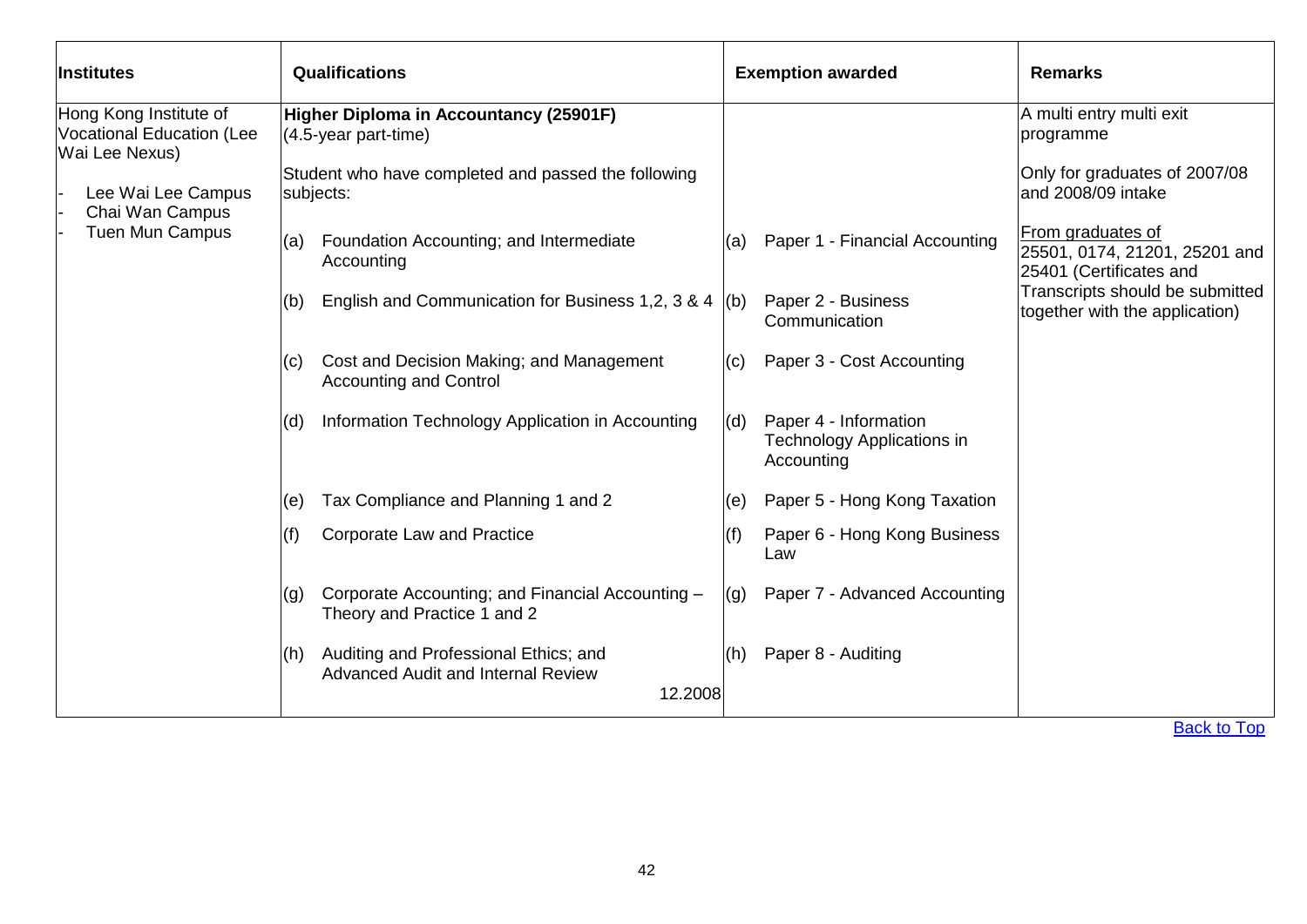| <b>Institutes</b>                                                    | Qualifications                                                                                                                                                                                                                                                     | <b>Exemption awarded</b>                                                        | <b>Remarks</b>                                                           |
|----------------------------------------------------------------------|--------------------------------------------------------------------------------------------------------------------------------------------------------------------------------------------------------------------------------------------------------------------|---------------------------------------------------------------------------------|--------------------------------------------------------------------------|
| Hong Kong Institute of<br>Vocational Education (Kwai<br>Chung Nexus) | <b>Higher Diploma in Accountancy and Information</b><br><b>Systems (21921A)</b><br>(2 year full-time)                                                                                                                                                              |                                                                                 | A multi entry multi exit<br>programme                                    |
| - Sha Tin Campus<br>- Kwai Chung Campus                              | Student who have completed and passed the following<br>subjects:                                                                                                                                                                                                   |                                                                                 | Only for graduates of<br>2007/08 and 2008/09 intake<br>From graduates of |
|                                                                      | <b>Business Accounting Principles and Practice</b><br>(a)                                                                                                                                                                                                          | Paper 1 - Financial Accounting<br>(a)                                           | 25501, 0174, 21201, 25201<br>and 25401 (Certificates and                 |
|                                                                      | Eng & Communication for Bus: Problem-Solving;<br>(b)<br>Eng & Communication for Bus: Proposals &<br><b>Persuasive Presentations;</b><br>Eng & Communication for Bus: Workplace<br>Reports & Meetings;<br>Eng & Communication for Bus: Job<br>Search & Negotiations | Paper 2 - Business<br>(b)<br>Communication                                      | Transcripts should be<br>submitted together with the<br>application)     |
|                                                                      | <b>Cost and Managerial Accounting</b><br>(c)                                                                                                                                                                                                                       | Paper 3 - Cost Accounting<br>(c)                                                |                                                                          |
|                                                                      | Information Technology Applications in<br>(d)<br>Accounting                                                                                                                                                                                                        | Paper 4 - Information<br>(d)<br><b>Technology Applications in</b><br>Accounting |                                                                          |
|                                                                      | Tax Framework and Planning<br>(e)                                                                                                                                                                                                                                  | Paper 5 - Hong Kong Taxation<br>(e)                                             |                                                                          |
|                                                                      | Commercial Law; and<br>(f)<br><b>Company Law and Practice</b>                                                                                                                                                                                                      | Paper 6 - Hong Kong Business<br>(f)<br>Law                                      |                                                                          |
|                                                                      | <b>Financial Accounting and Reporting;</b><br>(g)<br>Advanced Financial Reporting I;<br><b>Advanced Financial Reporting II</b>                                                                                                                                     | Paper 7 - Advanced<br>(g)<br>Accounting                                         |                                                                          |
|                                                                      | Information Systems Control and Assurance; and<br>(h)<br><b>Auditing and Ethics</b>                                                                                                                                                                                | Paper 8 - Auditing<br>(h)                                                       |                                                                          |
|                                                                      | 12.2008                                                                                                                                                                                                                                                            |                                                                                 |                                                                          |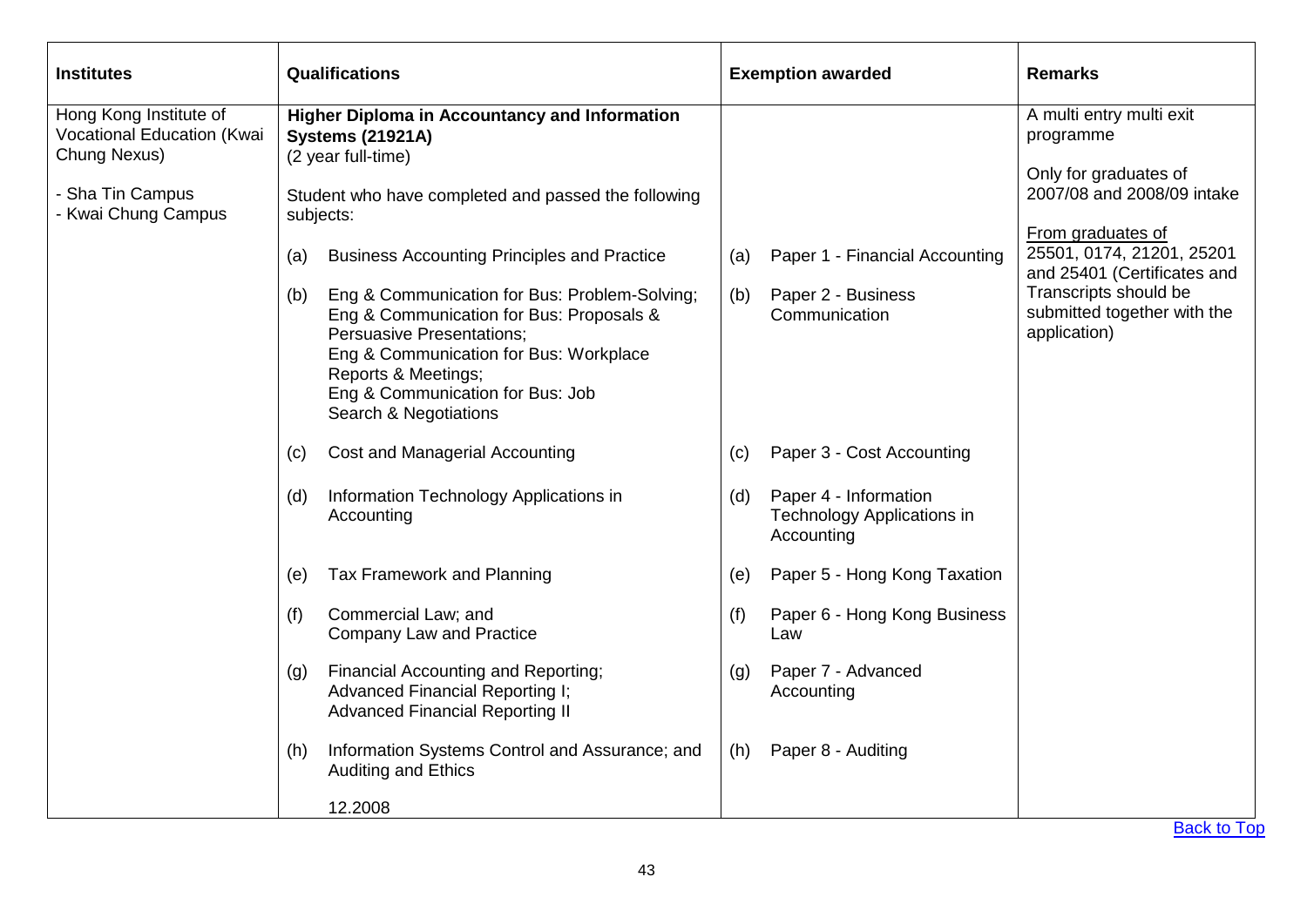|                                                                      |                                                                                                                                                                                                                                                                    | <b>Exemption awarded</b>                                                          | <b>Remarks</b>                                      |
|----------------------------------------------------------------------|--------------------------------------------------------------------------------------------------------------------------------------------------------------------------------------------------------------------------------------------------------------------|-----------------------------------------------------------------------------------|-----------------------------------------------------|
| <b>Institutes</b>                                                    | <b>Qualifications</b>                                                                                                                                                                                                                                              |                                                                                   |                                                     |
|                                                                      |                                                                                                                                                                                                                                                                    |                                                                                   |                                                     |
| Hong Kong Institute of<br>Vocational Education (Kwai<br>Chung Nexus) | <b>Higher Diploma in Accountancy and Information</b><br><b>Systems (25921F)</b><br>(4 year part-time)                                                                                                                                                              |                                                                                   | Only for graduates of<br>2007/08 and 2008/09 intake |
| Sha Tin Campus<br>Kwai Chung Campus                                  | Student who have completed and passed the following<br>subjects                                                                                                                                                                                                    |                                                                                   |                                                     |
|                                                                      | <b>Business Accounting Principles and Practice</b><br>(a)                                                                                                                                                                                                          | Paper 1 - Financial Accounting<br>(a)                                             |                                                     |
|                                                                      | Eng & Communication for Bus: Problem-Solving;<br>(b)<br>Eng & Communication for Bus: Proposals &<br><b>Persuasive Presentations;</b><br>Eng & Communication for Bus: Workplace<br>Reports & Meetings;<br>Eng & Communication for Bus: Job Search &<br>Negotiations | Paper 2 - Business<br>(b)<br>Communication                                        |                                                     |
|                                                                      | <b>Cost and Managerial Accounting</b><br>(c)                                                                                                                                                                                                                       | Paper 3 - Cost Accounting<br>(c)                                                  |                                                     |
|                                                                      | Information Technology Applications in<br>(d)<br>Accounting                                                                                                                                                                                                        | Paper 4 - Information<br>(d)<br>Technology Applications in<br>Accounting          |                                                     |
|                                                                      | Tax Framework and Planning<br>(e)<br>(f)<br>Commercial Law; and Company Law and<br>Practice                                                                                                                                                                        | Paper 5 - Hong Kong Taxation<br>(e)<br>Paper 6 - Hong Kong Business<br>(f)<br>Law |                                                     |
|                                                                      | Financial Accounting and Reporting;<br>(g)<br>Advanced Financial Reporting I;<br><b>Advanced Financial Reporting II</b>                                                                                                                                            | Paper 7 - Advanced<br>(g)<br>Accounting                                           |                                                     |
|                                                                      | Information Systems Control and Assurance; and<br>(h)<br><b>Auditing and Ethics</b>                                                                                                                                                                                | Paper 8 - Auditing<br>(h)                                                         |                                                     |
|                                                                      | 12.2008                                                                                                                                                                                                                                                            |                                                                                   | <b>Back to Top</b>                                  |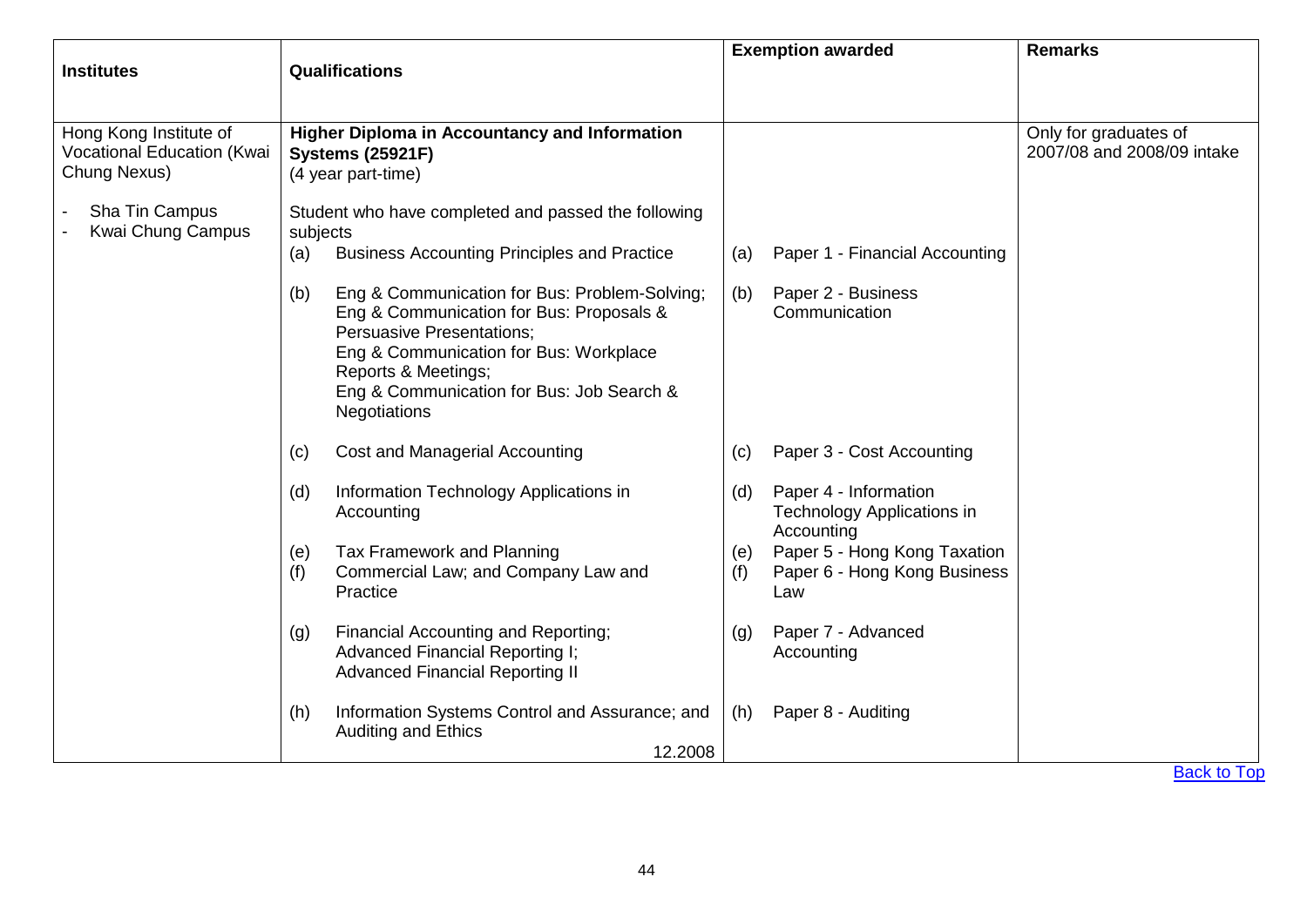| <b>Institutes</b>                                                    | <b>Qualifications</b>                                                                                                                                                                                          | <b>Exemption awarded</b>                                              | <b>Remarks</b>                          |
|----------------------------------------------------------------------|----------------------------------------------------------------------------------------------------------------------------------------------------------------------------------------------------------------|-----------------------------------------------------------------------|-----------------------------------------|
| Hong Kong Institute of<br>Vocational Education (Kwai<br>Chung Nexus) | <b>Higher Diploma in Accountancy and Information</b><br><b>Systems (27921F)</b><br>(3 year full-time)                                                                                                          |                                                                       | Only for graduates of<br>2007/08 intake |
| Kwai Chung Campus                                                    | Student who have completed and passed the<br>following subjects:                                                                                                                                               |                                                                       |                                         |
|                                                                      | (a) Accounting Principles and Practice I and II                                                                                                                                                                | (a) Paper 1 - Financial Accounting                                    |                                         |
|                                                                      | (b) Eng & Com for Bus - Requests & Enquiries;<br>Eng & Com for Bus - Survey Reports &<br>Presentations:<br>Eng & Com for Bus - Problem-Solving;<br>Eng & Com for Bus - Proposals & Persuasive<br>Presentations | (b) Paper $2 -$ Business<br>Communication                             |                                         |
|                                                                      | (c) Cost and Managerial Accounting                                                                                                                                                                             | (c) Paper 3 – Cost Accounting                                         |                                         |
|                                                                      | (d) Information Technology Applications in Accounting                                                                                                                                                          | (d) Paper 4 - Information Technology<br>Applications in<br>Accounting |                                         |
|                                                                      | (e) Tax Framework and Planning                                                                                                                                                                                 | (e) Paper 5 – Hong Kong Taxation                                      |                                         |
|                                                                      | (f) Commercial Law; and<br><b>Company Law and Practice</b>                                                                                                                                                     | (f) Paper 6 - Hong Kong Business<br>Law                               |                                         |
|                                                                      | (g) Financial Accounting and Reporting; and<br>Advanced Financial Reporting I; and Advanced<br><b>Financial Reporting II</b>                                                                                   | (g) Paper $7 -$ Advanced Accounting                                   |                                         |
|                                                                      | (h) Auditing and Ethics; and<br>Information Systems Control and Assurance                                                                                                                                      | (h) Paper $8 -$ Auditing                                              |                                         |
|                                                                      | 12.2008                                                                                                                                                                                                        |                                                                       | $D = -1$ , $1 - T$ ,                    |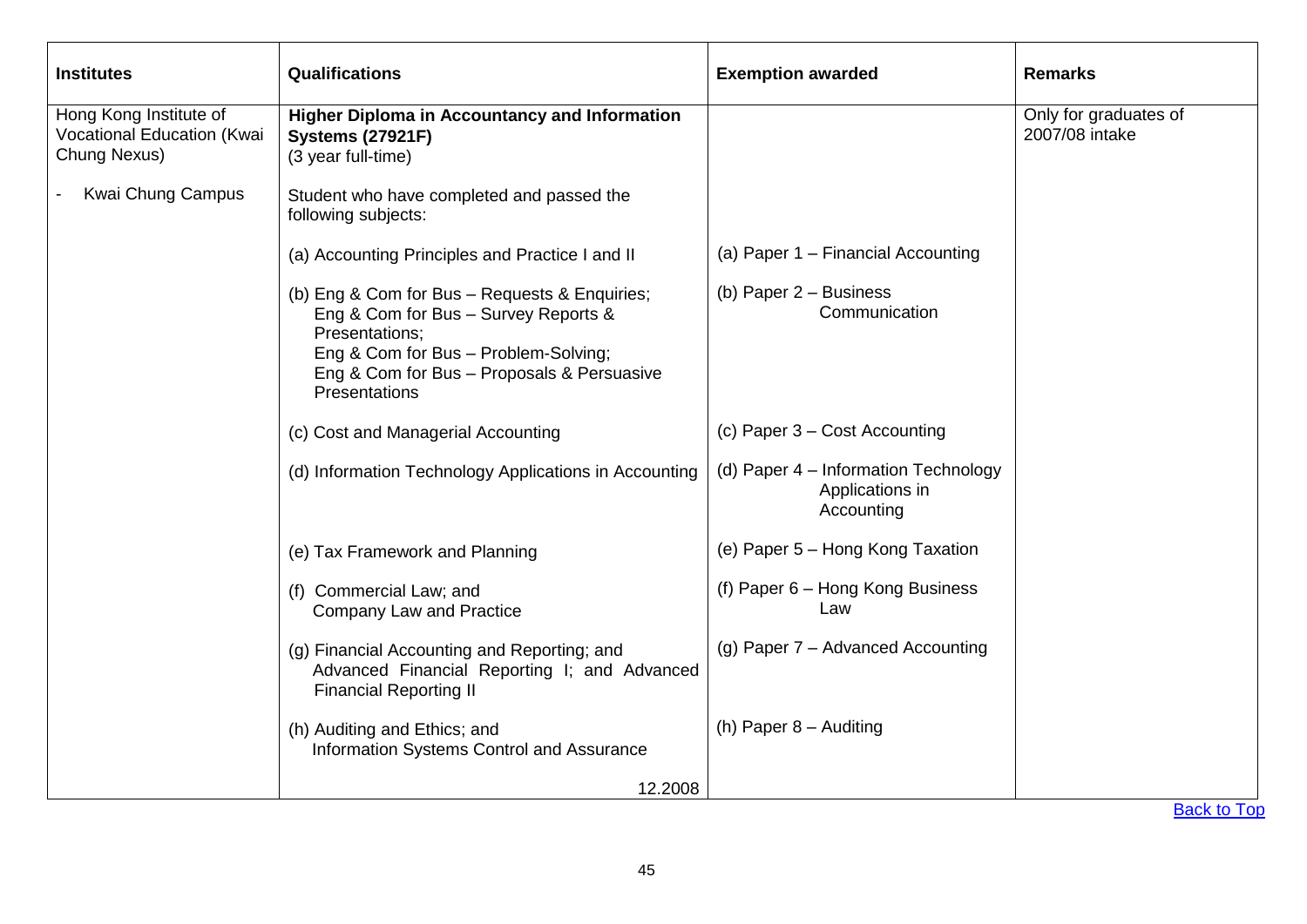| <b>Institutes</b>                                                   | <b>Qualifications</b>                                                                     | <b>Exemption awarded</b>                                           | <b>Remarks</b>              |
|---------------------------------------------------------------------|-------------------------------------------------------------------------------------------|--------------------------------------------------------------------|-----------------------------|
| Hong Kong Institute of<br><b>Vocational Education</b><br>(Tsing Yi) | <b>Professional Certificate in Management</b><br><b>Accounting (Stage A and Stage B)</b>  |                                                                    |                             |
|                                                                     | Overall passing mark 50% or above in the<br>corresponding subjects:                       |                                                                    |                             |
|                                                                     | <b>Financial Accounting and Tax Principles</b><br>(a)                                     | Paper 1 - Financial Accounting<br>(a)                              |                             |
|                                                                     | Management Accounting - Performance<br>(b)<br>Evaluation                                  | (b)<br>Paper 3 - Cost Accounting                                   |                             |
|                                                                     | Management Accounting - Decision<br>Management<br>6.2006                                  |                                                                    |                             |
| Hong Kong Institute of                                              | Diploma in Accountancy (21201)                                                            |                                                                    | Graduates of 2006/07 intake |
| <b>Vocational Education</b><br>(Tuen Mun)                           | (2-year full-time):                                                                       |                                                                    | and onwards                 |
|                                                                     | Students who have completed and passed the<br>following subjects:                         |                                                                    |                             |
|                                                                     | <b>Foundation Accounting plus</b><br>(a)<br>Intermediate Accounting                       | (a) Paper 1 - Financial Accounting                                 |                             |
|                                                                     | English & Communication for Business 1, 2,<br>(b)<br>3 & 4                                | (b) Paper 2 - Business Communication                               |                             |
|                                                                     | Costing and Decision Making plus<br>(c)<br>Management Accounting & Control                | (c) Paper 3 – Cost Accounting                                      |                             |
|                                                                     | Information Technology Applications in<br>(d)<br>Accounting                               | (d) Paper 4 – Information Technology<br>Applications in Accounting |                             |
|                                                                     | Tax Compliance and Planning 1 & 2<br>(e)                                                  | (e) Paper 5 - Hong Kong Taxation                                   |                             |
|                                                                     | Audit and Professional Ethics plus<br>(f)<br>Advanced Audit and Internal Review<br>5.2007 | (f) Paper $8 -$ Auditing                                           |                             |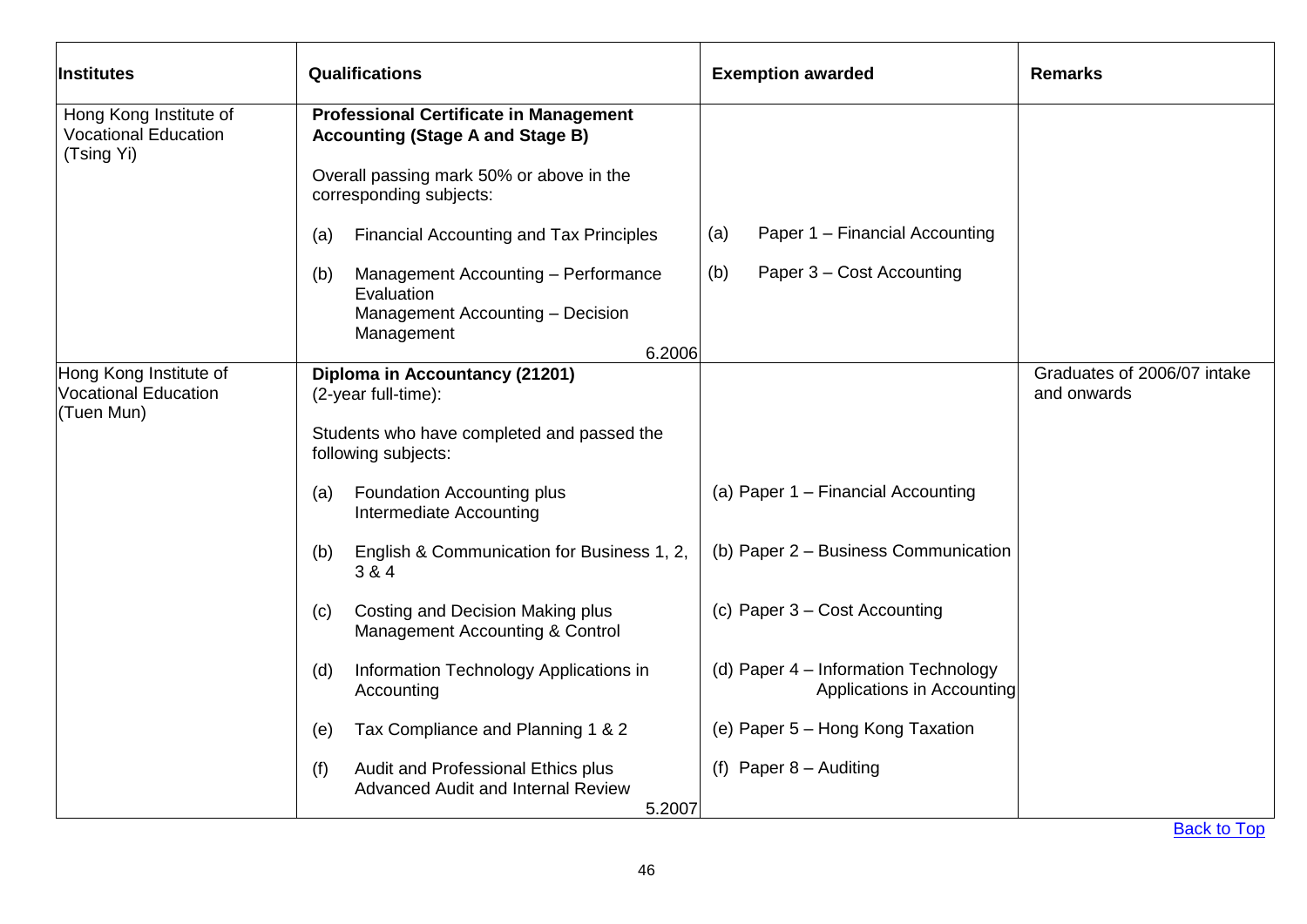## **16.The Hong Kong Management Association and The Hong Kong Polytechnic University**

| <b>Institutes</b>                                                                      | <b>Qualifications</b>                                                               | <b>Exemption awarded</b>                                           | <b>Remarks</b> |
|----------------------------------------------------------------------------------------|-------------------------------------------------------------------------------------|--------------------------------------------------------------------|----------------|
| The Hong Kong Management<br>Association and<br>The Hong Kong Polytechnic<br>University | <b>Diploma in Management Studies</b><br>(1.5 to 4 year part-time evening)<br>4.1995 | Paper 1 – Financial Accounting<br>Paper 2 – Business Communication | Not offered    |

### **17.The Hong Kong Management Association and Lingnan University**

| <b>Institutes</b>                                                        | <b>Qualifications</b>                                                                                               | <b>Exemption awarded</b>       | <b>Remarks</b> |
|--------------------------------------------------------------------------|---------------------------------------------------------------------------------------------------------------------|--------------------------------|----------------|
| The Hong Kong Management<br>Association and<br><b>Lingnan University</b> | <b>Diploma in Management Studies</b><br>(Min. 1.5 year part-time)<br>Mark 50% or above in 'Accounting for Managers' | Paper 1 - Financial Accounting |                |
|                                                                          | module<br>6.2003                                                                                                    |                                |                |

## **18.The Hong Kong Polytechnic University**

| <b>Institutes</b>                       | <b>Qualifications</b>                                                                   | <b>Exemption awarded</b>                                                                                                                                          | <b>Remarks</b> |
|-----------------------------------------|-----------------------------------------------------------------------------------------|-------------------------------------------------------------------------------------------------------------------------------------------------------------------|----------------|
| The Hong Kong Polytechnic<br>University | <b>Higher Certificate in Accountancy (2129)</b><br>(3-year part-time evening)<br>4.1995 | Paper 1 – Financial Accounting<br>Paper 2 - Business Communication<br>Paper 3 – Cost Accounting<br>Paper 4 – Information Technology<br>Applications in Accounting | Not offered    |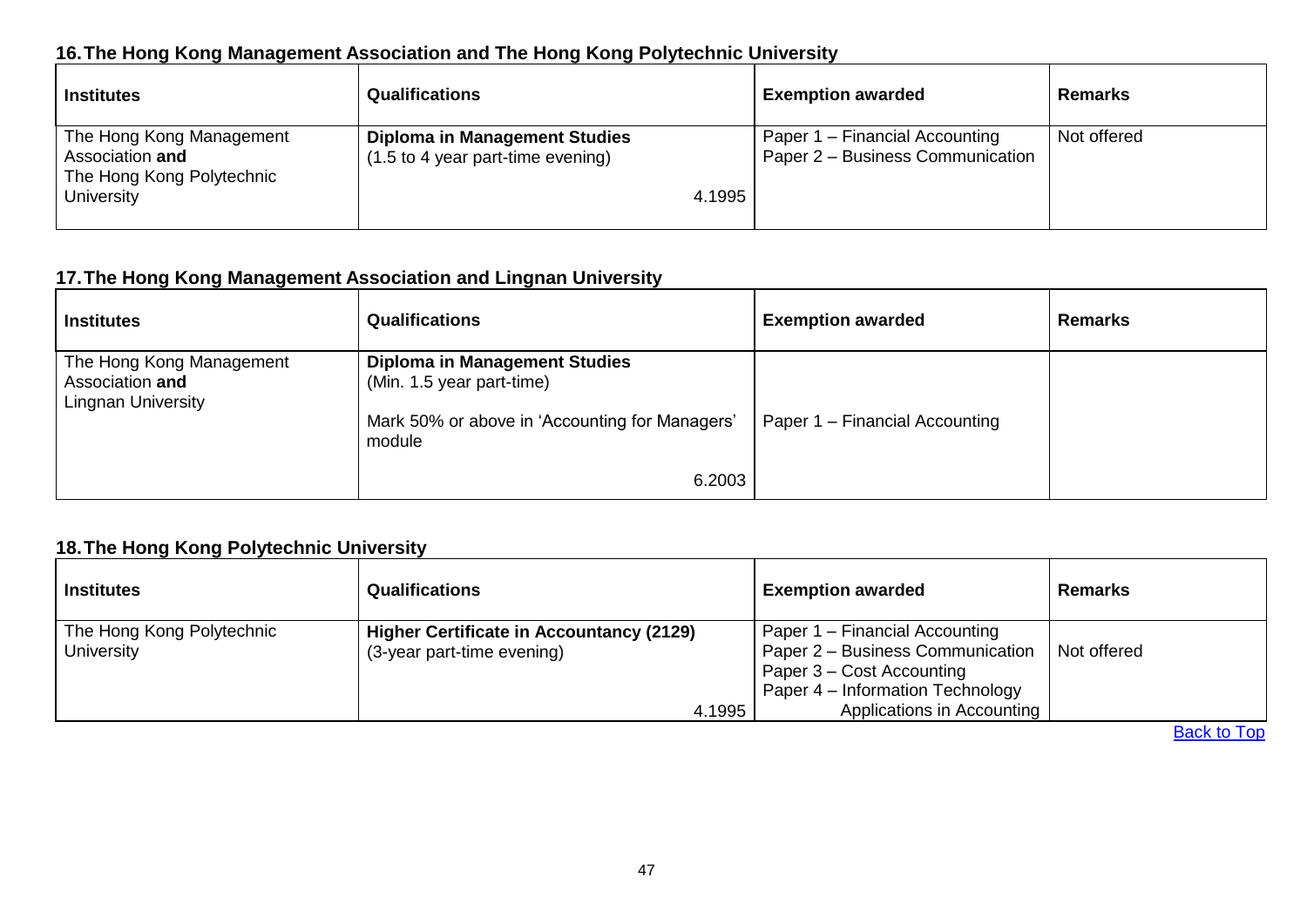# **19.The Hong Kong Polytechnic University - Hong Kong Community College**

| <b>Institutes</b>                                                         | <b>Qualifications</b>                                                                                                                                                                                                                                                                                                                                                                                                                                                                                  | <b>Exemption awarded</b>                                                                                                                                                                  | <b>Remarks</b>                                                                                                                   |
|---------------------------------------------------------------------------|--------------------------------------------------------------------------------------------------------------------------------------------------------------------------------------------------------------------------------------------------------------------------------------------------------------------------------------------------------------------------------------------------------------------------------------------------------------------------------------------------------|-------------------------------------------------------------------------------------------------------------------------------------------------------------------------------------------|----------------------------------------------------------------------------------------------------------------------------------|
| The Hong Kong Polytechnic<br>University<br>Hong Kong Community<br>College | <b>Associate Degree in Business (Accounting &amp;</b><br>Finance)<br>(2-year full time)<br><b>Associate Degree in Business (Business</b><br><b>Management</b> )<br>(2-year full time)<br><b>Associate Degree in Business</b><br>(2-year full time)<br>Student who have completed and passed the<br>following subjects:<br>(a) CC2101 Financial Accounting<br>(b) CC1001 English Skills for Business<br>Communication<br>(c) CC2106 Cost Accounting<br>(d) CC3155 Taxation *<br>(e) CC3106 Business Law | (a) Paper 1 - Financial Accounting<br>(b) Paper 2 - Business Communication<br>(c) Paper 3- Cost Accounting<br>(d) Paper 5 - Hong Kong Taxation<br>(e) Paper 6 - Hong Kong Business<br>Law | Graduates of 2006/07 intake<br>and onwards<br>Graduate of 2006/07 intake<br>and onwards<br>Only for 2005/06 intake of<br>student |
|                                                                           | (f) CC3147 Auditing *                                                                                                                                                                                                                                                                                                                                                                                                                                                                                  | (f) Paper $8 -$ Auditing                                                                                                                                                                  |                                                                                                                                  |
|                                                                           | (*introduced from the 2005 entry onwards)<br>9.2006                                                                                                                                                                                                                                                                                                                                                                                                                                                    |                                                                                                                                                                                           |                                                                                                                                  |
|                                                                           |                                                                                                                                                                                                                                                                                                                                                                                                                                                                                                        |                                                                                                                                                                                           |                                                                                                                                  |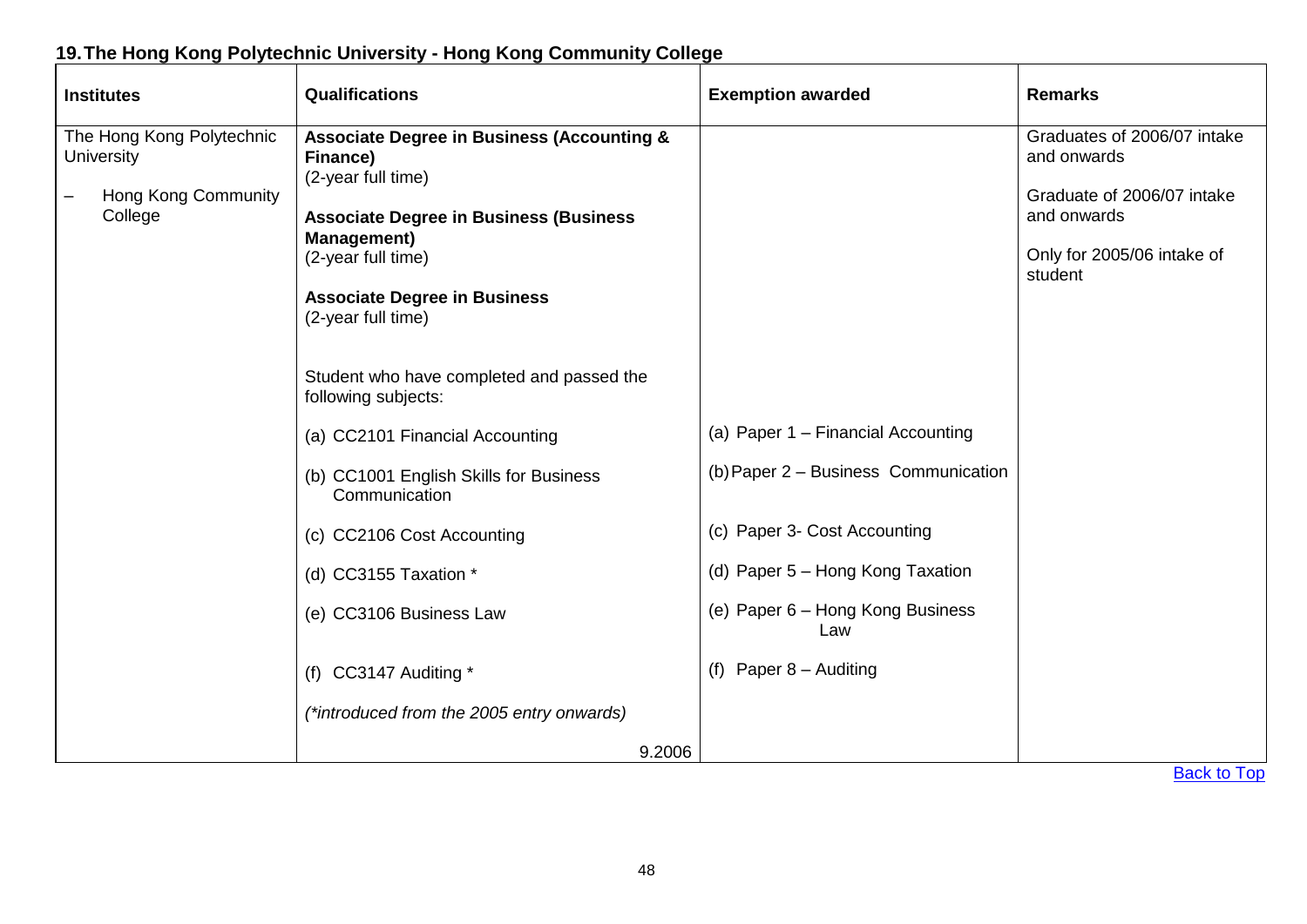# **20.Hong Kong School of Commerce**

| Hong Kong School of<br><b>Higher Group Diploma (Accountancy)</b><br>Exemptions given to<br>Graduates of 2004 onwards<br>Commerce<br>(Total 3-year full-time including 2-year full-time on<br>completion of Diploma in Accounting Studies)<br>Average mark 60% or above in the corresponding<br>subjects:<br>(a) Financial Accounting<br>(a) Paper 1 - Financial Accounting<br>(b) Business Communication<br>(b) Paper 2 - Business Communication<br>(c) Cost Accounting<br>(c) Paper 3 – Cost Accounting<br>(d) Information Technology Applications in<br>(d) Paper 4 - Information Technology<br>Accounting<br>Applications in Accounting<br>(e) Hong Kong Taxation in the Diploma<br>programme plus Personal & Business Taxation<br>(e) Paper 5 – Hong Kong Taxation<br>in the Higher Group Diploma programme<br>(f) Hong Kong Business Law I and II<br>Paper 6 – Hong Kong Business<br>(f)<br>Law<br>(g) Advanced Accounting in the Diploma<br>programme plus Financial Accounting in the<br>(g) Paper 7 - Advanced Accounting<br>Higher Group Diploma programme<br>(h) Auditing in the Diploma programme plus<br>Auditing in the Higher Group Diploma<br>(h) Paper $8 -$ Auditing<br>programme<br>3.2000<br>9.2003 | Institutes | Qualifications | <b>Exemption awarded</b> | <b>Remarks</b> |
|------------------------------------------------------------------------------------------------------------------------------------------------------------------------------------------------------------------------------------------------------------------------------------------------------------------------------------------------------------------------------------------------------------------------------------------------------------------------------------------------------------------------------------------------------------------------------------------------------------------------------------------------------------------------------------------------------------------------------------------------------------------------------------------------------------------------------------------------------------------------------------------------------------------------------------------------------------------------------------------------------------------------------------------------------------------------------------------------------------------------------------------------------------------------------------------------------------------------|------------|----------------|--------------------------|----------------|
|                                                                                                                                                                                                                                                                                                                                                                                                                                                                                                                                                                                                                                                                                                                                                                                                                                                                                                                                                                                                                                                                                                                                                                                                                        |            |                |                          |                |
|                                                                                                                                                                                                                                                                                                                                                                                                                                                                                                                                                                                                                                                                                                                                                                                                                                                                                                                                                                                                                                                                                                                                                                                                                        |            |                |                          |                |
|                                                                                                                                                                                                                                                                                                                                                                                                                                                                                                                                                                                                                                                                                                                                                                                                                                                                                                                                                                                                                                                                                                                                                                                                                        |            |                |                          |                |
|                                                                                                                                                                                                                                                                                                                                                                                                                                                                                                                                                                                                                                                                                                                                                                                                                                                                                                                                                                                                                                                                                                                                                                                                                        |            |                |                          |                |
|                                                                                                                                                                                                                                                                                                                                                                                                                                                                                                                                                                                                                                                                                                                                                                                                                                                                                                                                                                                                                                                                                                                                                                                                                        |            |                |                          |                |
|                                                                                                                                                                                                                                                                                                                                                                                                                                                                                                                                                                                                                                                                                                                                                                                                                                                                                                                                                                                                                                                                                                                                                                                                                        |            |                |                          |                |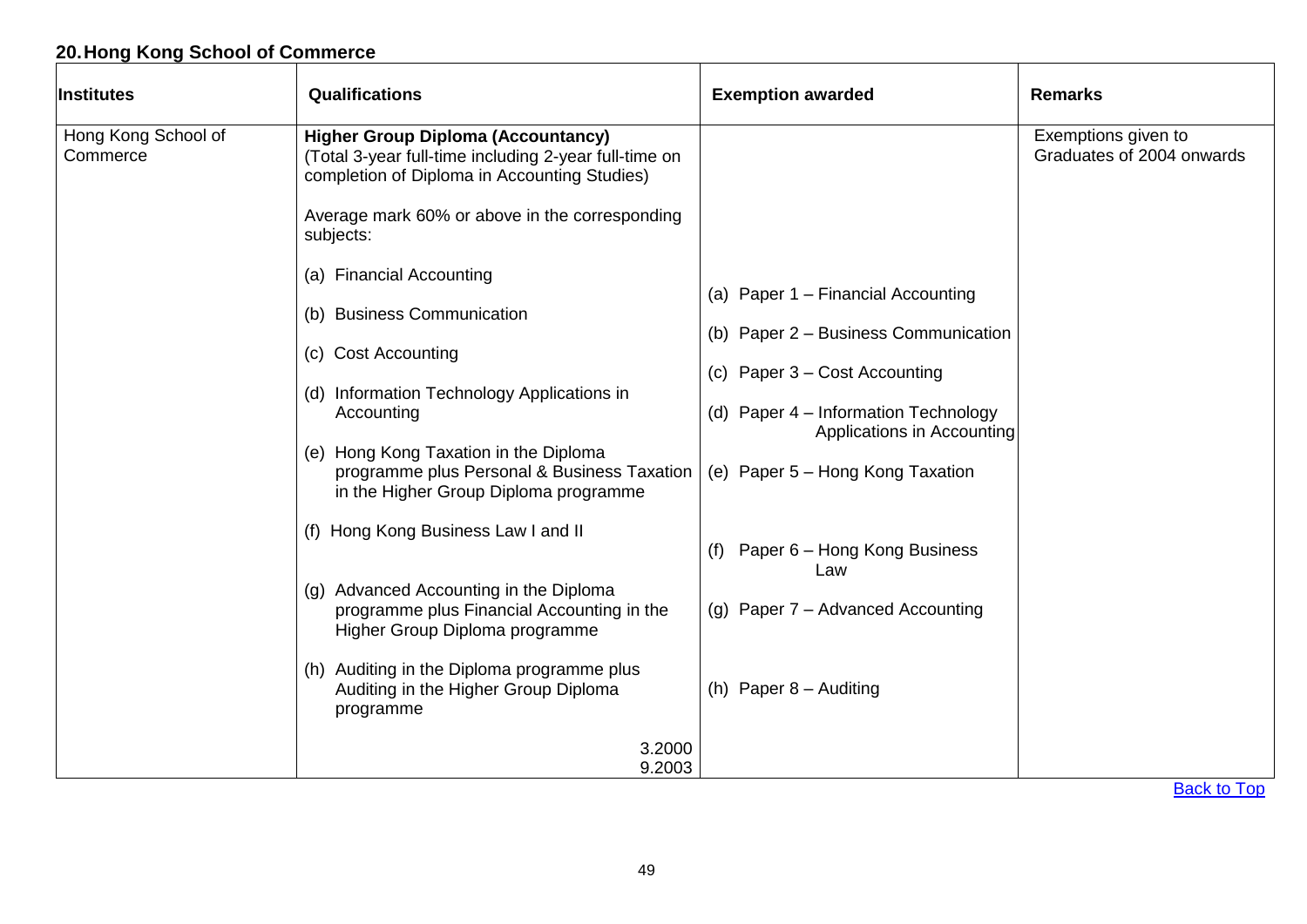| <b>Institutes</b>               | <b>Qualifications</b>                                                                                          | <b>Exemption awarded</b>                                           | <b>Remarks</b>                                                                        |
|---------------------------------|----------------------------------------------------------------------------------------------------------------|--------------------------------------------------------------------|---------------------------------------------------------------------------------------|
| Hong Kong School of<br>Commerce | <b>Diploma in Accounting Studies</b><br>(2-year full-time)<br>obtained mark 60% or above in the final exam and |                                                                    | Exemptions from Papers 1-4<br>given to Graduates from June<br>1999 onwards            |
|                                 | mark 60% or above in the tests of the relevant<br>subjects:                                                    |                                                                    | Further exemptions from Paper<br>6 given to Graduates of 2004<br>onwards only         |
|                                 | (a) Financial Accounting                                                                                       | (a) Paper 1 – Financial Accounting                                 |                                                                                       |
|                                 | (b) Business Communication I                                                                                   | (b) Paper 2 – Business Communication                               | Graduates in 2002 may claim                                                           |
|                                 | (c) Cost Accounting                                                                                            | (c) Paper 3 – Cost Accounting                                      | exemptions on Papers 2 and 4<br>on or before September 2002 if                        |
|                                 | (d) Information Technology Applications in<br>Accounting                                                       | (d) Paper 4 - Information Technology<br>Applications in Accounting | they obtain mark 60% or above<br>in the following corresponding<br>qualifying papers: |
|                                 | 3.2000<br>9.2001                                                                                               |                                                                    | 1) Management and Economics                                                           |
|                                 | Average mark 60% or above in the corresponding<br>subjects:                                                    |                                                                    | 2) Statistics & Information<br>Technology                                             |
|                                 | (e) Hong Kong Business Law I and II                                                                            | (e) Paper 6 - Hong Kong Business<br>Law                            |                                                                                       |
|                                 | 9.2003                                                                                                         |                                                                    |                                                                                       |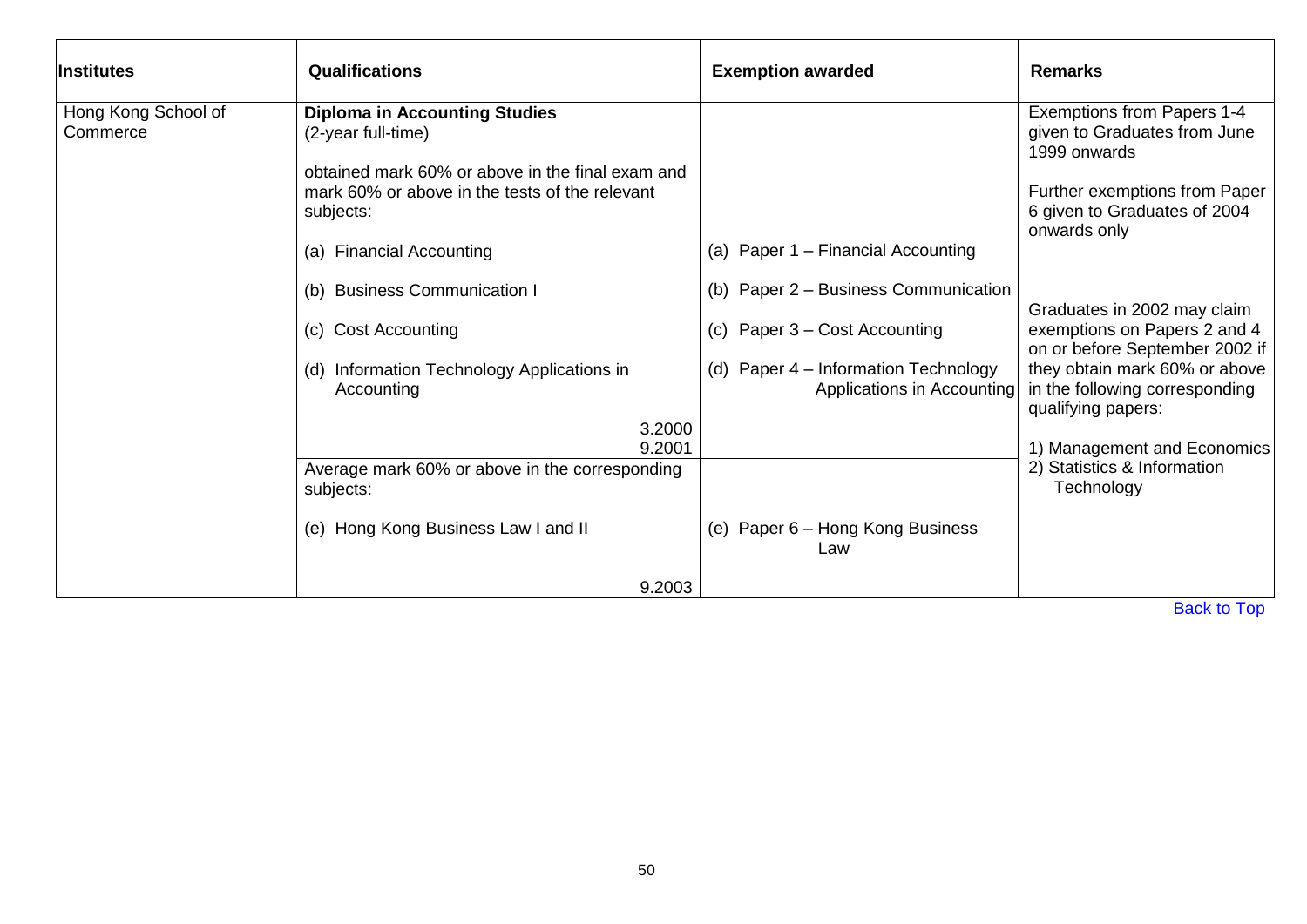| <b>Institutes</b>   | <b>Qualifications</b>                                       | <b>Exemption awarded</b>                                              | <b>Remarks</b>                                     |
|---------------------|-------------------------------------------------------------|-----------------------------------------------------------------------|----------------------------------------------------|
| Hong Kong School of | <b>Diploma in Accounting Studies (Evening)</b>              |                                                                       | Starting from the 2001 intake                      |
| Commerce            | (2-year part-time)                                          |                                                                       | of students                                        |
|                     | 3.2000 obtained mark 60% or above in the final exam and     |                                                                       | Further exemptions from                            |
|                     | mark 60% or above in the tests of the relevant<br>subjects: |                                                                       | Paper 2 given to Graduates of<br>2004 onwards only |
|                     | (a) Financial Accounting                                    | (a) Paper 1 – Financial Accounting                                    |                                                    |
|                     | (b) Cost Accounting                                         | Paper 3 – Cost Accounting<br>(b)                                      |                                                    |
|                     | (c) Information Technology Applications in<br>Accounting    | Paper 4 – Information Technology<br>(C)<br>Applications in Accounting |                                                    |
|                     | 2.2002                                                      |                                                                       |                                                    |
|                     | Average mark 60% or above in the corresponding<br>subject:  |                                                                       |                                                    |
|                     | (d) Business Communication                                  | Paper 2 - Business Communication<br>(d)                               |                                                    |
|                     | 9.2003                                                      |                                                                       |                                                    |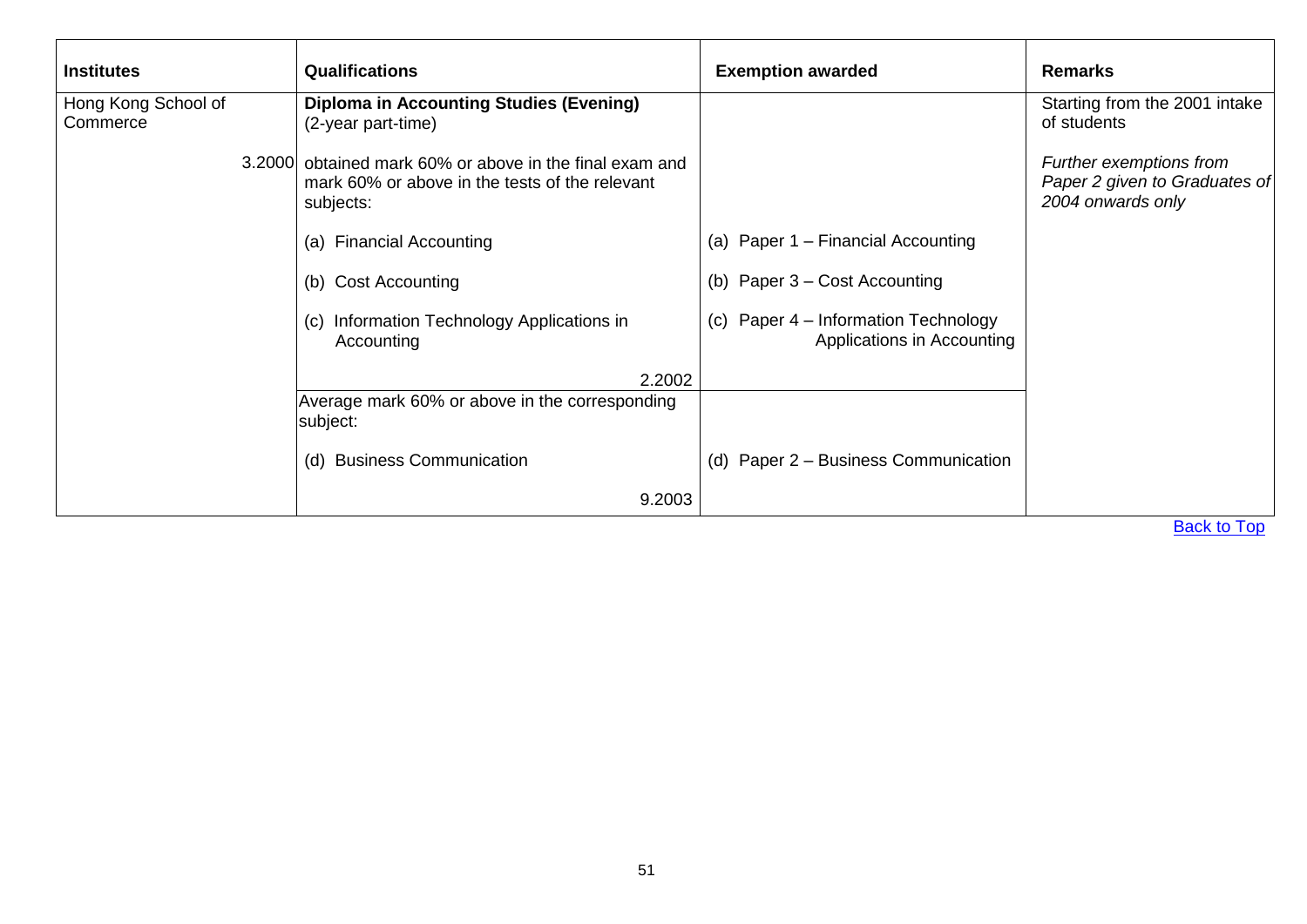# **21.Hong Kong St Perth College**

| <b>Diploma in Accounting</b><br>(9-month full-time)<br>Overall passing mark 60% or above in the |                                                                    | Effective from 2004-2005<br>cohort of graduates to 2008- |
|-------------------------------------------------------------------------------------------------|--------------------------------------------------------------------|----------------------------------------------------------|
|                                                                                                 |                                                                    | 2009 cohort of graduates.<br>12.2009                     |
| corresponding subjects:                                                                         |                                                                    |                                                          |
| (a) Financial Accounting                                                                        | (a) Paper 1 – Financial Accounting                                 |                                                          |
| (b) Business Communication                                                                      | (b) Paper 2 – Business Communication                               |                                                          |
| (c) Cost Accounting                                                                             | (c) Paper $3 - Cost$ Accounting                                    |                                                          |
| (d) Information Technology Applications in                                                      | (d) Paper 4 – Information Technology<br>Applications in Accounting |                                                          |
|                                                                                                 |                                                                    |                                                          |
|                                                                                                 |                                                                    | 9.2004<br>12.2005<br>12.2008                             |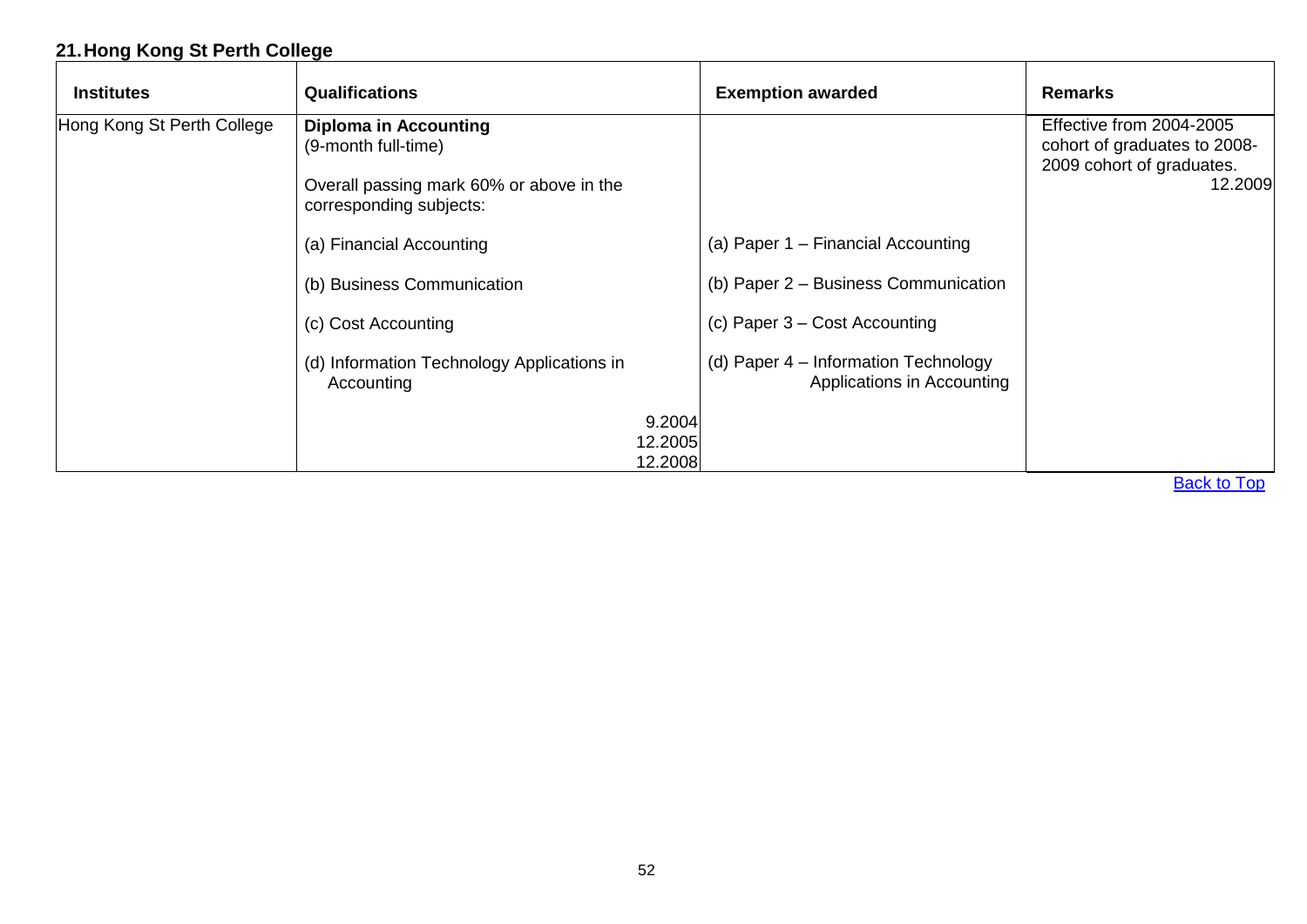# **22.Hong Kong Technical College**

| <b>Institutes</b>                                                                                        | <b>Qualifications</b>                                                                    | <b>Exemption awarded</b>                                                                                                                                               | <b>Remarks</b>                                                                                                                                                                  |
|----------------------------------------------------------------------------------------------------------|------------------------------------------------------------------------------------------|------------------------------------------------------------------------------------------------------------------------------------------------------------------------|---------------------------------------------------------------------------------------------------------------------------------------------------------------------------------|
| Hong Kong Technical College<br>(Chai Wan)                                                                | <b>Higher Certificate in Accountancy (2141)</b><br>(3-year part-time evening)<br>11.1996 | Paper 1 - Financial Accounting<br>Paper 2 - Business Communication<br>Paper 3 - Cost Accounting<br>Paper 4 - Information Technology<br>Applications in Accounting      |                                                                                                                                                                                 |
|                                                                                                          | <b>Higher Diploma in Accountancy (2101)</b><br>(3-year full-time)<br>6.1997              | A Maximum of<br>Papers 1 to 4 and<br>Paper 5 - Hong Kong Taxation<br>Paper 6 - Hong Kong Business Law<br>Paper 8 - Hong Kong Auditing<br>Paper 7 - Advanced Accounting | 1. Graduate of 1997 onwards<br>2. Transcript should be<br>submitted together with<br>the application<br>Further exemption on Paper<br>7 given to graduates from<br>2002 onwards |
| Hong Kong Technical College<br>(Tsing Yi)<br>(Hong Kong Institute of Vocational<br>Education - Tsing Yi) | <b>Higher Diploma in Business Information</b><br><b>System</b><br>9.2001                 | Paper 1 - Financial Accounting<br>Paper 2 - Business Communication<br>Paper 4 - Information Technology<br>Applications in Accounting                                   |                                                                                                                                                                                 |
|                                                                                                          | <b>Higher Diploma in Transport Studies</b><br>9.2001                                     | Paper 1 - Financial Accounting<br>Paper 2 - Business Communication<br>Paper 4 - Information Technology<br>Applications in Accounting                                   |                                                                                                                                                                                 |
|                                                                                                          | <b>Higher Certificate in Business Information</b><br><b>System</b><br>9.2001             | Paper 1 - Financial Accounting<br>Paper 4 - Information Technology<br>Applications in Accounting                                                                       |                                                                                                                                                                                 |
|                                                                                                          | <b>Higher Certificate in Corporate</b><br>Administration<br>9.2001                       | Paper 1 - Financial Accounting<br>Paper 4 - Information Technology<br>Applications in Accounting                                                                       |                                                                                                                                                                                 |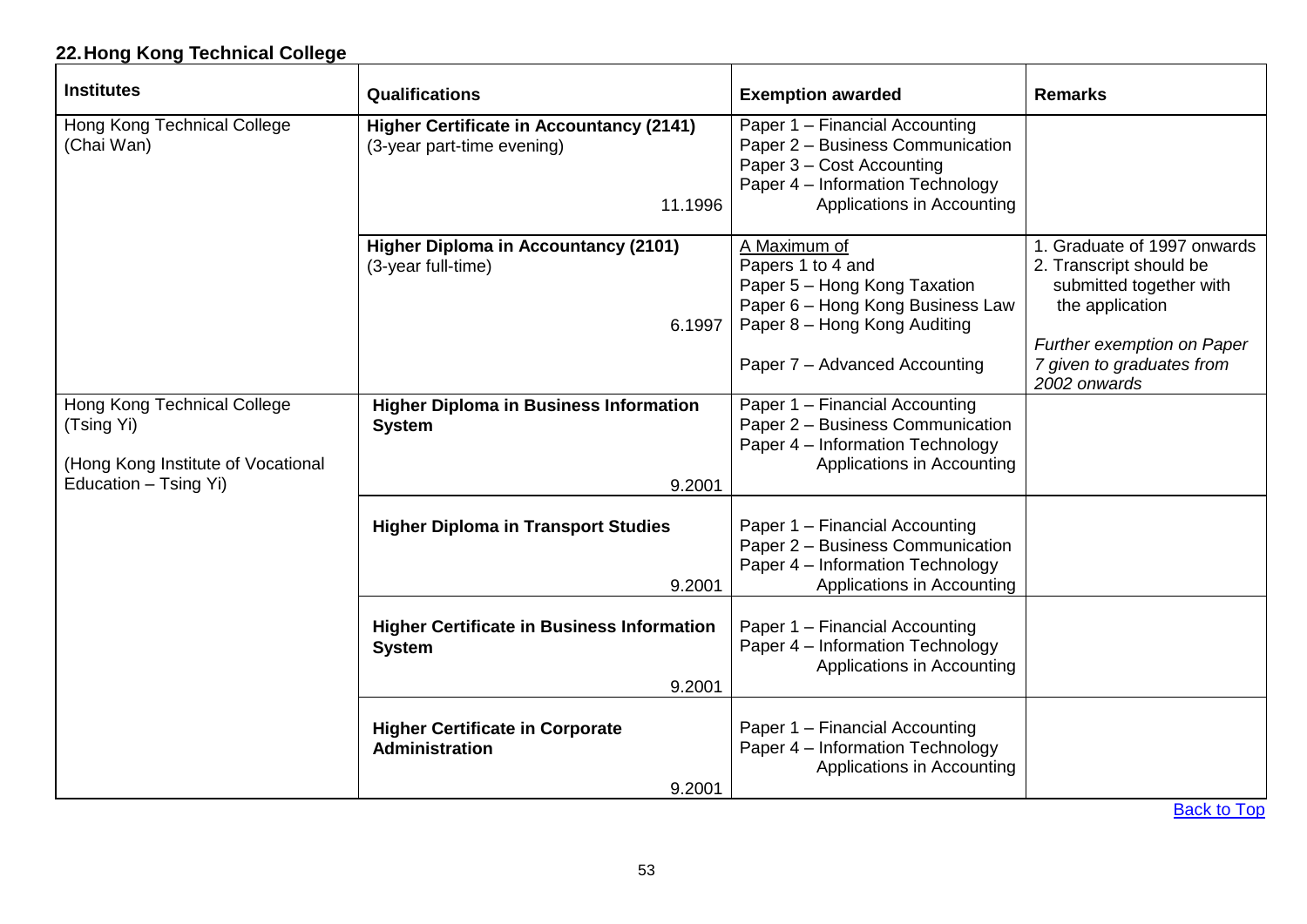# **23.Institute of Professional Education and Knowledge of VTC (PEAK)**

| <b>Institutes</b>                                            | <b>Qualifications</b>                                                                                  | <b>Exemption awarded</b>             | <b>Remarks</b> |
|--------------------------------------------------------------|--------------------------------------------------------------------------------------------------------|--------------------------------------|----------------|
| Institute of Professional                                    | <b>Professional Diploma in Accounting &amp; Finance</b>                                                |                                      |                |
| Education and Knowledge of<br>VTC (PEAK)                     | (PDAF)<br>(Part-time)                                                                                  |                                      |                |
|                                                              | (Formerly named as Professional Programme in                                                           |                                      |                |
| (Formerly known as Financial<br>Services Development Centre) | Accounting and Finance (PPAF))                                                                         |                                      |                |
|                                                              | Mark 60% or above of the overall results required in<br>the following corresponding qualifying papers: |                                      |                |
|                                                              | Financial Accounting & Managerial<br>(a)<br>Accounting plus Advanced Financial<br>Accounting           | (a) Paper 1 – Financial Accounting   |                |
|                                                              | <b>Business Communication</b><br>(b)                                                                   | (b) Paper 2 – Business Communication |                |
|                                                              | Hong Kong Business Taxation<br>(c)                                                                     | (c) Paper 5 – Hong Kong Taxation     |                |
|                                                              | Hong Kong Business Law<br>(d)                                                                          | (d) Paper 6 – Hong Kong Business Law |                |
|                                                              | Audit Practice and Legal Framework<br>(e)                                                              | (e) Paper $8 -$ Auditing             |                |
|                                                              | 4.2003                                                                                                 |                                      | $D = -1.14$    |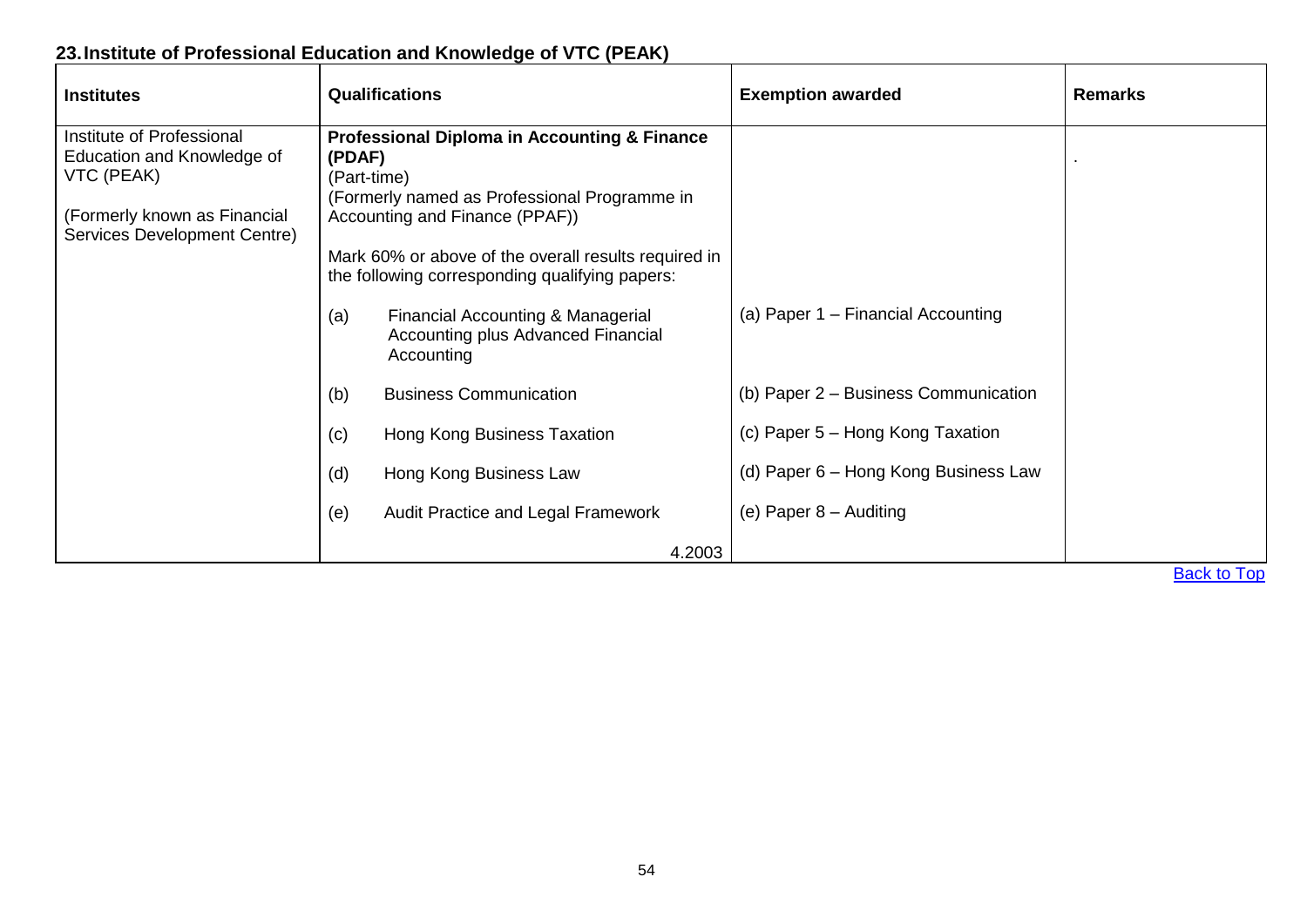# **24.Lingnan University (Community College)**

| <b>Institutes</b>                                | <b>Qualifications</b>                                                                                                 | <b>Exemption awarded</b>                                                                                                            | <b>Remarks</b> |
|--------------------------------------------------|-----------------------------------------------------------------------------------------------------------------------|-------------------------------------------------------------------------------------------------------------------------------------|----------------|
| <b>Lingnan University</b><br>(Community College) | <b>Associate Degree in Business Studies</b><br>(Accounting)<br>(2-year full-time)                                     |                                                                                                                                     |                |
|                                                  | Grade D or above of the results required in the<br>following corresponding qualifying papers:                         |                                                                                                                                     |                |
|                                                  | (a) Financial Accounting                                                                                              | (a) Paper 1 - Financial Accounting                                                                                                  |                |
|                                                  | (b) - General English I<br>- General English II;<br>- Project English;<br>- English for Business or English for Study | (b) Paper 2 - Business Communication                                                                                                |                |
|                                                  | (c) Managerial/Cost Accounting                                                                                        | (c) Paper 3 – Cost Accounting                                                                                                       |                |
|                                                  | (d) Accounting Information Systems                                                                                    | (d) Paper 4 - Information Technology<br>Applications in Accounting                                                                  |                |
|                                                  | (e) Hong Kong Taxation                                                                                                | (e) Paper 5 - Hong Kong Taxation                                                                                                    |                |
|                                                  | Introduction to Business Law<br>(f)                                                                                   | (f) Paper 6 - Hong Kong Business Law                                                                                                |                |
|                                                  | (g) Intermediate Accounting                                                                                           | (g) Paper 7 – Advanced Accounting                                                                                                   |                |
|                                                  | (h) Auditing (Elective Subject)                                                                                       | (h) Paper $8 -$ Auditing                                                                                                            |                |
|                                                  | 6.2003                                                                                                                |                                                                                                                                     |                |
|                                                  | <b>Honours Diploma in Accountancy</b><br>(FT-3yrs/4- to 5-year part-time)                                             | Paper 1 - Financial Accounting<br>Paper 2 - Business Communication<br>Paper 3 - Cost Accounting<br>Paper 4 - Information Technology | Not offered    |
|                                                  | 12.1995                                                                                                               | Applications in Accounting                                                                                                          |                |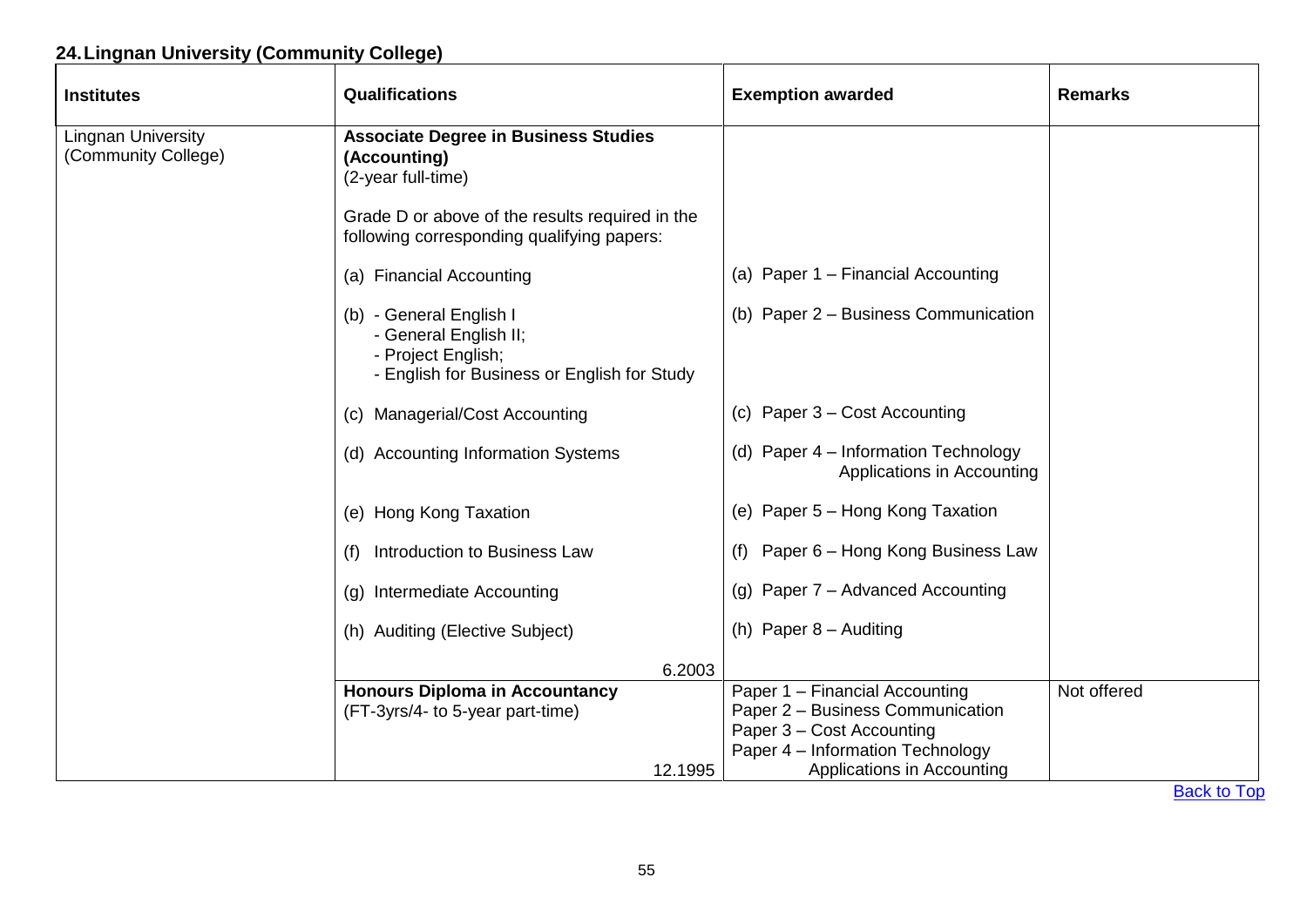# **25.Open University of Hong Kong - Li Ka Shing Institute of Professional and Continuing Education (LiPACE)**

| <b>Institutes</b>                                                                                                      | <b>Qualifications</b>                                                                                                                                                                                                                                                                                                                                                     | <b>Exemption awarded</b>                                                                                                                                                                 | <b>Remarks</b>     |
|------------------------------------------------------------------------------------------------------------------------|---------------------------------------------------------------------------------------------------------------------------------------------------------------------------------------------------------------------------------------------------------------------------------------------------------------------------------------------------------------------------|------------------------------------------------------------------------------------------------------------------------------------------------------------------------------------------|--------------------|
| Open University of Hong Kong<br>- Li Ka Shing Institute of<br><b>Professional and Continuing</b><br>Education (LiPACE) | <b>Diploma in Accounting</b><br>(1-year full-time/part-time)<br>Mark 60% or above of the overall results<br>required in the following corresponding<br>qualifying papers:<br>(a)<br>Financial Accounting (61024)<br>(b)<br><b>Business Communication (61025)</b><br>(c)<br>Cost Accounting (61026)<br>(d)<br>Information Technology Applications in<br>Accounting (61027) | (a) Paper $1 -$ Financial Accounting<br>(b) Paper 2 - Business Communication<br>(c) Paper $3 - Cost$ Accounting<br>(d) Paper 4 – Information Technology<br>Applications in<br>Accounting |                    |
|                                                                                                                        | 5.2007                                                                                                                                                                                                                                                                                                                                                                    |                                                                                                                                                                                          |                    |
|                                                                                                                        |                                                                                                                                                                                                                                                                                                                                                                           |                                                                                                                                                                                          | <b>Back to Top</b> |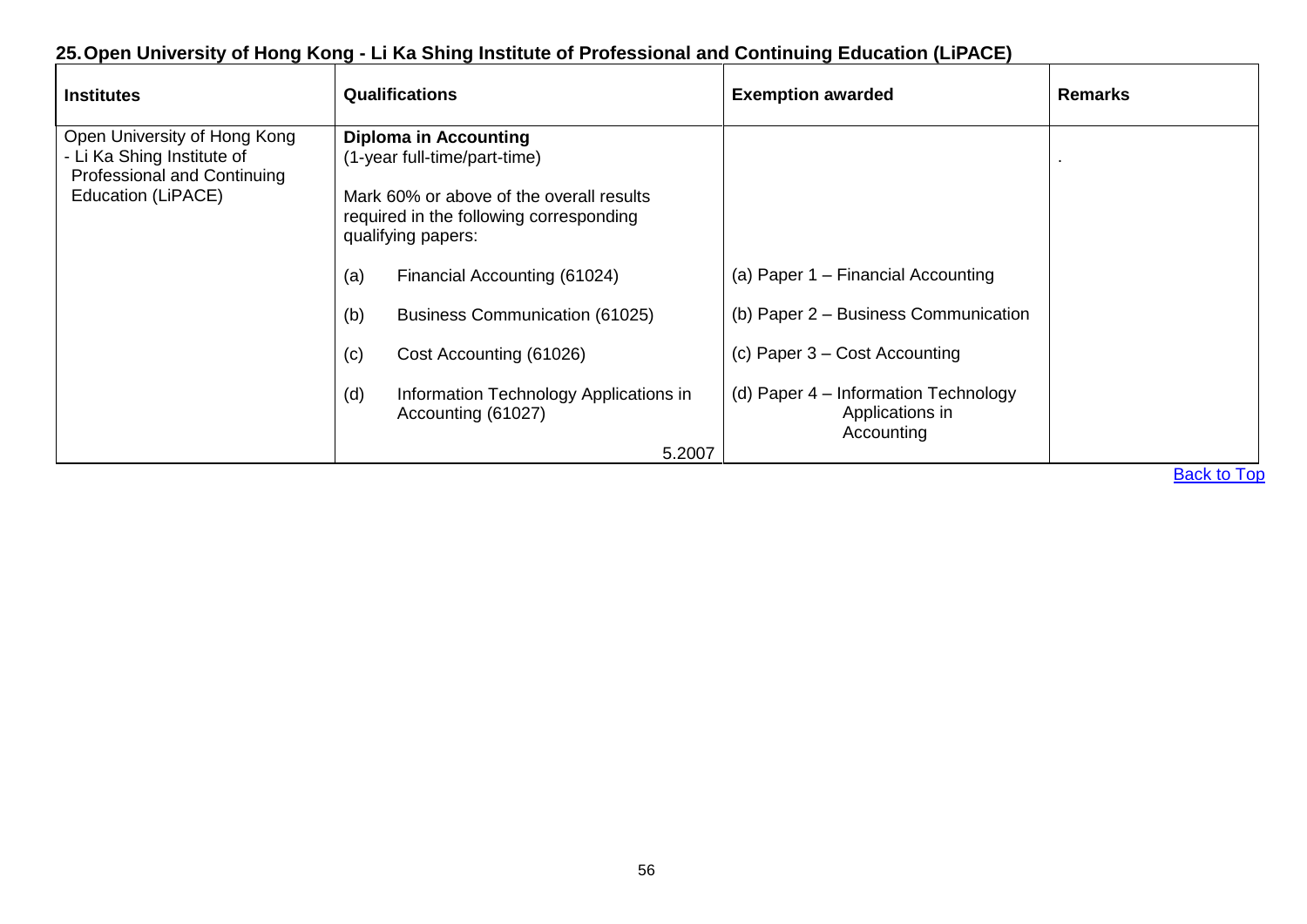# **26.Sacred Heart Canossian College of Commerce**

| <b>Institutes</b>                             | <b>Qualifications</b>                                                                                                                                                                                                                                                                                                                                                                                                                                                                                                                                                               | <b>Exemption awarded</b>                                                                                                                                                                                                                                | <b>Remarks</b>                                                                                                                                                                                                                                                                                                                                                                                                                                                                                                                   |
|-----------------------------------------------|-------------------------------------------------------------------------------------------------------------------------------------------------------------------------------------------------------------------------------------------------------------------------------------------------------------------------------------------------------------------------------------------------------------------------------------------------------------------------------------------------------------------------------------------------------------------------------------|---------------------------------------------------------------------------------------------------------------------------------------------------------------------------------------------------------------------------------------------------------|----------------------------------------------------------------------------------------------------------------------------------------------------------------------------------------------------------------------------------------------------------------------------------------------------------------------------------------------------------------------------------------------------------------------------------------------------------------------------------------------------------------------------------|
| Sacred Heart Canossian College<br>of Commerce | <b>Advanced Diploma in Accounting</b><br>(2-year full-time)<br>Overall mark 60% or above required in the<br>following corresponding subjects and pass mark<br>50% or above in the final term examinations:<br>(a) Financial Accounting I and II<br><b>Business Communication I and II</b><br>(b)<br>Cost Accounting I and II<br>(c)<br>Information Technology Applications in<br>(d)<br>Accounting I and II<br>9.2003<br>5.2010<br>Overall mark 60% or above required in the<br>following corresponding subjects:<br>(e) Hong Kong Business Law<br>(f) Auditing<br>9.2006<br>5.2010 | (a) Paper 1 – Financial Accounting<br>(b) Paper 2 - Business Communication<br>(c) Paper 3 – Cost Accounting<br>(d) Paper 4 - Information Technology<br>Applications in<br>Accounting<br>(e) Paper 6- Hong Kong Business Law<br>(f) Paper $8 -$ Auditing | 9.2003 - Exemption only<br>given to<br>Graduates of 2004<br>onwards<br>9.2006 - Exemption only<br>given to students of Sep<br>2004 intake and onwards<br>5.2010 - Mapping<br>subjects applied to<br>graduates of 2008/09<br>intake.<br>P1 - Fundamentals of<br>Accounting   & II<br>P <sub>2</sub> – Business<br>Communication,<br>Organization and<br>Management<br>P3 - Management<br>Accounting I & II<br>P4 - IT Applications in<br>Accounting I & II<br>P6 - Fundamentals of<br>Business Law I & II<br>P8 - Auditing I & II |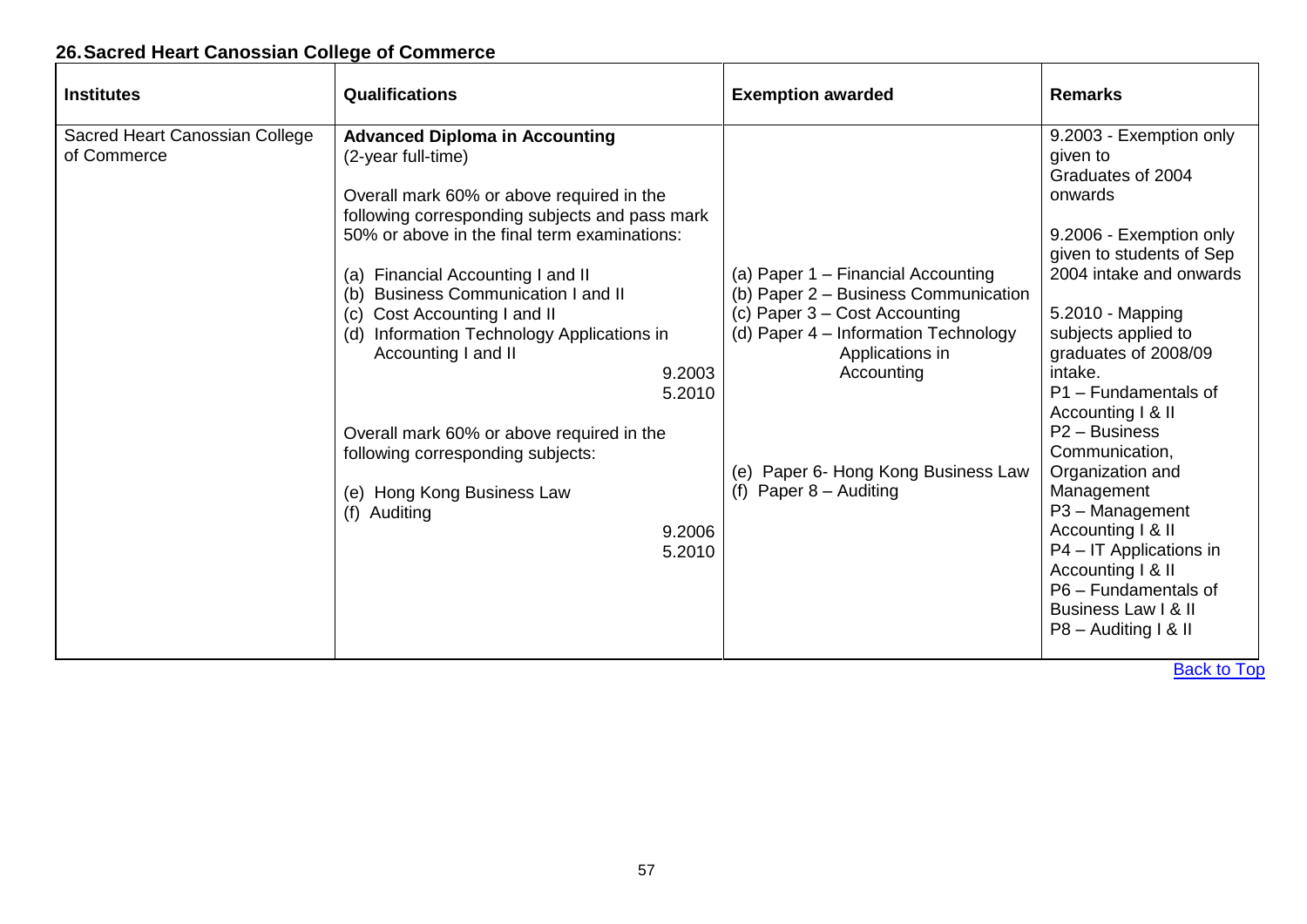| Sacred Heart Canossian College<br>Not offered, programme<br><b>Diploma in Business and Secretarial</b><br>phased-out in Jun 2003.<br>of Commerce<br>Administration<br>(2-year full-time)<br>Overall mark 60% or above required in the<br>following corresponding subjects and pass mark<br>50% or above in the final term examinations:<br>(a) Paper $1$ – Financial Accounting<br><b>Financial Accounting</b><br>(a)<br>(b) Paper $2 -$ Business<br><b>Business Communication</b><br>(b) | <b>Institutes</b> | <b>Qualifications</b> | <b>Exemption awarded</b> | <b>Remarks</b>                                    |
|-------------------------------------------------------------------------------------------------------------------------------------------------------------------------------------------------------------------------------------------------------------------------------------------------------------------------------------------------------------------------------------------------------------------------------------------------------------------------------------------|-------------------|-----------------------|--------------------------|---------------------------------------------------|
| (c) Paper $3 - Cost$ Accounting<br><b>Cost Accounting</b><br>(C)<br>(d) Paper 4 - Information Technology<br>Information Technology Applications in<br>(d)<br>Applications in Accounting<br>Accounting                                                                                                                                                                                                                                                                                     |                   |                       | Communication            | Exemption only given to<br>Graduates of June 2003 |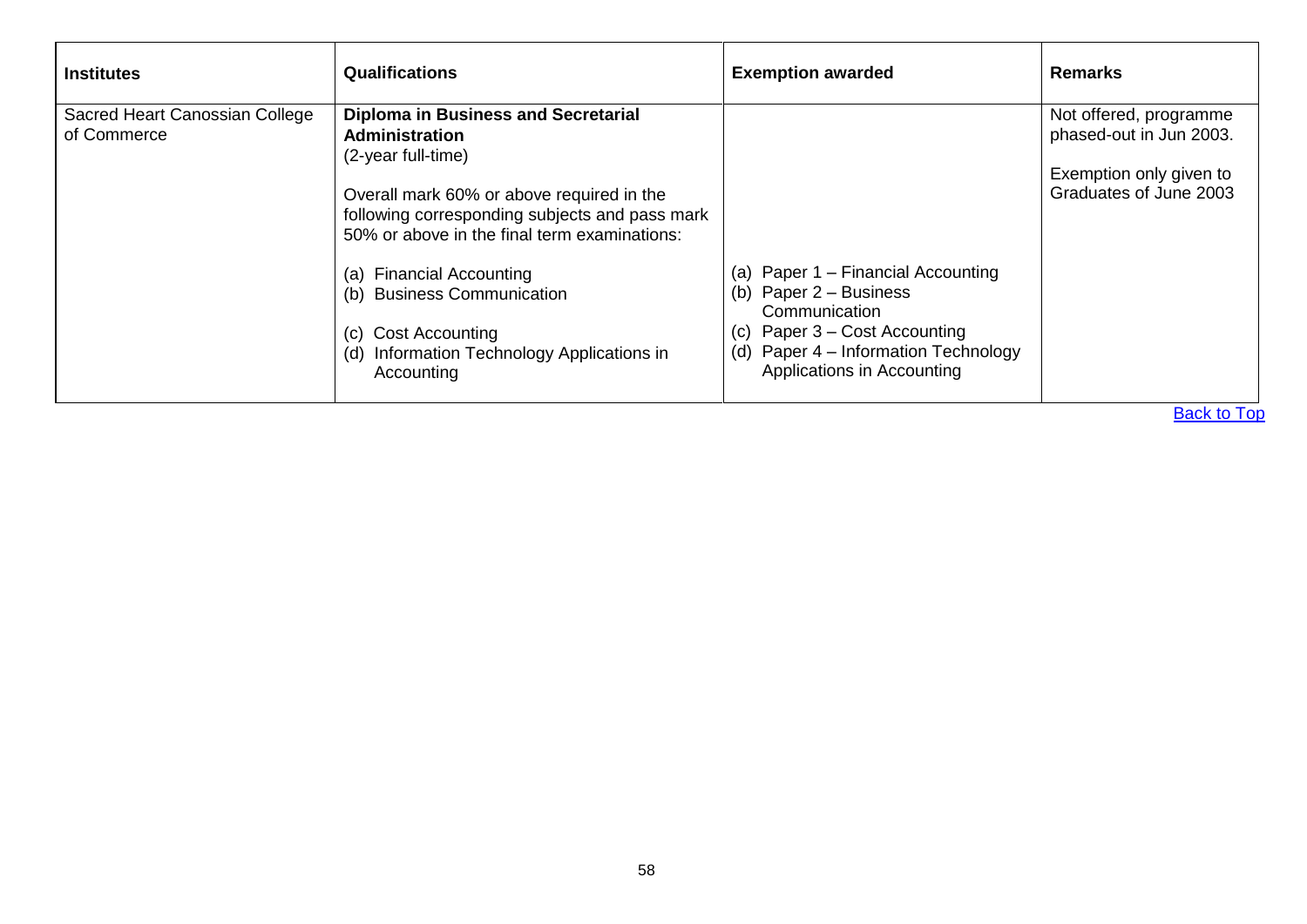# **27.Shue Yan College**

| <b>Institutes</b> | <b>Qualifications</b>                                                                                   | <b>Exemption awarded</b> | <b>Remarks</b> |
|-------------------|---------------------------------------------------------------------------------------------------------|--------------------------|----------------|
| Shue Yan College  | <b>Honours Diploma in Accounting</b><br>(Formerly named as Diploma in Accounting)<br>(4-year full-time) | <b>Full Exemption</b>    |                |
|                   | 12.1995<br>9.2005                                                                                       |                          |                |

### **28.Technical Institutes**

| <b>Institutes</b>                                                     | <b>Qualifications</b>                                                                        | <b>Exemption awarded</b>                                                                                                                                          | <b>Remarks</b>                                                                        |
|-----------------------------------------------------------------------|----------------------------------------------------------------------------------------------|-------------------------------------------------------------------------------------------------------------------------------------------------------------------|---------------------------------------------------------------------------------------|
| <b>Technical Institutes</b>                                           | Diploma in Accountancy (0104)<br>(2-year full-time)<br>8.1994                                | Paper 1 – Financial Accounting<br>Paper 2 - Business Communication<br>Paper 3 - Cost Accounting<br>Paper 4 – Information Technology<br>Applications in Accounting |                                                                                       |
|                                                                       | <b>Certificate for Accounting Technicians (0174)</b><br>(3-year part-time evening)<br>8.1994 | Paper 1 - Financial Accounting<br>Paper 2 - Business Communication<br>Paper 3 - Cost Accounting<br>Paper 4 - Information Technology<br>Applications in Accounting |                                                                                       |
|                                                                       | <b>Certificate for Accounting Technicians (0173)</b><br>(2-year PTDR)<br>8.1994              | Paper 1 - Financial Accounting<br>Paper 2 - Business Communication<br>Paper 3 – Cost Accounting<br>Paper 4 - Information Technology<br>Applications in Accounting | Renamed as "Traineeship<br>Certificate for Accounting<br>Technicians" as from<br>1999 |
| <b>Technical Institutes</b><br>(Lee Wai Lee, Kwai Chung, Tuen<br>Mun) | Diploma in Business Studies (0103)<br>(2-year full-time)<br>2.2001                           | Paper 1 - Financial Accounting<br>Paper 2 - Business Communication<br>Paper 4 - Information Technology<br>Applications in Accounting                              |                                                                                       |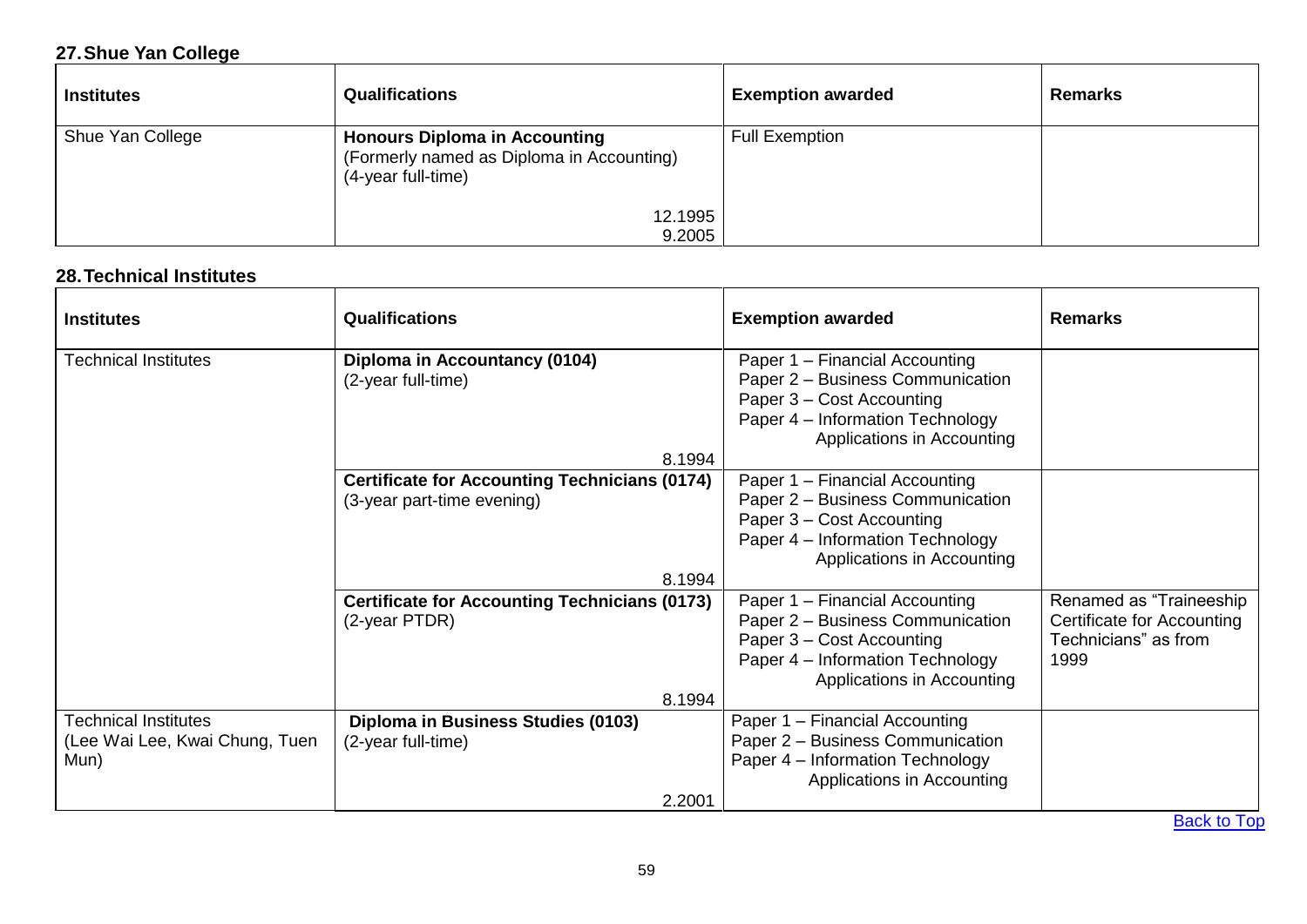# **29.The University of Hong Kong (SPACE)**

| <b>Institutes</b>                                                                                | <b>Qualifications</b>                                                                                     | <b>Exemption awarded</b>                                                                                                                                          | <b>Remarks</b>                                                                                    |
|--------------------------------------------------------------------------------------------------|-----------------------------------------------------------------------------------------------------------|-------------------------------------------------------------------------------------------------------------------------------------------------------------------|---------------------------------------------------------------------------------------------------|
| The University of Hong Kong<br>School of Professional and<br><b>Continuing Education (SPACE)</b> | <b>Advanced Diploma in Accounting</b><br>(Part-time evening)<br>(Formerly named as Diploma in Accounting) | Full exemption                                                                                                                                                    | Exemption only given to<br>graduates starting from the<br>intake of 1989 onwards                  |
|                                                                                                  | 9.2004                                                                                                    |                                                                                                                                                                   |                                                                                                   |
|                                                                                                  | <b>Diploma for Accounting Technicians</b><br>(Part-time)                                                  | Paper 1 - Financial Accounting<br>Paper 2 - Business Communication<br>Paper 3 - Cost Accounting<br>Paper 4 - Information Technology<br>Applications in Accounting | Exemption only given to<br>graduates from 2003 onwards                                            |
|                                                                                                  | Students who have selected and passed the<br>following elective courses in the programme:                 |                                                                                                                                                                   |                                                                                                   |
|                                                                                                  | (a) Taxation<br>(b) Auditing Practice and Procedure                                                       | (a) Paper 5 – Hong Kong Taxation<br>(b) Paper $8 -$ Auditing                                                                                                      |                                                                                                   |
|                                                                                                  | Grade B or above of the results required in<br>the following corresponding qualifying paper:              |                                                                                                                                                                   |                                                                                                   |
|                                                                                                  | (c) Financial Accounting II<br>9.2004                                                                     | (c) Paper 7 - Advanced Accounting                                                                                                                                 |                                                                                                   |
| The University of Hong Kong                                                                      | <b>Higher Diploma in Business (Accounting)</b>                                                            | Full exemption                                                                                                                                                    | <b>HKU SPACE students:</b>                                                                        |
| School of Professional and<br><b>Continuing Education (SPACE)</b><br>9.2004                      | (3-year full-time)                                                                                        |                                                                                                                                                                   | Exemption only given to<br>graduates from 2004 onwards                                            |
| The University of Hong Kong<br>Po Leung Kuk Community<br>College<br>12.2008                      |                                                                                                           |                                                                                                                                                                   | Po Leung Kuk campus<br>students: Exemptions are<br>given to the graduates of<br>2008 intake only. |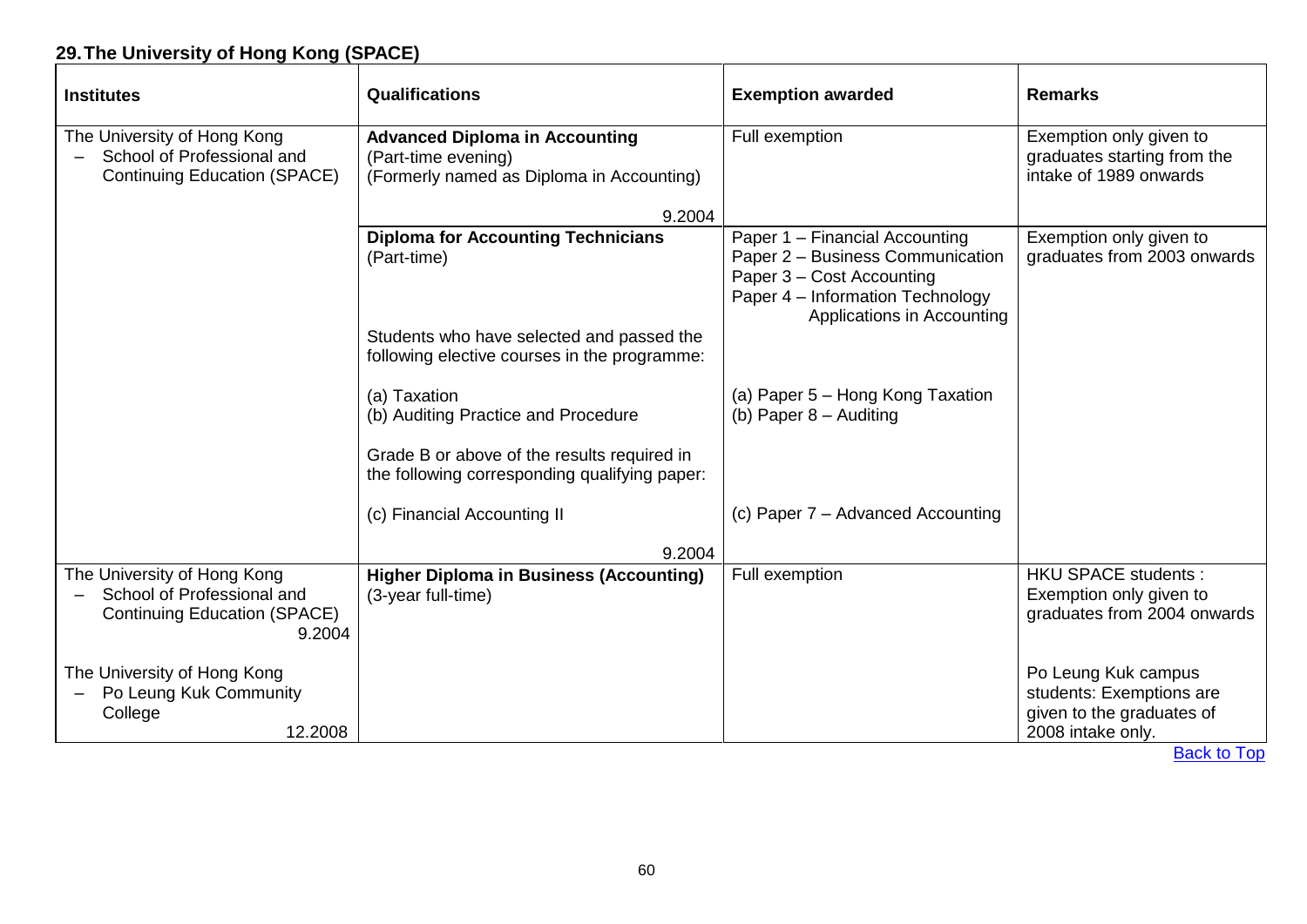| <b>Institutes</b>                                                                                                    | Qualifications                                                                                                                                                                                                                                                                                                                                                                                                                                                                                               | <b>Exemption awarded</b>                                                                                                                                                                                                                                                                                                                        | <b>Remarks</b> |
|----------------------------------------------------------------------------------------------------------------------|--------------------------------------------------------------------------------------------------------------------------------------------------------------------------------------------------------------------------------------------------------------------------------------------------------------------------------------------------------------------------------------------------------------------------------------------------------------------------------------------------------------|-------------------------------------------------------------------------------------------------------------------------------------------------------------------------------------------------------------------------------------------------------------------------------------------------------------------------------------------------|----------------|
| The University of Hong Kong<br>School of Professional and<br><b>Continuing Education (SPACE)</b>                     | <b>Higher Diploma in Accounting</b><br>(2-3 year full-time)<br>Students who have completed and passed<br>the following subjects:<br><b>Financial Accounting 1</b><br>(a)<br>General English III, English for<br>(b)<br>Academic and Professional Purposes<br>Parts I and II<br><b>Cost Accounting</b><br>(c)<br><b>Business Information System</b><br>(d)<br>Taxation<br>(e)<br><b>Legal Framework for Business</b><br>(f)<br><b>Financial Accounting 2</b><br>(g)<br>Auditing Practice and Procedure<br>(h) | (a) Paper 1 - Financial Accounting<br>(b) Paper $2 -$ Business<br>Communication<br>(c) Paper 3 – Cost Accounting<br>(d) Paper 4 - Information<br>Technology<br>Applications in<br>Accounting<br>(e) Paper 5 - Hong Kong Taxation<br>Paper 6 - Hong Kong Business<br>(f)<br>Law<br>(g) Paper 7 - Advanced Accounting<br>(h) Paper $8 -$ Auditing |                |
|                                                                                                                      | 5.2006                                                                                                                                                                                                                                                                                                                                                                                                                                                                                                       |                                                                                                                                                                                                                                                                                                                                                 |                |
| The University of Hong Kong<br>School of Professional and<br><b>Continuing Education (SPACE)</b><br>(Beijing Centre) | <b>Diploma in Accounting</b><br>(1-year 9-month full-time/2-year 6-month<br>part-time)                                                                                                                                                                                                                                                                                                                                                                                                                       | Paper 1 - Financial Accounting<br>Paper 2 - Business Communication<br>Paper 3 - Cost Accounting<br>Paper 5 - Hong Kong Taxation<br>Paper 6 - Hong Kong Business Law<br>Paper 8 - Auditing                                                                                                                                                       |                |
|                                                                                                                      | 5.2007                                                                                                                                                                                                                                                                                                                                                                                                                                                                                                       |                                                                                                                                                                                                                                                                                                                                                 |                |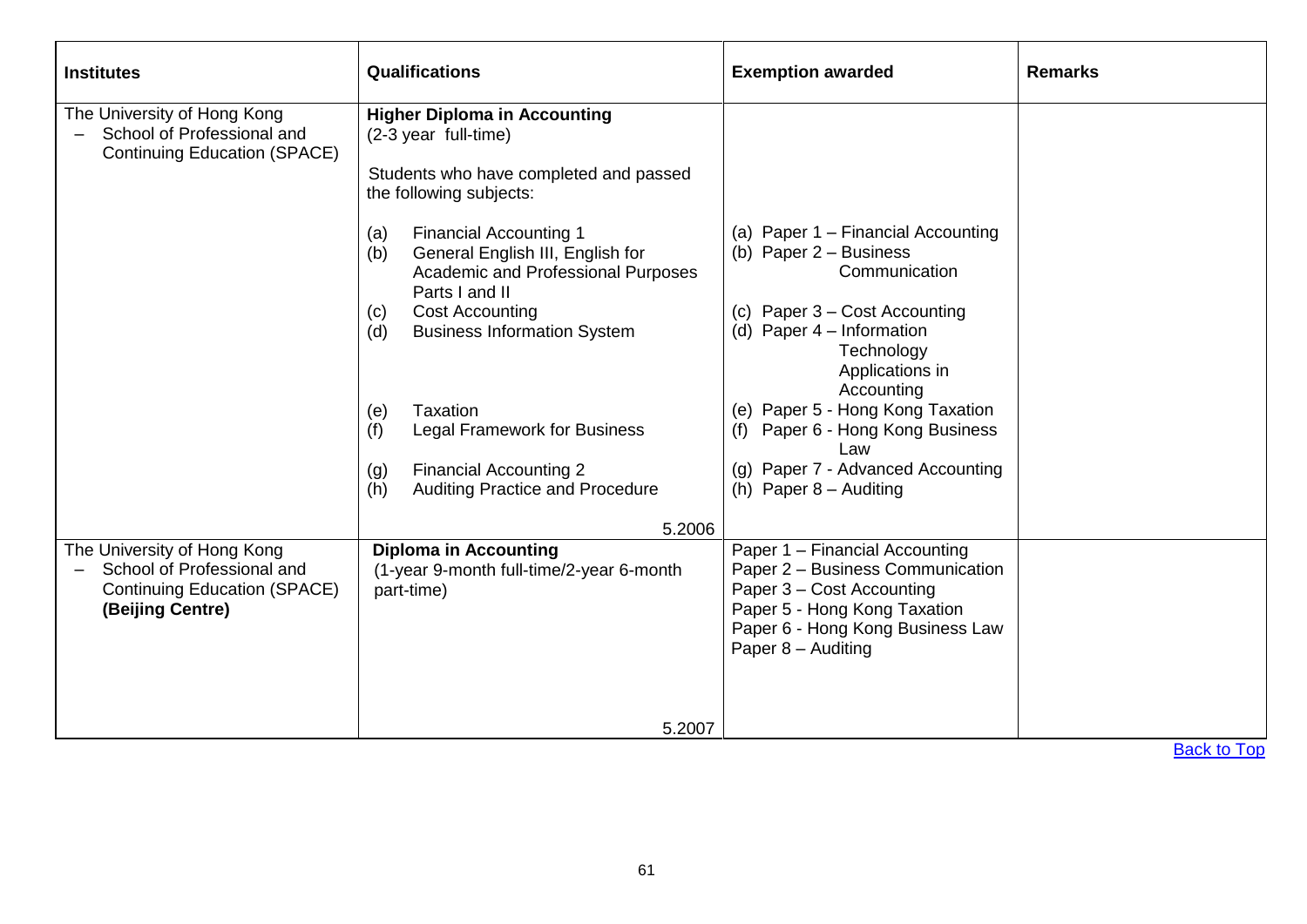| <b>Institutes</b>                                                                                                                                                        | <b>Qualifications</b>                                                                    | <b>Exemption awarded</b>                                                                                                                                                                    | <b>Remarks</b> |
|--------------------------------------------------------------------------------------------------------------------------------------------------------------------------|------------------------------------------------------------------------------------------|---------------------------------------------------------------------------------------------------------------------------------------------------------------------------------------------|----------------|
| The University of Hong Kong<br>School of Professional and<br>$\overline{\phantom{0}}$<br><b>Continuing Education (SPACE)</b><br><b>Global College</b><br>(Suzhou Centre) | <b>Associate of Business Administration -</b><br><b>Accounting</b><br>(2-year full-time) | Paper 1 – Financial Accounting<br>Paper 2 - Business Communication<br>Paper 3 – Cost Accounting<br>Paper 5 - Hong Kong Taxation<br>Paper 6 - Hong Kong Business Law<br>Paper $8 -$ Auditing |                |
|                                                                                                                                                                          | 5.2007                                                                                   |                                                                                                                                                                                             |                |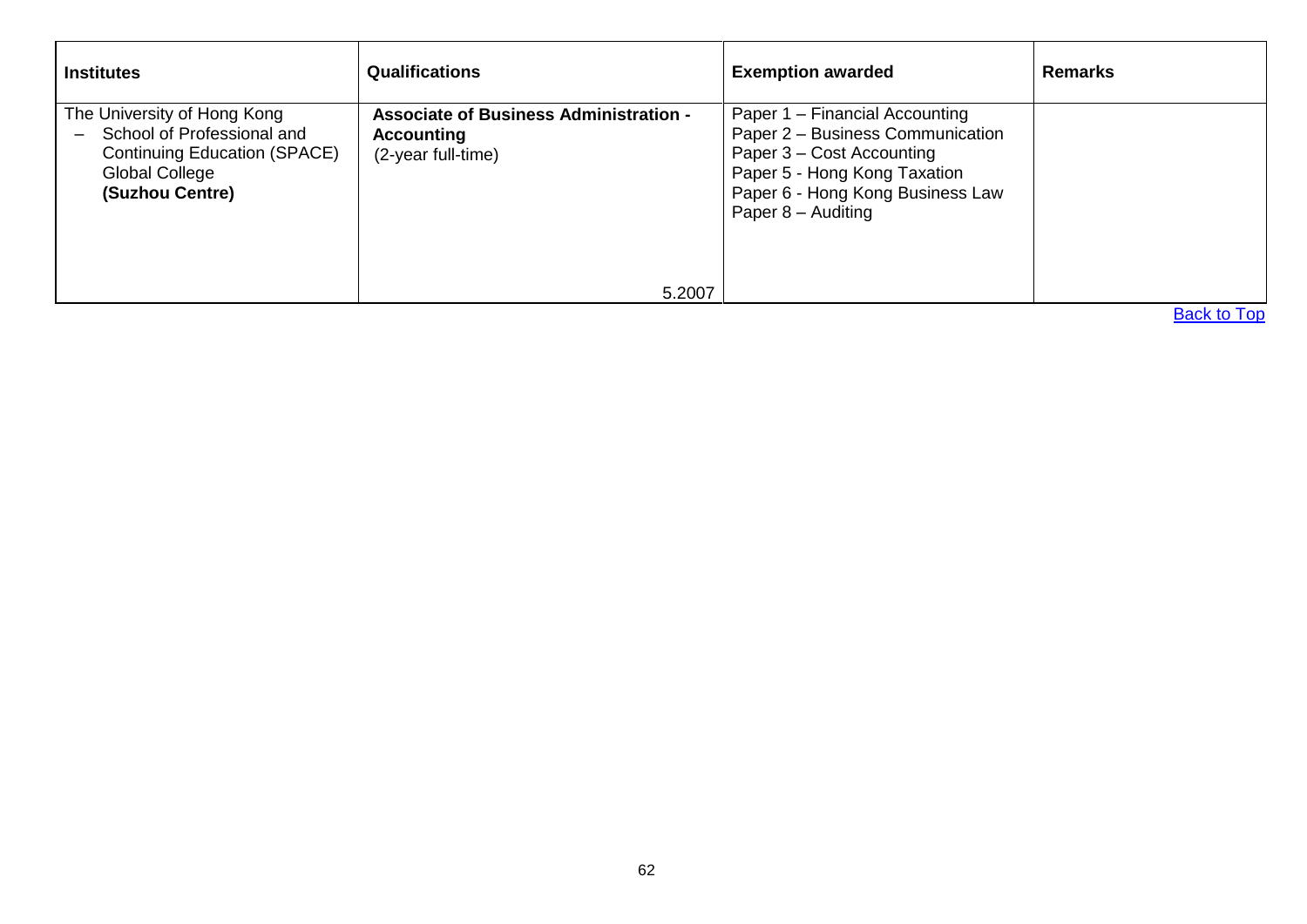# **30.YMCA College of Careers**

| <b>Institutes</b>              | <b>Qualifications</b>                                                                                                       | <b>Exemption awarded</b>                                                                                                                         | <b>Remarks</b>                                         |
|--------------------------------|-----------------------------------------------------------------------------------------------------------------------------|--------------------------------------------------------------------------------------------------------------------------------------------------|--------------------------------------------------------|
| <b>YMCA College of Careers</b> | <b>Diploma in Accounting Studies</b><br>(Professional Accounting)<br>(1-year full-time)                                     |                                                                                                                                                  |                                                        |
|                                | Mark 60% or above required in the internal<br>examination of the following relevant<br>modules:                             |                                                                                                                                                  |                                                        |
|                                | (a) Financial Accounting<br>(b) Cost Accounting<br>1.2000                                                                   | (a) Paper 1 - Financial Accounting<br>Paper 3 – Cost Accounting<br>(b)                                                                           | Exemption only given to<br>graduates from 2000 onwards |
|                                | <b>EL131 Business Communication</b><br>(C)<br>(d) BS121 Information Technology<br>Applications in Accounting<br>4.2005      | Paper 2 - Business Communication<br>(C)<br>Paper 4 – Information Technology<br>(d)<br>Applications in<br>Accounting                              | Exemption only given to<br>graduates from 2005 onwards |
|                                | <b>Higher Diploma in Accounting Studies</b><br>(Professional Accounting)<br>(1-year full-time)                              |                                                                                                                                                  |                                                        |
|                                | Mark 60% or above required in the internal<br>examination of the following relevant<br>modules:                             |                                                                                                                                                  |                                                        |
|                                | (a) AC209 Hong Kong Taxation<br>(b) AC215 Hong Kong Business Law<br>(c) AC208 Financial Accounting II<br>(d) AC218 Auditing | (a) Paper 5 - Hong Kong Taxation<br>Paper 6 - Hong Kong Business Law<br>(b)<br>Paper 7 – Advanced Accounting<br>(c)<br>Paper 8 - Auditing<br>(d) | Exemption only given to<br>graduates from 2005 onwards |
|                                | 4.2005                                                                                                                      |                                                                                                                                                  |                                                        |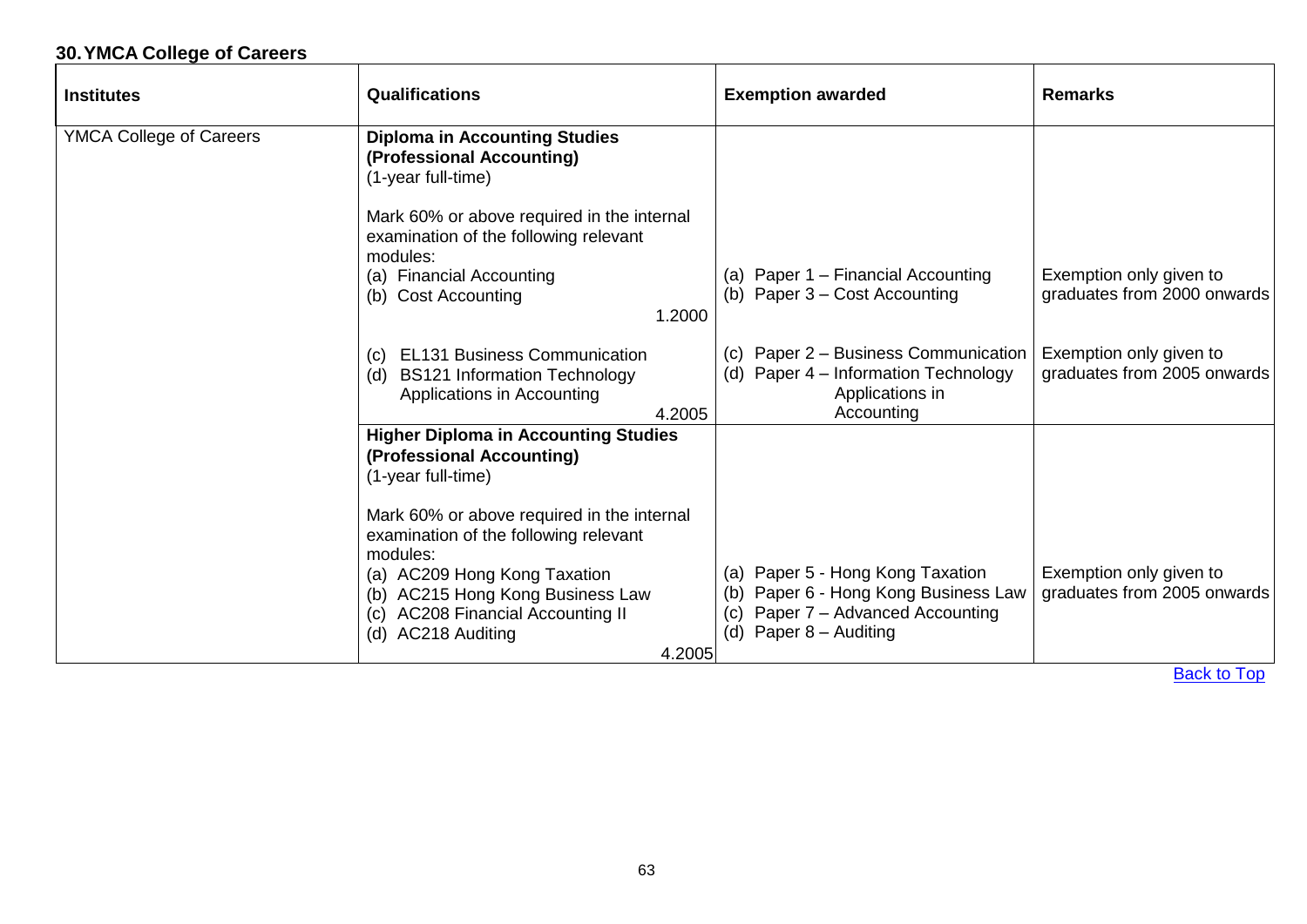| <b>Institutes</b>              | <b>Qualifications</b>                                                                                                                                                                                                                                                               | <b>Exemption awarded</b>                                                                                         | <b>Remarks</b>                                                                                                                  |
|--------------------------------|-------------------------------------------------------------------------------------------------------------------------------------------------------------------------------------------------------------------------------------------------------------------------------------|------------------------------------------------------------------------------------------------------------------|---------------------------------------------------------------------------------------------------------------------------------|
| <b>YMCA College of Careers</b> | <b>Diploma in Accounting Studies</b><br>(Professional Accounting)<br>(part-time)<br>Mark 60% or above required in the internal<br>examination of the following relevant modules:<br>(a) Financial Accounting<br>(b) Information Technology Applications in<br>Accounting<br>12.2005 | (a) Paper 1 – Financial Accounting<br>(b) Paper $4$ – Information<br>Technology<br>Applications in<br>Accounting | Exemption only given to<br>graduates who have also<br>completed the courses "Book-<br>keeping and Accounts" and<br>"MS Office". |

## **31.YMCA College of Continuing Education**

| <b>Institutes</b>                              | <b>Qualifications</b>                                                                                                           | <b>Exemption awarded</b>           | <b>Remarks</b>                                 |
|------------------------------------------------|---------------------------------------------------------------------------------------------------------------------------------|------------------------------------|------------------------------------------------|
| <b>YMCA College of Continuing</b><br>Education | <b>Certificate in Foundation Accounting</b><br>(Part-time)<br>Students who have completed and passed the<br>following subjects: |                                    | Starting from March 2003<br>intake of students |
|                                                | Foundation Accounting and<br>(a)<br><b>Financial Accounting</b><br>12.2004                                                      | (a) Paper 1 – Financial Accounting | _____                                          |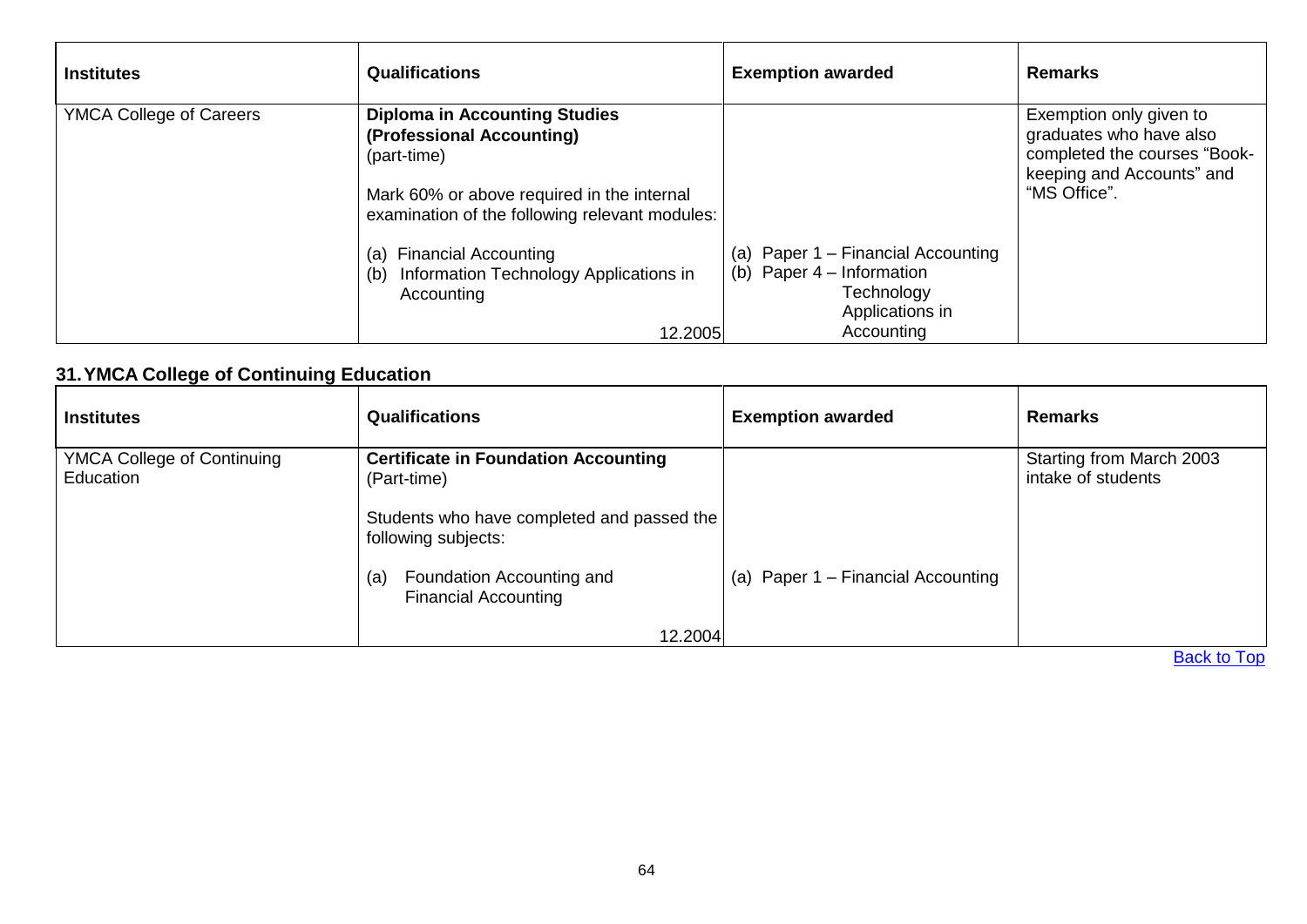| <b>Institutes</b>                              | <b>Qualifications</b>                                                                                                  | <b>Exemption awarded</b>                                                                                    | <b>Remarks</b>                                         |
|------------------------------------------------|------------------------------------------------------------------------------------------------------------------------|-------------------------------------------------------------------------------------------------------------|--------------------------------------------------------|
| <b>YMCA College of Continuing</b><br>Education | Diploma in Accounting and Information<br><b>Technology</b><br>(Part-time)                                              |                                                                                                             | Starting from October 2002<br>intake of students       |
|                                                | Students who have completed and passed the<br>following subjects:                                                      |                                                                                                             |                                                        |
|                                                | (a) Cost Accounting<br>IT Applications in Accounting<br>(b)<br>12.2004                                                 | (a) Paper 3 - Cost Accounting<br>(b) Paper $4$ – Information<br>Technology<br>Applications in<br>Accounting |                                                        |
|                                                | Mark 65% or above required in the internal<br>examination:                                                             |                                                                                                             |                                                        |
|                                                | (c) Business Communication<br>3.2006                                                                                   | (c) Paper $2 -$ Business<br>Communication                                                                   |                                                        |
|                                                | Mark 60% or above required in the internal<br>examination:                                                             |                                                                                                             | Exemption only given to<br>graduates from 2006 onwards |
|                                                | (d) Hong Kong Taxation module<br>6.2006                                                                                | (d) Paper 5 - Hong Kong Taxation                                                                            |                                                        |
|                                                | <b>Diploma in Accounting Studies</b><br>(1-year full-time)                                                             |                                                                                                             | Starting from 2005 intake of<br>students               |
|                                                | Mark 65% or above required in the overall<br>assessment of the following relevant modules:<br>(a) Financial Accounting | (a) Paper 1 - Financial Accounting                                                                          |                                                        |
|                                                | (b) Business Communication plus<br><b>Professional Presentation Skills</b>                                             | (b) Paper $2 -$ Business<br>Communication                                                                   |                                                        |
|                                                | (c) Cost Accounting plus Management<br><b>Decision Making</b>                                                          | (c) Paper 3 - Cost Accounting                                                                               |                                                        |
|                                                | (d) Business Computing and Information<br><b>Technology Applications in Accounting</b><br>5.2006                       | (d) Paper $4$ – Information<br><b>Technology Applications in</b><br>Accounting                              |                                                        |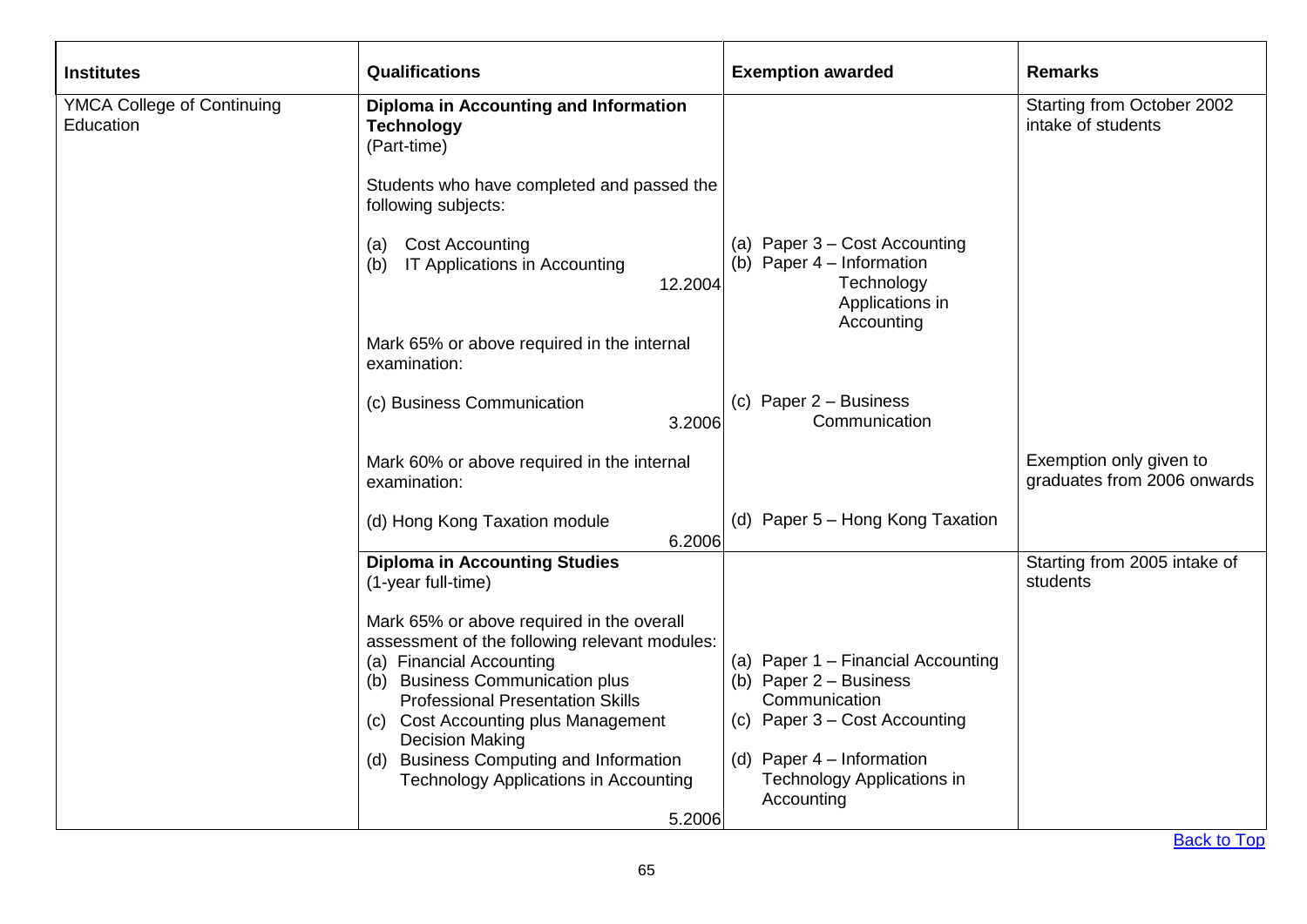### **II. Exemptions to Professional Body**

| <b>Institutes</b>   | <b>Qualifications</b>                                                                                                                                                                                                                                              | <b>Exemption awarded</b>                                                                                                                                                                                       | <b>Remarks</b>                                                                                                                                                                                                                                                                                            |
|---------------------|--------------------------------------------------------------------------------------------------------------------------------------------------------------------------------------------------------------------------------------------------------------------|----------------------------------------------------------------------------------------------------------------------------------------------------------------------------------------------------------------|-----------------------------------------------------------------------------------------------------------------------------------------------------------------------------------------------------------------------------------------------------------------------------------------------------------|
| <b>HKIAAT/UKAAT</b> | <b>HKIAAT/UKAAT Joint Scheme Examination</b><br>(a) Paper $5 -$ Accounting<br>(b) Paper 7 – Business Law (HK)<br>Paper 9 – Financial Accounting<br>(c)<br>(d) Paper $10 - Cost$ Accounting &<br><b>Budgeting</b><br>(e) Paper $12 -$ Auditing & Taxation<br>8.2002 | (a) Paper 1 – Financial Accounting<br>(b) Paper 6 - Hong Kong Business Law<br>Paper 7 - Advanced Accounting<br>(c)<br>(d) Paper $3 - Cost$ Accounting<br>(e) Papers 5 & 8 - Hong Kong Taxation and<br>Auditing | - Graduates of<br><b>HKIAAT/UKAAT Joint</b><br>Scheme Examination are<br>equivalent to the graduates<br>of the Accounting<br>Technician Examinations.<br>They will be eligible to<br>direct entry to the<br><b>Professional Bridging</b><br>Examinations.<br>Applicable to graduates of<br>1995 or before |

## **III. Other Qualifications**

| <b>Examination Body</b>                                                      | <b>Qualifications</b>                                                                                                      | <b>Exemption Awarded</b>       | <b>Remarks</b> |
|------------------------------------------------------------------------------|----------------------------------------------------------------------------------------------------------------------------|--------------------------------|----------------|
| Hong Kong Institute of<br><b>Accredited Accounting</b><br><b>Technicians</b> | Book-keeping and Accounts Examination<br>- Pass with Credit or above<br><b>Computerized Accounts Examination</b><br>- Pass | Paper 1 – Financial Accounting |                |
|                                                                              | 6.1997<br>6.2009                                                                                                           |                                |                |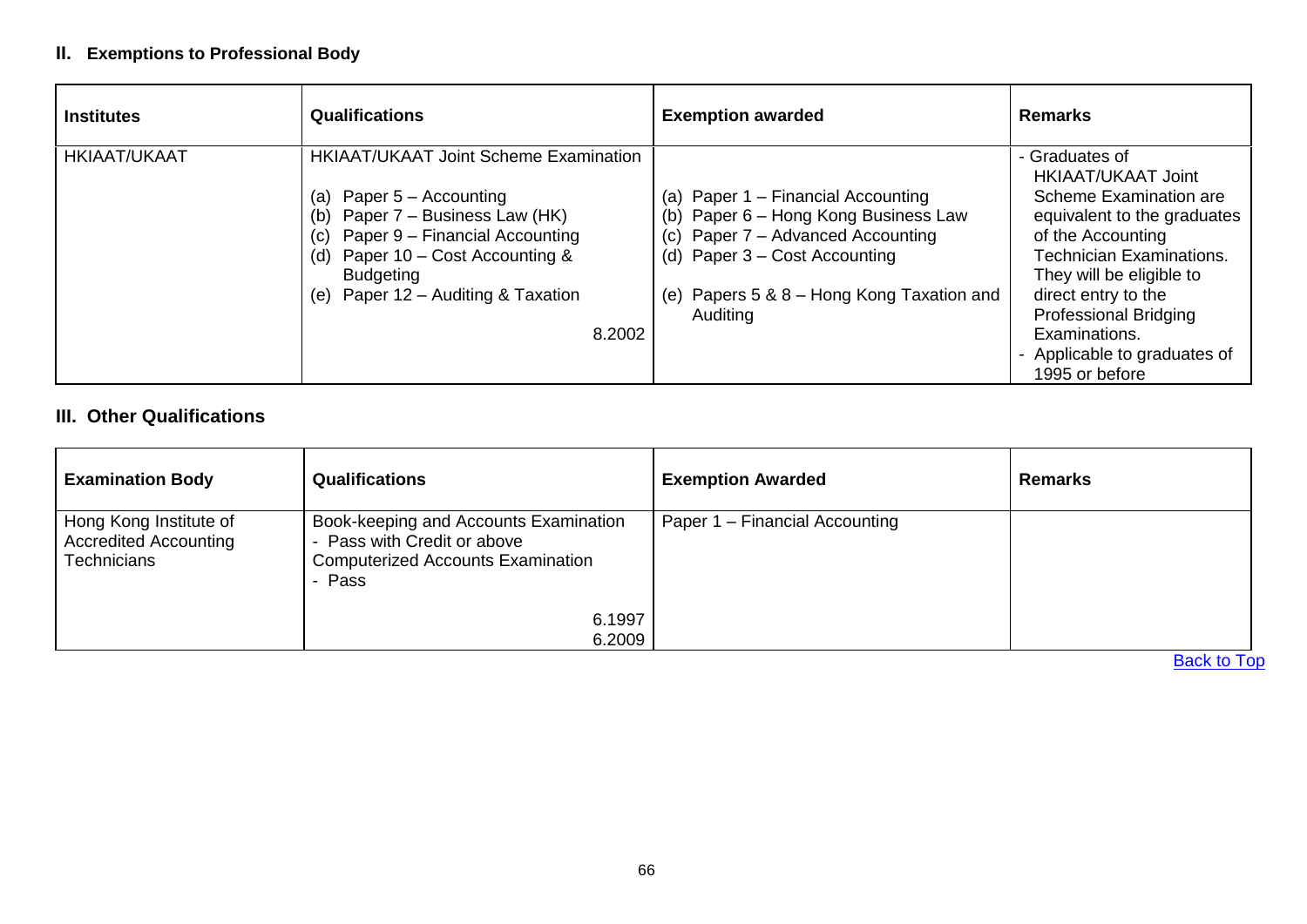## **NOTES**

### Special Arrangements for IVE students – Progressive Exemption

According to the special arrangement with Hong Kong Institutes of Vocational Education (IVE), the following group of IVE students can be benefited from the subsequent progressive exemption if they register as a student of the Institute by block application within the pre-determined period:

| <b>Course</b>                                        | <b>First Registration</b>                                                                             | <b>Progressive Exemption</b>                                                                    | <b>Remarks</b>                                                                                                                                                                                                                                                                          |
|------------------------------------------------------|-------------------------------------------------------------------------------------------------------|-------------------------------------------------------------------------------------------------|-----------------------------------------------------------------------------------------------------------------------------------------------------------------------------------------------------------------------------------------------------------------------------------------|
| Certificate in Accountancy<br>$(25501/PT-2yrs)$      | <b>Block Application for First</b><br>Registration scheduled in Jan/Feb of<br>their Year One<br>Study | Block Application for exemptions on<br>Papers 1&2 scheduled in Oct of their<br>Year Two Study   | Students who do not enrol the Higher<br>Certificate in Accountancy course<br>(25401/PT-2yrs) have to apply for<br>exemptions on Papers 3 & 4 on their<br>own after graduation.                                                                                                          |
| Higher Certificate in Accountancy<br>(25401/PT-2yrs) | No block registration application will<br>be arranged<br>(can only apply on individual basis)         | Block Application for exemptions on<br>Papers 3 & 4 scheduled in Oct of<br>their Year One Study | Students who do not enrol the Higher<br>Diploma in Accountancy course<br>(25301/PT-2yrs) have to apply for<br>exemptions on Papers 5 & 6 on their<br>own after graduation                                                                                                               |
| Higher Diploma in Accountancy<br>(25301/PT-2yrs)     | No block registration application will<br>be arranged<br>(can only apply on individual basis)         | Block Application for exemptions on<br>Papers 5 & 6 scheduled in Oct of<br>their Year One Study | Students have to apply for<br>exemption on Paper(s) 8 and/or<br>7* on their own after graduation<br>Students who are direct entry<br>2.<br>from F/T Diploma in<br>Accountancy (21101 or 21201)<br>can apply for exemptions on<br>Papers 6, 8 and/or 7* on their<br>own after graduation |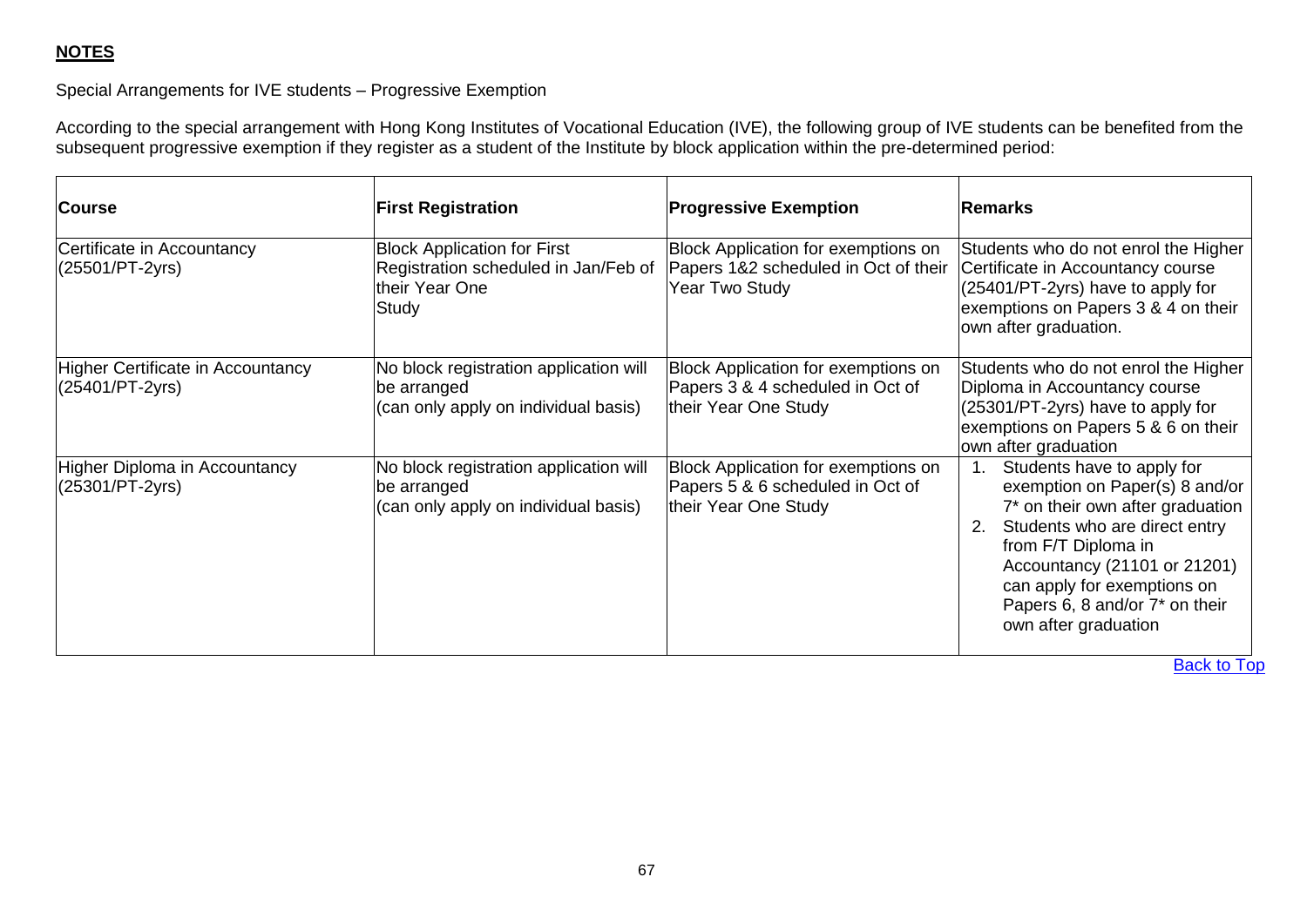### **IV. Exemptions to HKIAAT Graduates from Other Institutes**

#### **I. Professional Accountancy Body**

#### A. *Hong Kong Institute of Certified Public Accountants (HKICPA)*

The AAT qualification is an accounting qualification in its own right, but the HKIAAT's special relationship with the Hong Kong Institute of Certified Public Accountants enables graduates the opportunities for progression to the professional examinations of the organisation.

Graduates of HKIAAT may enrol the Professional Bridging Examination, the Foundation Programme or an accounting degree accredited by HKICPA. After completion, they are eligible to register as students of HKICPA and join its CPA Qualification Programme.

#### B. *The Chartered Institute of Management Accountants (CIMA)*

Exemptions granted to HKIAAT Graduates under the old examination scheme:

| <b>Stage</b> | Papers                                      |
|--------------|---------------------------------------------|
| <b>One</b>   | 1. Financial Accounting Fundamentals        |
|              | 2. Cost Accounting and Quantitative Methods |

#### C. The Institute of Financial Accountants (IFA) 7.98

Exemptions granted to HKIAAT Graduates under the old examination scheme::

| .evel | <u>Papers</u>                           |
|-------|-----------------------------------------|
|       | <b>Accounting II</b>                    |
|       | <b>Cost Accounting</b>                  |
|       | Legal Framework                         |
| Ш     | <b>Accounting III</b>                   |
|       | <b>Managerial Economics</b>             |
|       | <b>Quantitative Methods in Business</b> |
| IV    | Accounting IV                           |
|       | <b>Management Accounting</b>            |
|       | <b>Audit Techniques</b>                 |
|       | <b>Information Analysis</b>             |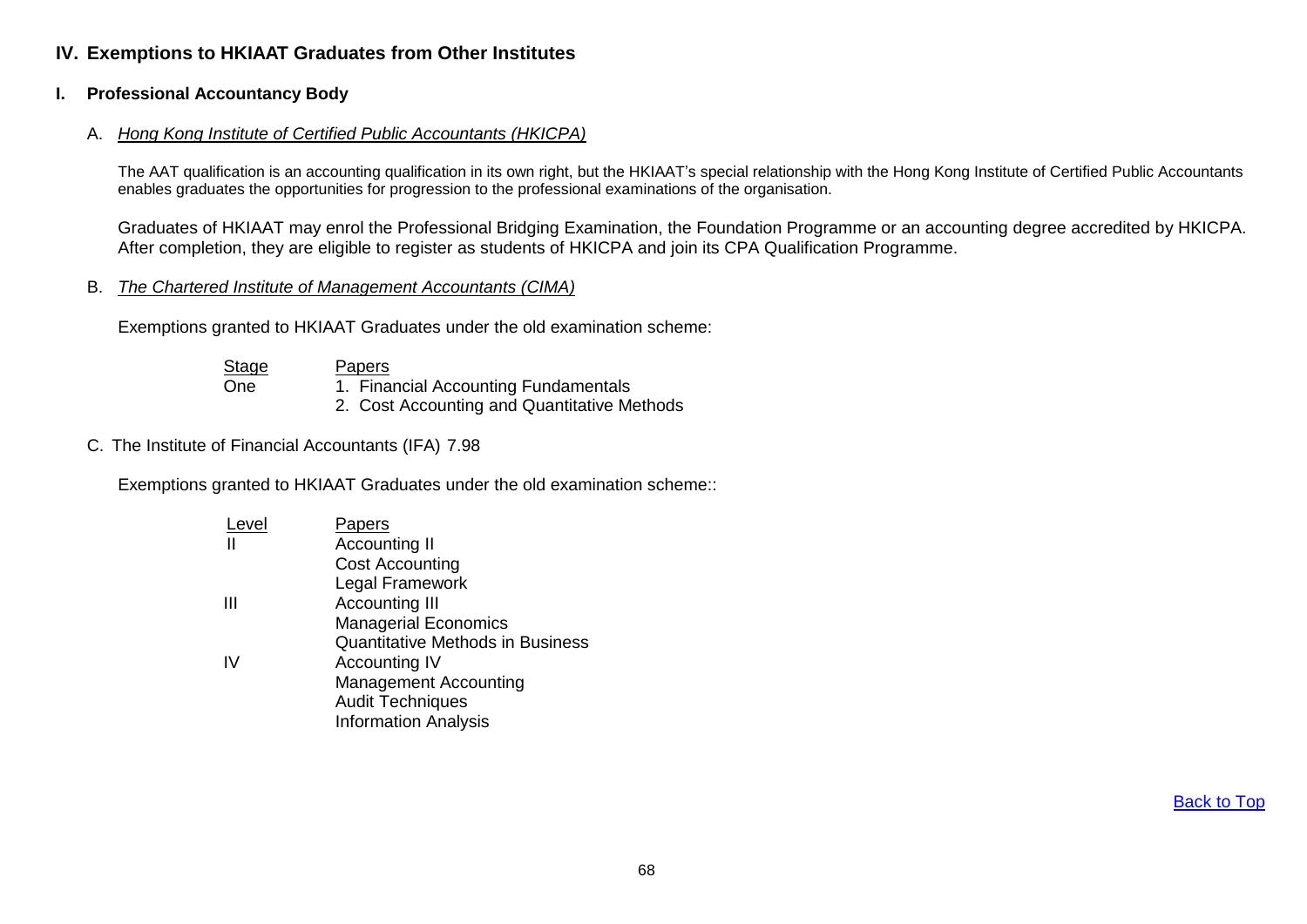#### D. *The Association of International Accountants (AIA)*9.98

Exemptions granted to HKIAAT Graduates:

| Level            | Module | Papers                         |
|------------------|--------|--------------------------------|
| Foundation       | A      | 1 Financial Accounting I       |
|                  |        | 2 Economics                    |
|                  |        | 3 Cost Accounting              |
|                  | R      | 4 Law                          |
|                  |        | 5 Auditing & Taxation          |
|                  |        | 6 Statistics & Data Processing |
| Professional I C |        | 7 Auditing                     |

### E. *The Hong Kong Institute of Bankers (HKIB)*3.99

Exemptions granted to HKIAAT Graduates:

Full exemption (7 papers) from the Banking Certificate Examination

F. *The Hong Kong Institute of Company Secretaries (HKICS)* 3.2000

Exemptions granted to HKIAAT Graduates under the old examination scheme:

FIVE papers will be exempted from HKICS Qualifying Examination including: Foundation Programme Information System Quantitative Techniques Introduction to Hong Kong Law Business Economics Pre-Professional Introduction to Accounting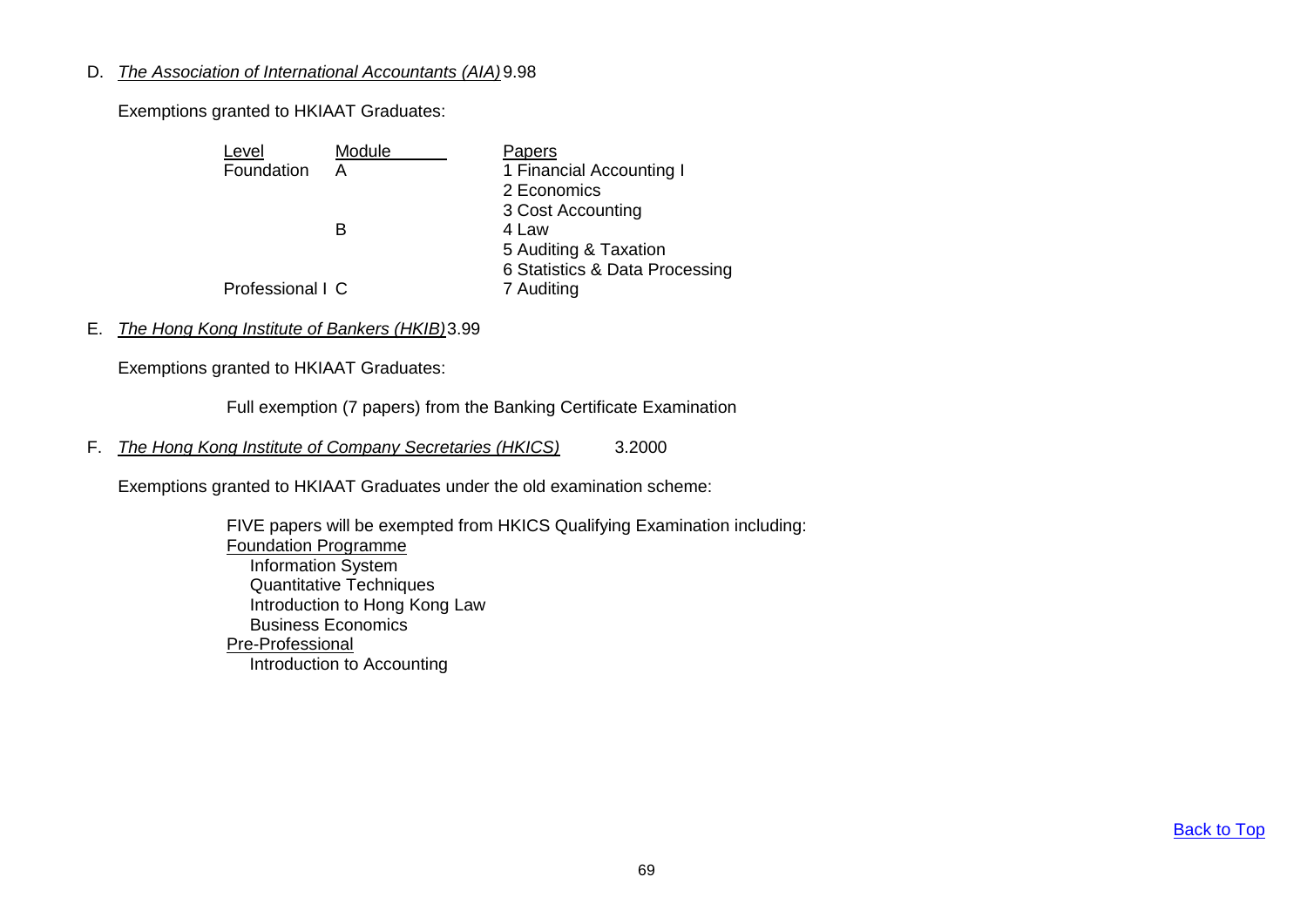#### **II. Local and Overseas institutes**

| <b>Institutes</b>                                                                                       | <b>Courses</b>                                                                                | <b>Exemption granted to HKIAAT Graduates</b>                                                                                                                                    | <b>Remarks</b>                                                                                                                                                                                                         |
|---------------------------------------------------------------------------------------------------------|-----------------------------------------------------------------------------------------------|---------------------------------------------------------------------------------------------------------------------------------------------------------------------------------|------------------------------------------------------------------------------------------------------------------------------------------------------------------------------------------------------------------------|
| Hong Kong Institute of<br>Vocational Education (Chai Wan<br>campus)                                     | Professional Diploma in<br>Accounting and Finance (1-<br>year Part-time)                      | Eligible for Admission                                                                                                                                                          | Graduates is eligible to direct enter<br>the final year of BA (Hons) in<br>Accounting and Finance / BA (Hons)<br><b>Business and Management offered</b><br>by Leeds Metropolitan University,<br><b>UK</b>              |
| Napier University, UK / City<br>University of Hong Kong                                                 | BA (Hons) in Accounting                                                                       | Eligible for Admission                                                                                                                                                          | HKICPA accredited accounting<br>degree programme                                                                                                                                                                       |
| The Royal Melbourne Institute<br>of Technology (RMIT) University<br>Hong Kong Management<br>Association | Bachelor of Business in<br>Accounting                                                         | 4 out of 24 subjects<br><b>Introductory Accounting</b><br><b>General Accounting</b><br><b>Business Computing</b><br>Macroeconomics                                              |                                                                                                                                                                                                                        |
| The Hong Kong Polytechnic<br><b>University</b>                                                          | Higher Diploma in Accountancy<br>$(2136 - 3$ -year Part-time<br>course)<br>(To be phased out) | Credit transfer of the following subjects:<br><b>Financial Accounting I</b><br><b>Cost Accounting</b><br>Introduction to Information Systems<br>Marketing Management & Strategy | - Formerly: Higher Certificate in<br>Accountancy (2129)<br>- This is part of the Foundation<br>Programme approved by HKICPA<br>Graduates is eligible to direct<br>enter the second year of BA<br>(Hons) in Accountancy |